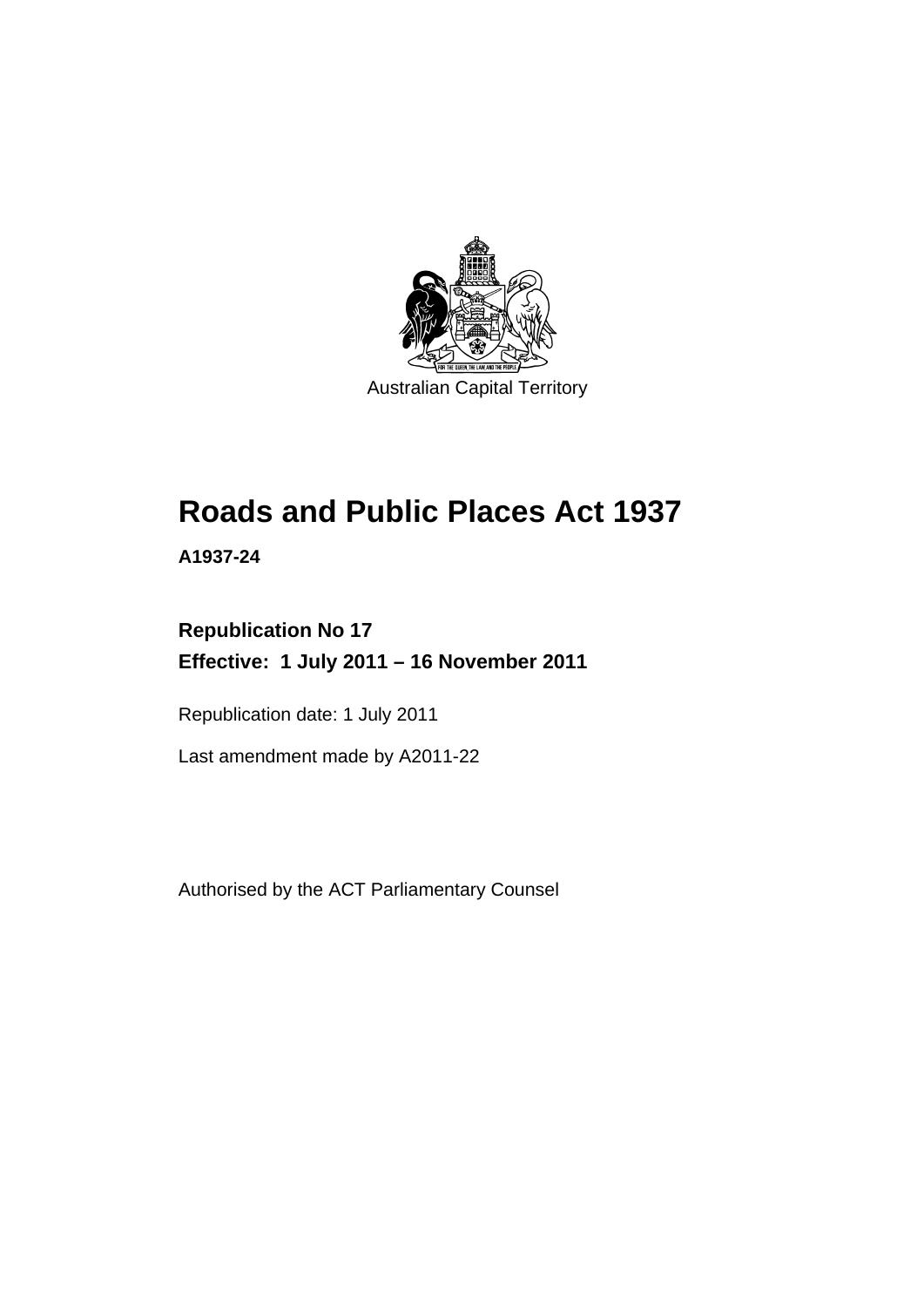#### **About this republication**

#### **The republished law**

This is a republication of the *Roads and Public Places Act 1937* (including any amendment made under the *Legislation Act 2001*, part 11.3 (Editorial changes)) as in force on 1 July 2011*.*  It also includes any commencement, amendment, repeal or expiry affecting this republished law to 1 July 2011.

The legislation history and amendment history of the republished law are set out in endnotes 3 and 4.

#### **Kinds of republications**

The Parliamentary Counsel's Office prepares 2 kinds of republications of ACT laws (see the ACT legislation register at www.legislation.act.gov.au):

- authorised republications to which the *Legislation Act 2001* applies
- unauthorised republications.

The status of this republication appears on the bottom of each page.

#### **Editorial changes**

The *Legislation Act 2001*, part 11.3 authorises the Parliamentary Counsel to make editorial amendments and other changes of a formal nature when preparing a law for republication. Editorial changes do not change the effect of the law, but have effect as if they had been made by an Act commencing on the republication date (see *Legislation Act 2001*, s 115 and s 117). The changes are made if the Parliamentary Counsel considers they are desirable to bring the law into line, or more closely into line, with current legislative drafting practice.

This republication does not include amendments made under part 11.3 (see endnote 1).

#### **Uncommenced provisions and amendments**

If a provision of the republished law has not commenced, the symbol  $\mathbf{U}$  appears immediately before the provision heading. Any uncommenced amendments that affect this republished law are accessible on the ACT legislation register (www.legislation.act.gov.au). For more information, see the home page for this law on the register.

#### **Modifications**

If a provision of the republished law is affected by a current modification, the symbol  $\vert \mathbf{M} \vert$ appears immediately before the provision heading. The text of the modifying provision appears in the endnotes. For the legal status of modifications, see the *Legislation Act 2001*, section 95.

#### **Penalties**

At the republication date, the value of a penalty unit for an offence against this law is \$110 for an individual and \$550 for a corporation (see *Legislation Act 2001*, s 133).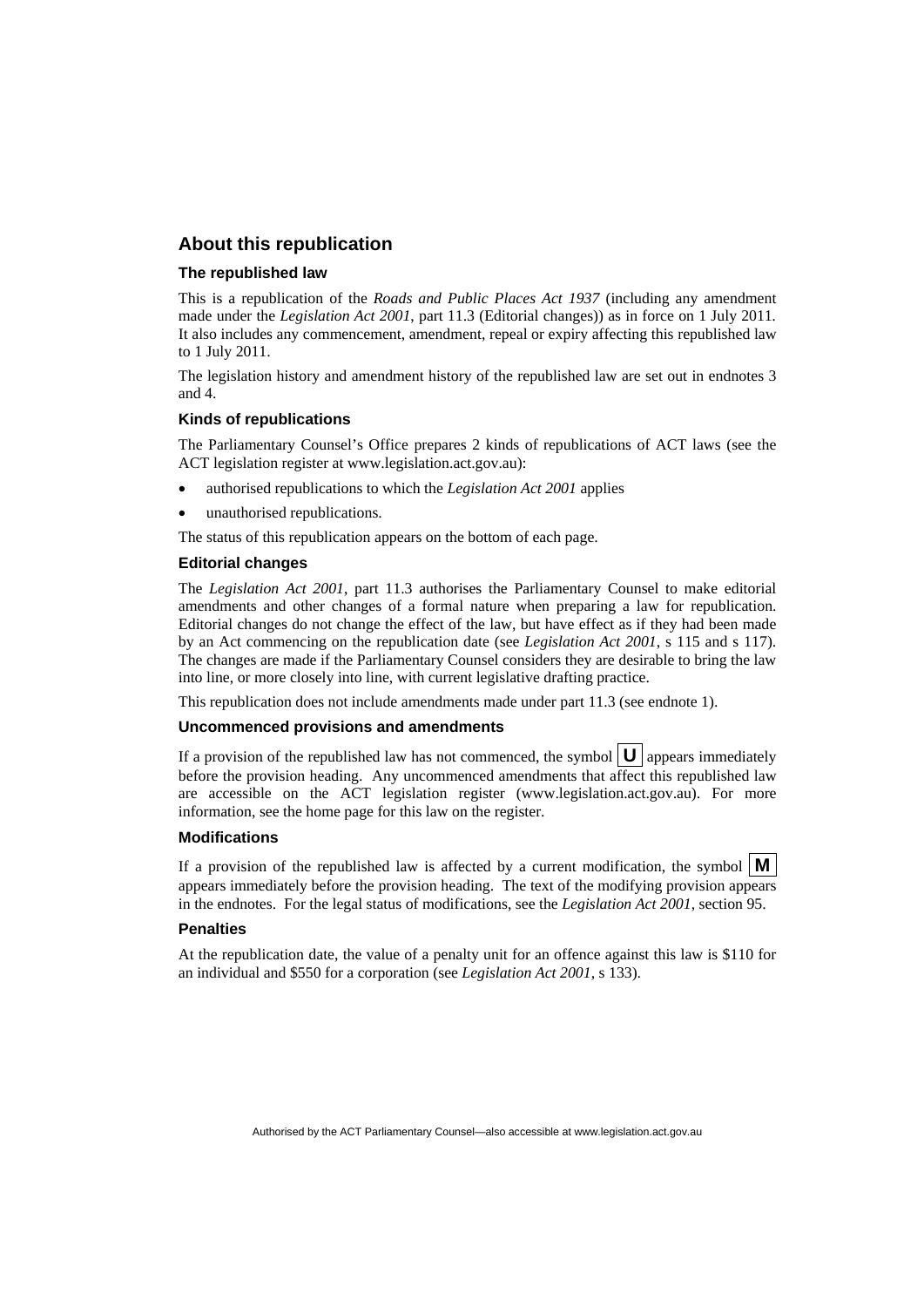

# **Roads and Public Places Act 1937**

# **Contents**

| 1   | Name of Act                                                       | 2 |
|-----|-------------------------------------------------------------------|---|
| 2   | Dictionary                                                        | 2 |
| 2AA | Offences against Act-application of Criminal Code etc             | 2 |
| 2A  | <b>Notes</b>                                                      | 3 |
| 2B  | Application of Act to Territory                                   | 3 |
| 2C  | Road and public places officers                                   | 3 |
| 3   | Level of roads                                                    | 3 |
| 4   | Temporary closing of roads                                        | 4 |
| 5   | Temporary roads                                                   | 5 |
| 6   | Drains for surface water                                          | 5 |
| 7   | Damage to or interference with public places and property on them | 6 |
| 8   | Construction of culverts etc in public places                     | 6 |
|     |                                                                   |   |

| R17      | Roads and Public Places Act 1937 | contents 1 |
|----------|----------------------------------|------------|
| 01/07/11 | Effective: 01/07/11-16/11/11     |            |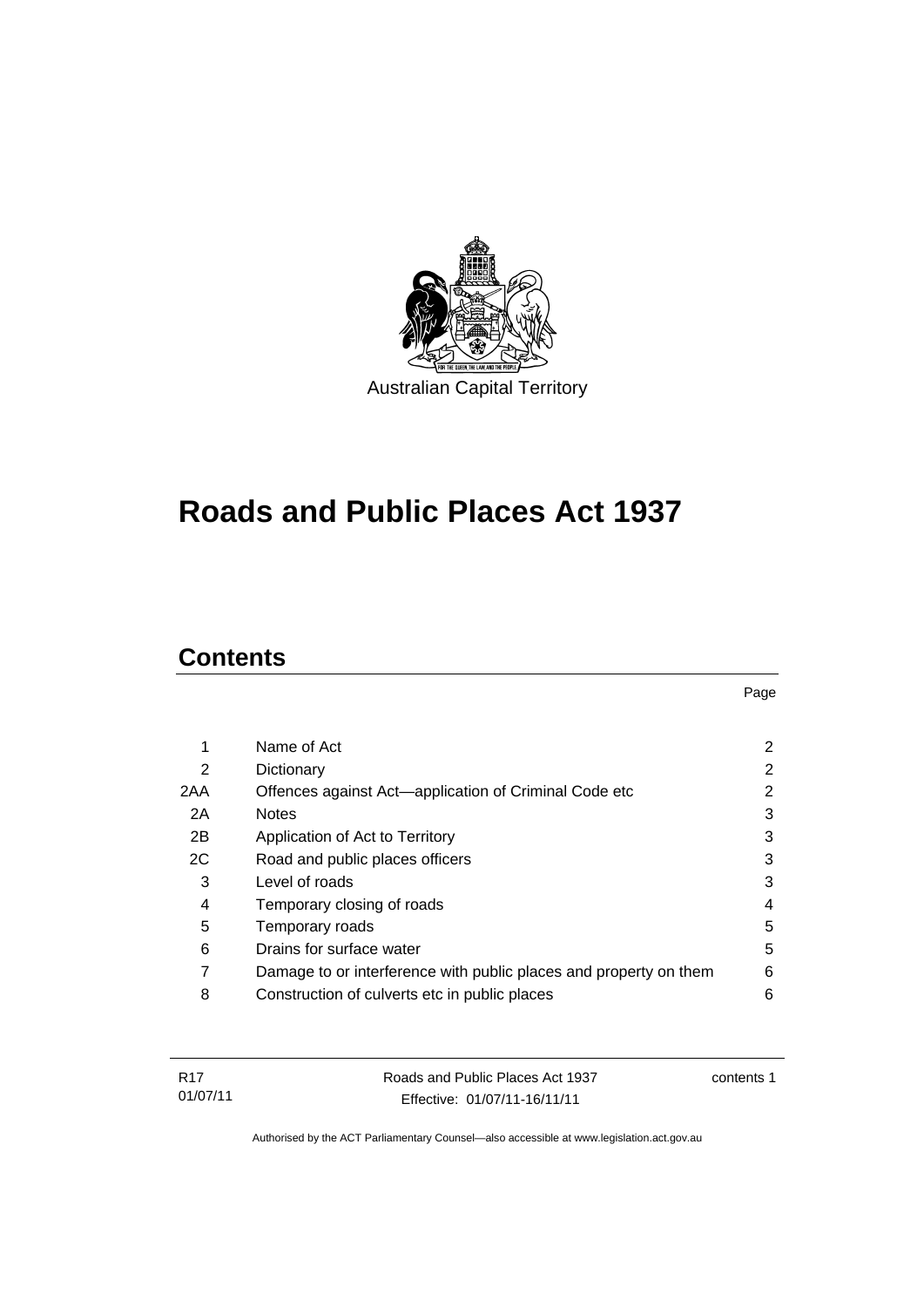#### **Contents**

|            |                                                                                                  | Page           |
|------------|--------------------------------------------------------------------------------------------------|----------------|
| 9          | Permission to place culverts etc across, and to interfere with the<br>surfaces of, public places | 7              |
| 9Α         | Determination of fees                                                                            | $\overline{7}$ |
| 10         | Excavations etc on public places to be lighted                                                   | $\overline{7}$ |
| 11         | Alignment marks etc                                                                              | 8              |
| 12         | Exhibition of advertisements or notices                                                          | 8              |
| 12A        | Code of practice for movable signs                                                               | 8              |
| 12B        | Contents of code of practice                                                                     | 8              |
| 12C        | Failure to comply with code                                                                      | 9              |
| 12D        | Indemnification of Territory                                                                     | 9              |
| 12E        | Removal of abandoned vehicles from public places                                                 | 9              |
| 12EA       | Retaining abandoned vehicles                                                                     | 11             |
| 12EB       | Removing, defacing or interfering with notices                                                   | 13             |
| 12F        | Failure to provide information about abandoned vehicles                                          | 13             |
| 12G        | Removal of signs and other items from public places                                              | 14             |
| 12H        | Disposal of items removed under sections 12E and 12G                                             | 15             |
| 121        | Prescribed objects-s 12G (4), def of prescribed object                                           | 16             |
| 13         | Trees etc overhanging public places                                                              | 16             |
| 14         | Repair of damage to public places                                                                | 17             |
| 14A        | Graffiti removal on leased land                                                                  | 17             |
| 14B        | Graffiti removal-liability of the Territory                                                      | 18             |
| <b>15A</b> | Objects in public places                                                                         | 19             |
| 15B        | Application for permit                                                                           | 19             |
| 15BA       | Placement of objects affecting heritage significance                                             | 20             |
| 15C        | Grant or refusal of permit                                                                       | 21             |
| 15D        | Grant of permit-conditions                                                                       | 22             |
| 15E        | Grant of permit                                                                                  | 23             |
| 15F        | Cancellation of permit                                                                           | 23             |
| 15G        | Review by ACAT                                                                                   | 24             |
| 15H        | Rights of holder of permit                                                                       | 25             |
| 15J        | Term of permit                                                                                   | 25             |
| 15K        | Renewal of permit                                                                                | 25             |
| 15L        | Loss or destruction of permit                                                                    | 26             |
| 15M        | Notice to remove object                                                                          | 26             |
|            |                                                                                                  |                |

| contents 2 | Roads and Public Places Act 1937 | R <sub>17</sub> |
|------------|----------------------------------|-----------------|
|            | Effective: 01/07/11-16/11/11     | 01/07/11        |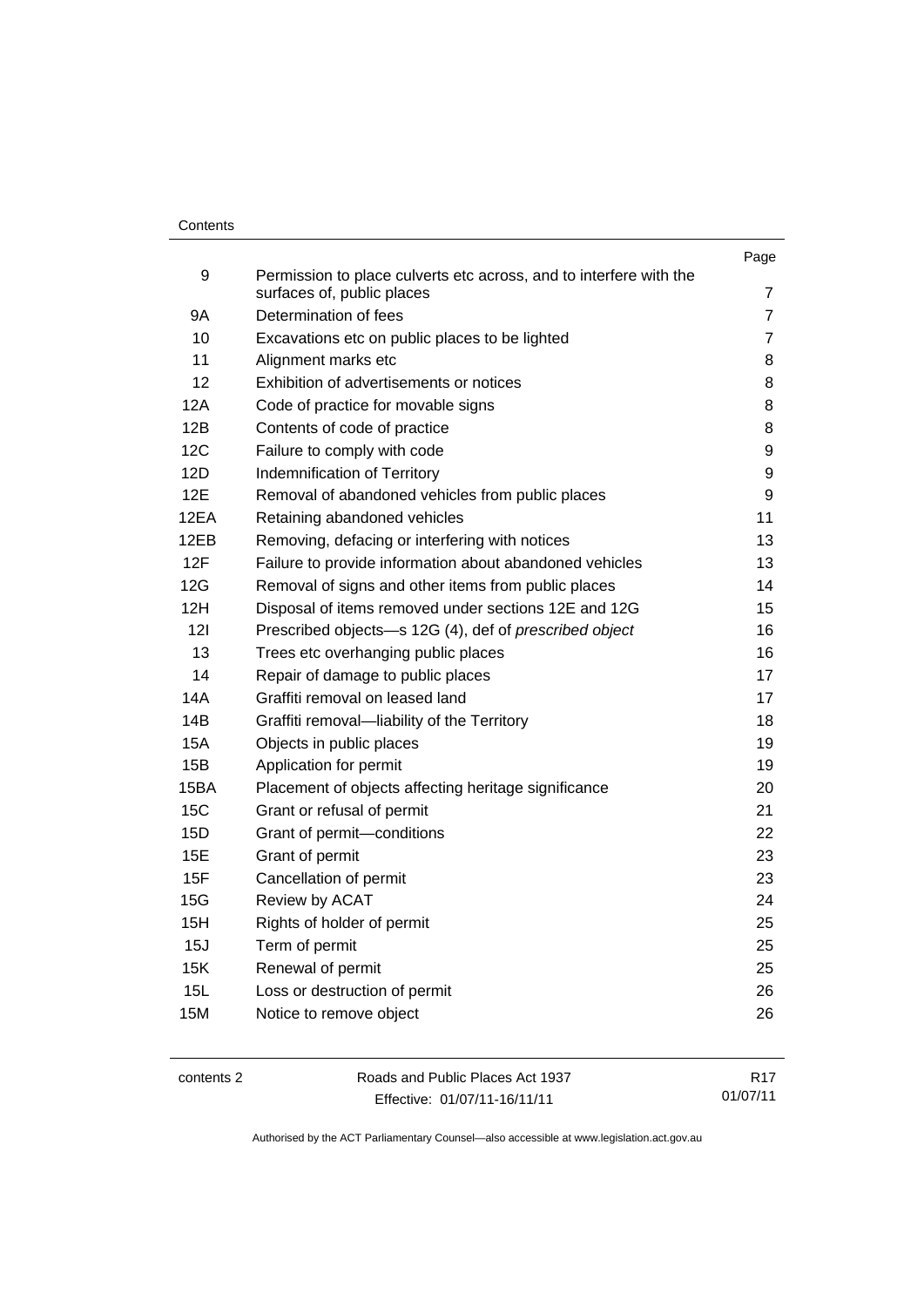|                   |                                                                             | Contents |
|-------------------|-----------------------------------------------------------------------------|----------|
|                   |                                                                             | Page     |
| 15N               | Removal of objects by Territory                                             | 26       |
| 15P               | Disposal of objects by Territory                                            | 28       |
| 15R               | Change of address                                                           | 28       |
| <b>15S</b>        | Approved forms                                                              | 29       |
| 15T               | Occupation etc of public land under Planning and Development Act<br>licence | 29       |
| 15U               | Occupation etc of public land under Hawkers Act licence                     | 29       |
| 16                | Regulation-making power                                                     | 30       |
| <b>Schedule 1</b> | <b>Reviewable decisions</b>                                                 | 31       |
| <b>Dictionary</b> |                                                                             | 32       |
| <b>Endnotes</b>   |                                                                             |          |
| 1                 | About the endnotes                                                          | 34       |
| $\overline{2}$    | Abbreviation key                                                            | 34       |
| 3                 | Legislation history                                                         | 35       |
| 4                 | Amendment history                                                           | 39       |

5 [Earlier republications 44](#page-49-0)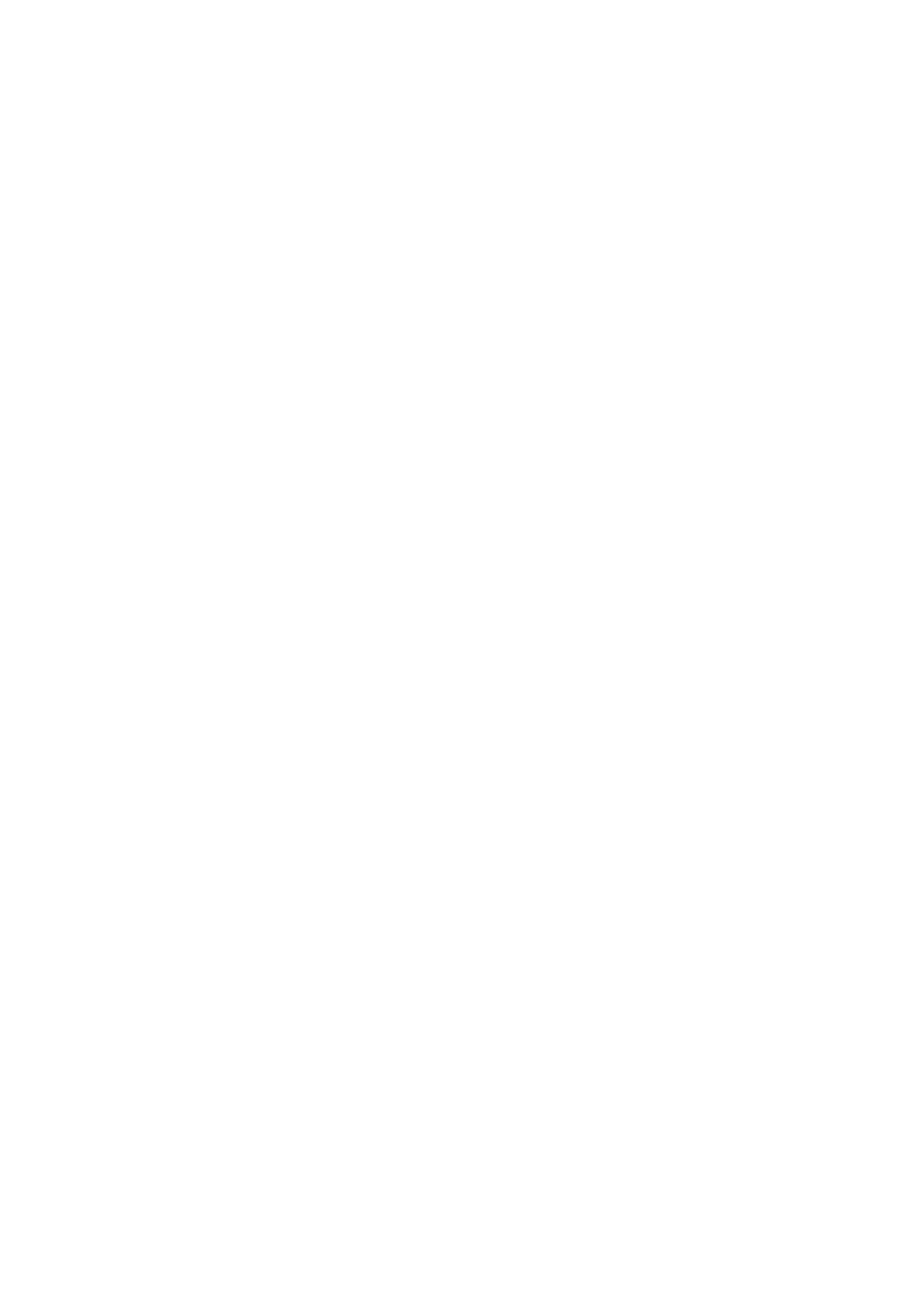

# **Roads and Public Places Act 1937**

An Act relating to roads and other public places

R17 01/07/11

l

Roads and Public Places Act 1937 Effective: 01/07/11-16/11/11

page 1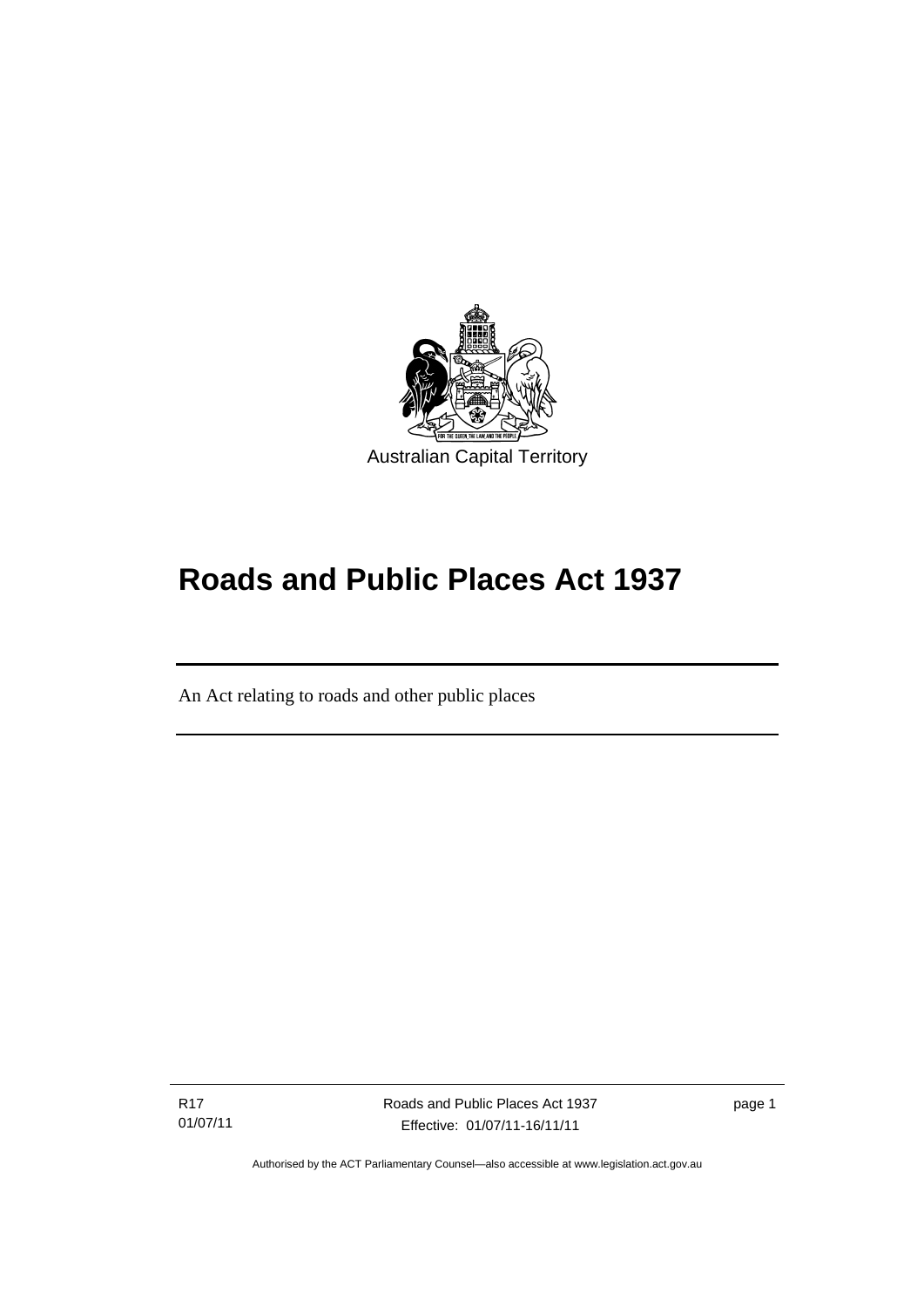### <span id="page-7-0"></span>**1 Name of Act**

This Act is the *Roads and Public Places Act 1937*.

#### <span id="page-7-1"></span>**2 Dictionary**

The dictionary at the end of this Act is part of this Act.

*Note 1* The dictionary at the end of this Act defines certain terms used in this Act, and includes references (*signpost definitions*) to other terms defined elsewhere.

> For example, the signpost definition '*retention area*—see the *Uncollected Goods Act 1996*, dictionary.' means that the term 'retention area' is defined in that dictionary and the definition applies to this Act.

*Note* 2 A definition in the dictionary (including a signpost definition) applies to the entire Act unless the definition, or another provision of the Act, provides otherwise or the contrary intention otherwise appears (see Legislation Act, s  $155$  and s  $156$  (1)).

#### <span id="page-7-2"></span>**2AA Offences against Act—application of Criminal Code etc**

Other legislation applies in relation to an offence against this Act.

#### *Note 1 Criminal Code*

The Criminal Code, ch 2 applies to the following offences against this Act (see Code, pt 2.1):

- s 12EB (1) (Removing, defacing or interfering with notices)
- s 12F (1) (Failure to provide information about abandoned vehicles).

The chapter sets out the general principles of criminal responsibility (including burdens of proof and general defences), and defines terms used for offences to which the Code applies (eg *conduct*, *intention*, *recklessness* and *strict liability*).

*Note 2 Penalty units* 

The Legislation Act, s 133 deals with the meaning of offence penalties that are expressed in penalty units.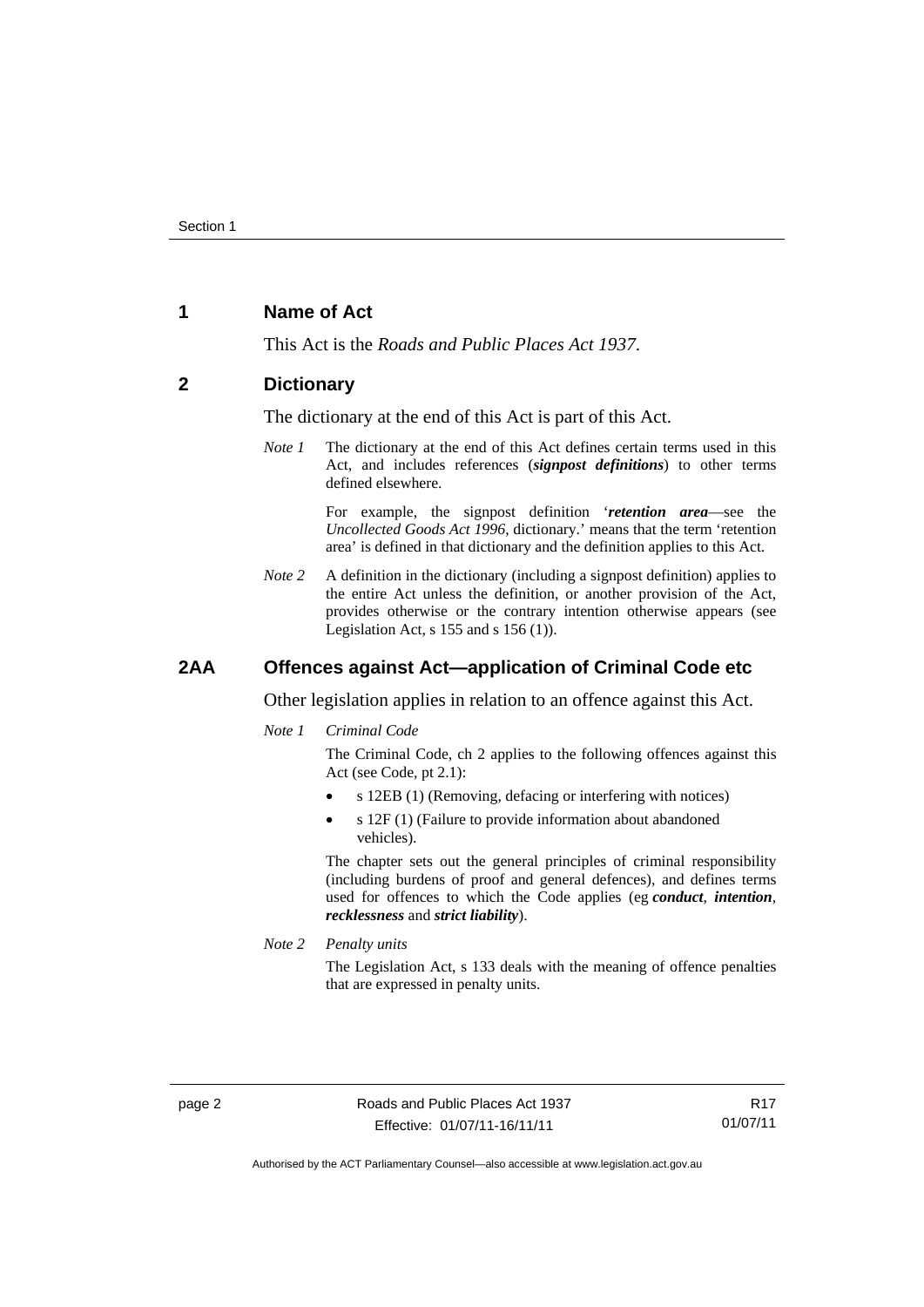# <span id="page-8-0"></span>**2A Notes**

A note included in this Act is explanatory and is not part of this Act.

*Note* See *Legislation Act 2001*, s 127 (1), (4) and (5) for the legal status of notes.

# <span id="page-8-1"></span>**2B Application of Act to Territory**

- (1) The following sections do not bind the Territory:
	- section 6 (Drains for surface water)
	- section 7 (Damage to or interference with public places and property on them).
- (2) This section has effect despite the *Legislation Act 2001*, section 121 (Binding effect of Acts).

# <span id="page-8-2"></span>**2C Road and public places officers**

The director-general may appoint a public servant as a roads and public places officer for this Act.

- *Note 1* For the making of appointments (including acting appointments), see Legislation Act, pt 19.3.
- *Note 2* In particular, a person may be appointed for a particular provision of a law (see Legislation Act, s  $7(3)$ ) and an appointment may be made by naming a person or nominating the occupant of a position (see s 207).

# <span id="page-8-3"></span>**3 Level of roads**

- (1) Subject to this section, the Minister may fix or alter the level of any public road.
- (2) The level of any public road proposed to be fixed or altered may only be fixed or altered after an opportunity is given to people interested in the proposal to be heard about the proposal.
- (3) At least 30 days before fixing or altering the level of any public road, the Minister must publish notice of the Minister's intention to fix or alter the level twice in a newspaper circulating in the ACT.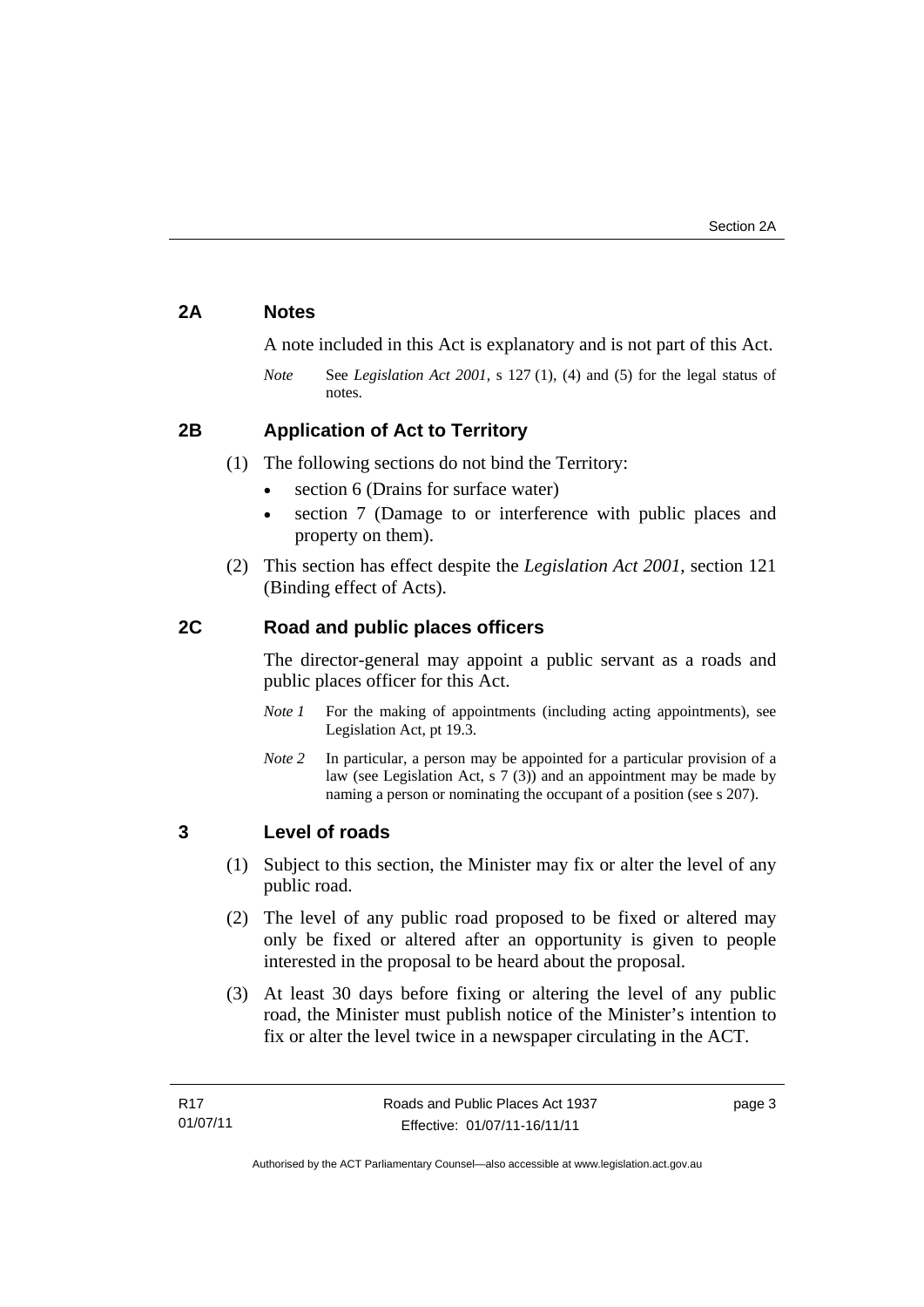- (4) The notice must state—
	- (a) the name and situation of the road or part of the road the level of which it is intended to fix or alter; and
	- (b) the place where plans of the intended level may be inspected; and
	- (c) the place where and the time when any person interested may be heard by a roads and public places officer.
- (5) The roads and public places officer must at the time and place mentioned in the notice, hear all people interested and must give a report of the hearing to the Minister.
- (6) The Minister may, on receiving the report, adopt or abandon or make any alterations in the intended level as the Minister considers appropriate.

# <span id="page-9-0"></span>**4 Temporary closing of roads**

- (1) The Minister may, subject to this section, temporarily close any public road against traffic.
- (2) Except in cases of urgency, the Minister must not close any public road against traffic unless—
	- (a) notice of the Minister's intention to close the road has been published in a newspaper circulating in the ACT at least 7 days before the date when it is intended to close the road; and
	- (b) a notice indicating that the road is closed is displayed in some conspicuous place on the road.
- (3) Any person who, without the permission of a roads and public places officer, uses any road so closed commits an offence.

Maximum penalty: 5 penalty units.

Authorised by the ACT Parliamentary Counsel—also accessible at www.legislation.act.gov.au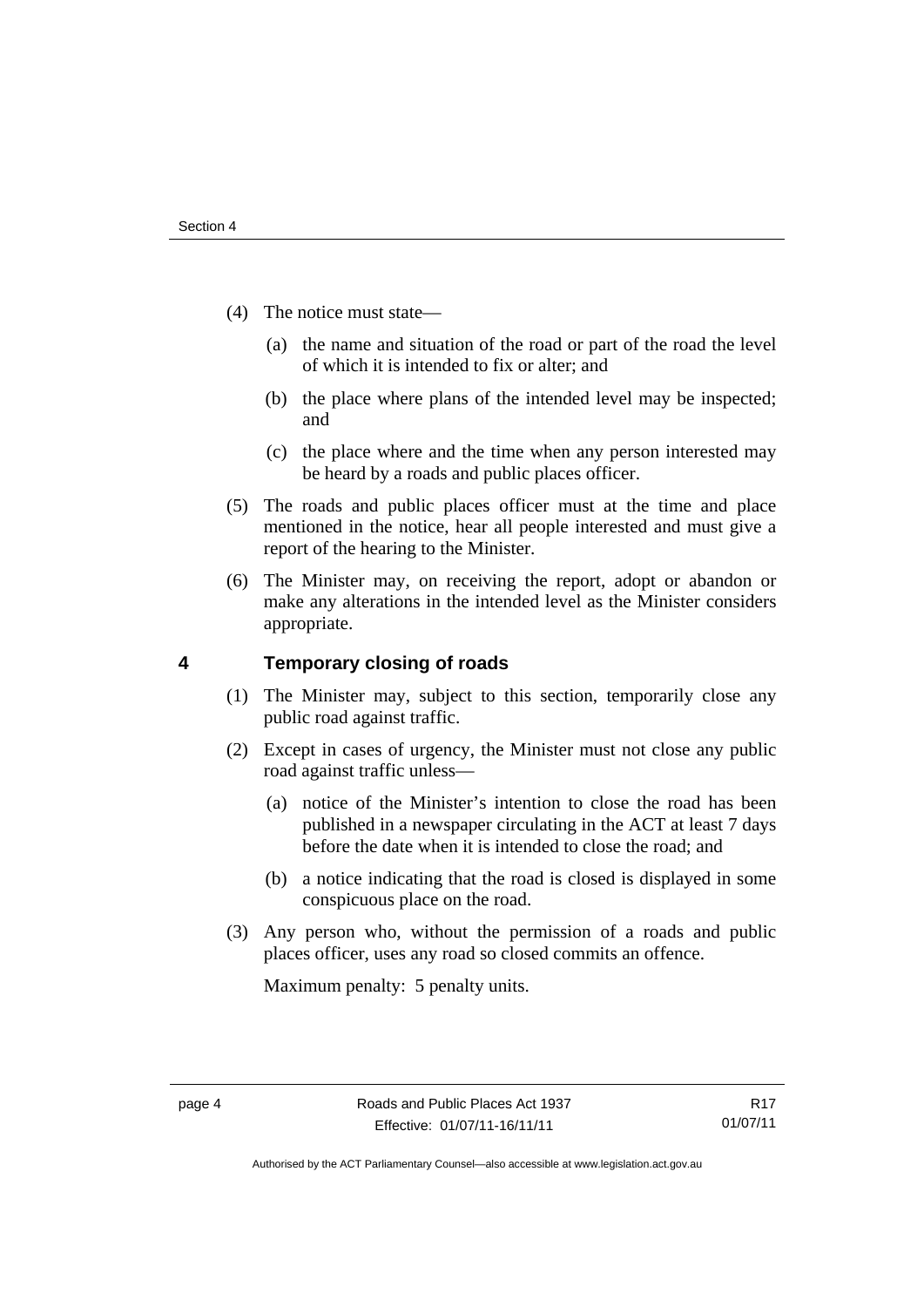# <span id="page-10-0"></span>**5 Temporary roads**

- (1) If a road is closed under section 4 and it is necessary, in the opinion of the Minister or a roads and public places officer, to make a temporary road for use while the road is closed, the Minister or a roads and public places officer may make a temporary road.
- (2) If the land where it is intended to make the road is fenced, the Minister or officer must give notice of the intention to make the road to the occupier or owner of the land at least 24 hours before the making of the road begins.
- (3) However, it is not necessary for the notice to be given if the Minister or officer believes that it is essential that a temporary road should be made immediately.
- (4) Any person who obstructs or hinders the Minister, a roads and public places officer or assistant in making a road under this section commits an offence.

Maximum penalty: 50 penalty units, imprisonment for 6 months or both.

# <span id="page-10-1"></span>**6 Drains for surface water**

- (1) If surface water from any land overflows into and damages any public place, the Minister may, by written notice, require the owner of the land to repair any of the damage and to construct the drains in the situations stated in the notice not later than 1 month after the notice is served on the owner.
- (2) The owner must maintain the drains in good order and condition.
- (3) If the owner fails to comply with the notice or to maintain the drains in good order and condition, the Minister may enter on the land mentioned in the notice with the assistants that the Minister considers necessary and construct or maintain the drains and may recover in any court of competent jurisdiction from the owner the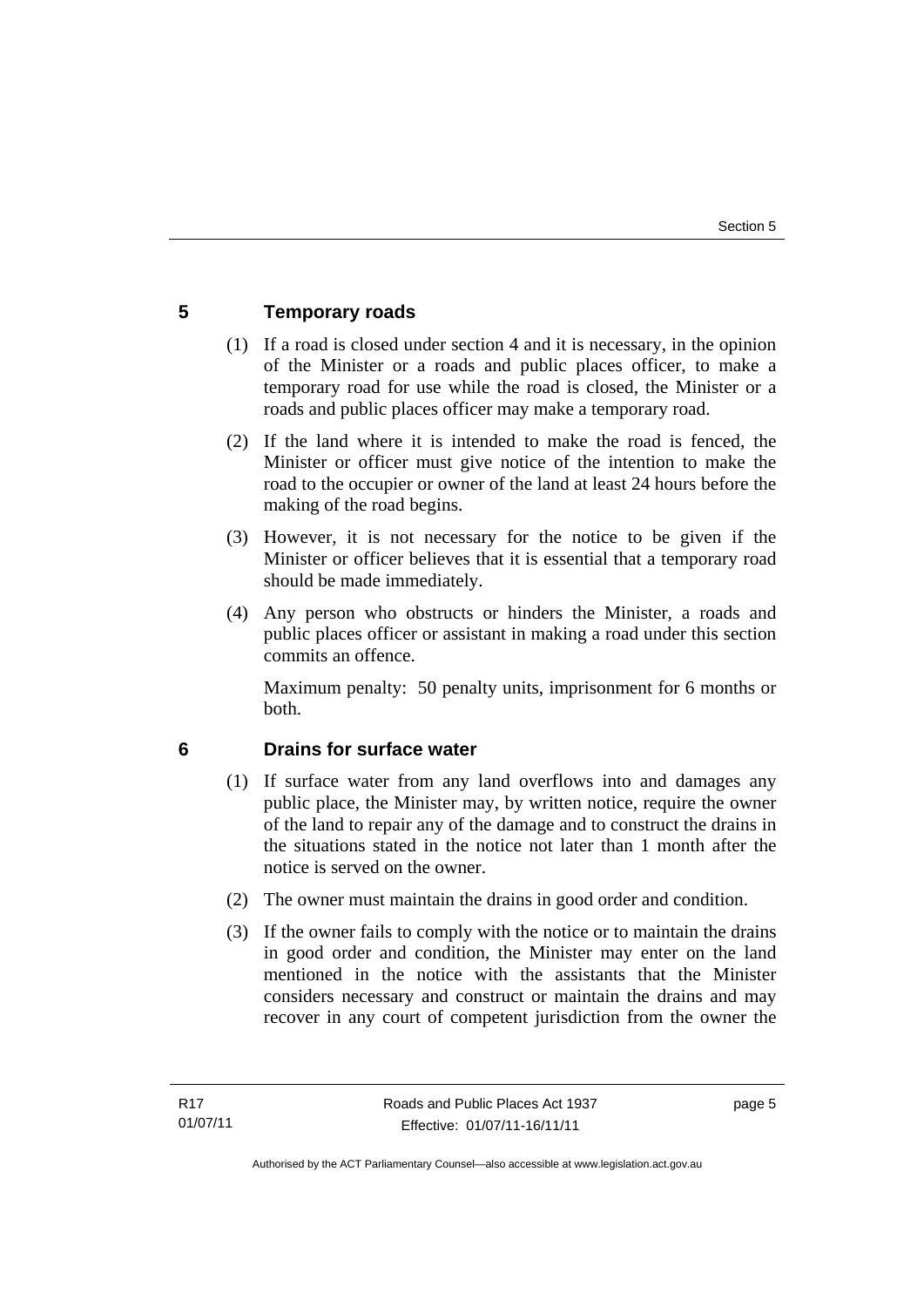cost of the construction and maintenance and the cost of repairing the damage to the public place.

# <span id="page-11-0"></span>**7 Damage to or interference with public places and property on them**

Any person who—

- (a) wilfully or negligently damages or suffers or causes damage to be done to; or
- (b) without the written permission of the Minister or a roads and public places officer (proof of which lies on the person accused), interferes with;

any public place or any kerbstone, watertable, gutter, footpath or other work on it or any fence, post, lamp, lamp post, structure or other property of the Territory in any public place, commits an offence.

Maximum penalty: 50 penalty units, imprisonment for 6 months or both.

# <span id="page-11-1"></span>**8 Construction of culverts etc in public places**

Any person who, without the permission of the Minister or a roads and public places officer (proof of which lies on the person accused)—

- (a) makes or places any culvert, bridge, crossing or drain across any watertable, watercourse or footpath in any public place; or
- (b) makes an excavation in a public place;

commits an offence.

Maximum penalty: 30 penalty units.

Authorised by the ACT Parliamentary Counsel—also accessible at www.legislation.act.gov.au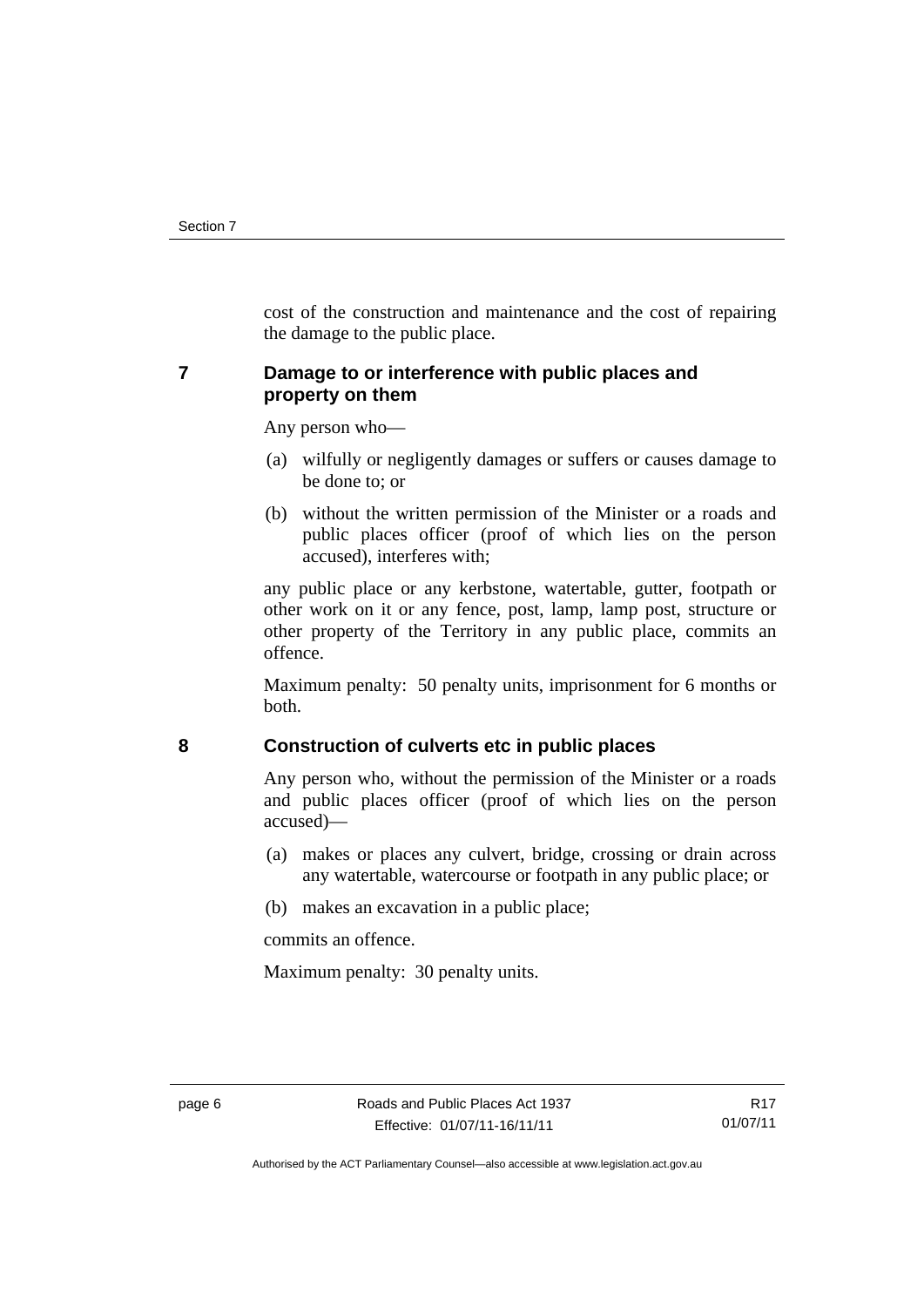# <span id="page-12-0"></span>**9 Permission to place culverts etc across, and to interfere with the surfaces of, public places**

 (1) The Minister or a roads and public places officer may give permission to a person to make or place a culvert, bridge, crossing or drain across a watertable, watercourse or footpath in, or to open up or break the surface of, any public place.

 (2) The permission may be given subject to the conditions the Minister decides.

# <span id="page-12-1"></span>**9A Determination of fees**

- (1) The Minister may determine fees for this Act.
	- *Note* The Legislation Act contains provisions about the making of determinations and regulations relating to fees (see pt 6.3).
- (2) A determination is a disallowable instrument.
	- *Note* A disallowable instrument must be notified, and presented to the Legislative Assembly, under the Legislation Act.

#### <span id="page-12-2"></span>**10 Excavations etc on public places to be lighted**

If any excavation is made, or any substance or material is placed, on any public place, or any work is being carried on, on any public place entailing the opening up or breaking of the surface of the public place, the person making, or permitting or causing to be made, the excavation, or placing the substance or material, or permitting or causing the substance or material to be placed, on the public place, or carrying out the works, shall cause sufficient lights to be affixed in a proper place to indicate clearly the excavation, substance, material or works, and continue those lights every night from sunset to sunrise while the excavation, substance, material or works continue, and shall during all that time at his or her own expense cause the place where they are continued to be sufficiently

*Note* A fee may be determined under s 9A (Determination of fees) for this section.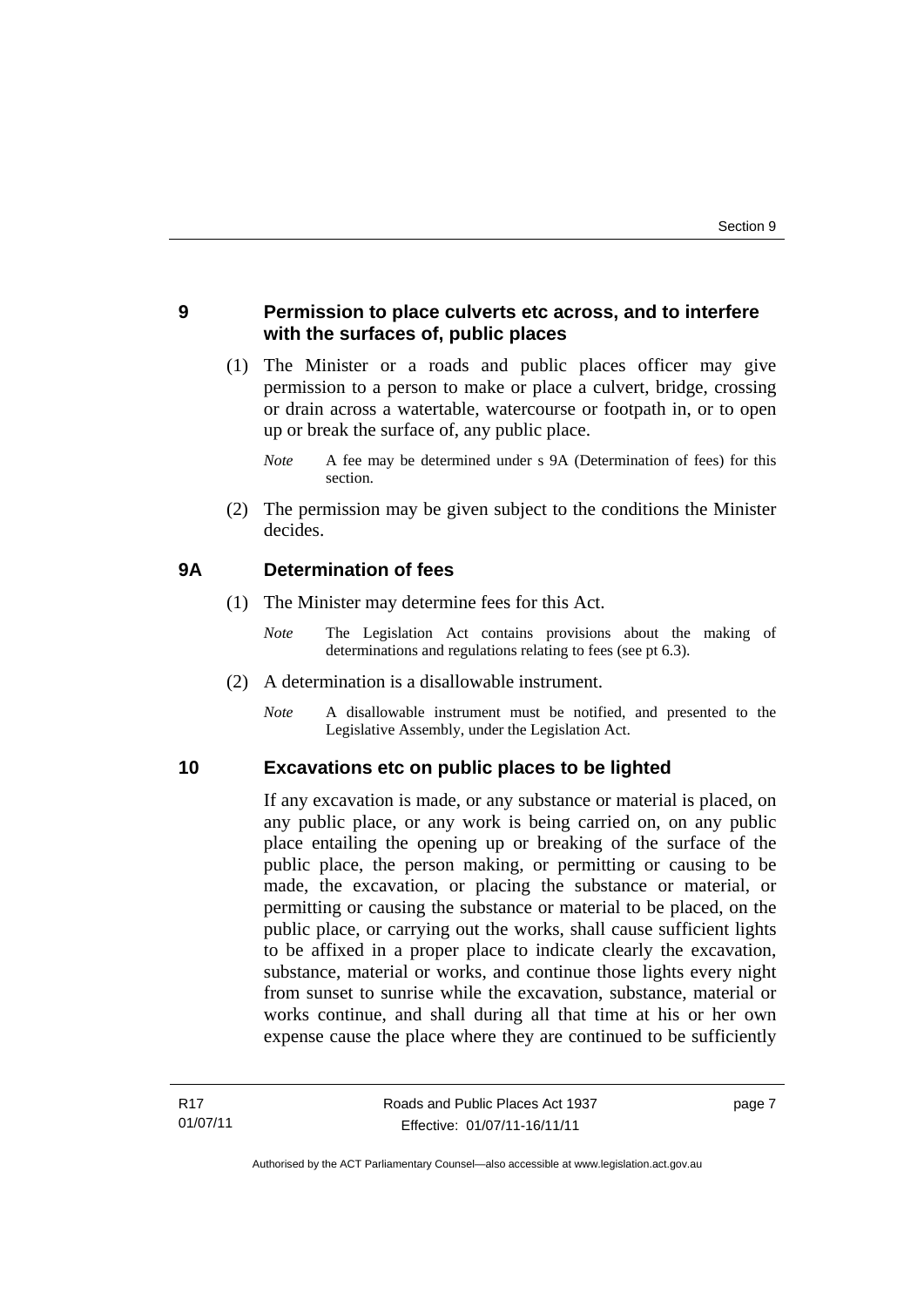fenced or enclosed to prevent any danger or inconvenience to any person.

Maximum penalty: 30 penalty units.

#### <span id="page-13-0"></span>**11 Alignment marks etc**

Any person who, without lawful authority, pulls down, pulls up, destroys or damages any alignment or boundary mark, or any stone, notice board, public notice or other erection in or on any public place commits an offence.

Maximum penalty: 30 penalty units.

# <span id="page-13-1"></span>**12 Exhibition of advertisements or notices**

Any person who, without the permission of the Minister or a roads and public places officer, exhibits, in any way, on any property of the Territory in or adjoining any public place, any advertisement or notice commits an offence.

Maximum penalty: 10 penalty units.

# <span id="page-13-2"></span>**12A Code of practice for movable signs**

- (1) The Minister may approve a code of practice about the placement and keeping of movable signs in public places.
- (2) An approval is a disallowable instrument.
	- *Note* A disallowable instrument must be notified, and presented to the Legislative Assembly, under the Legislation Act.

#### <span id="page-13-3"></span>**12B Contents of code of practice**

The code of practice may include, but is not limited to, matters relating to—

 (a) the materials from which, and the methods by which, a sign may be constructed; and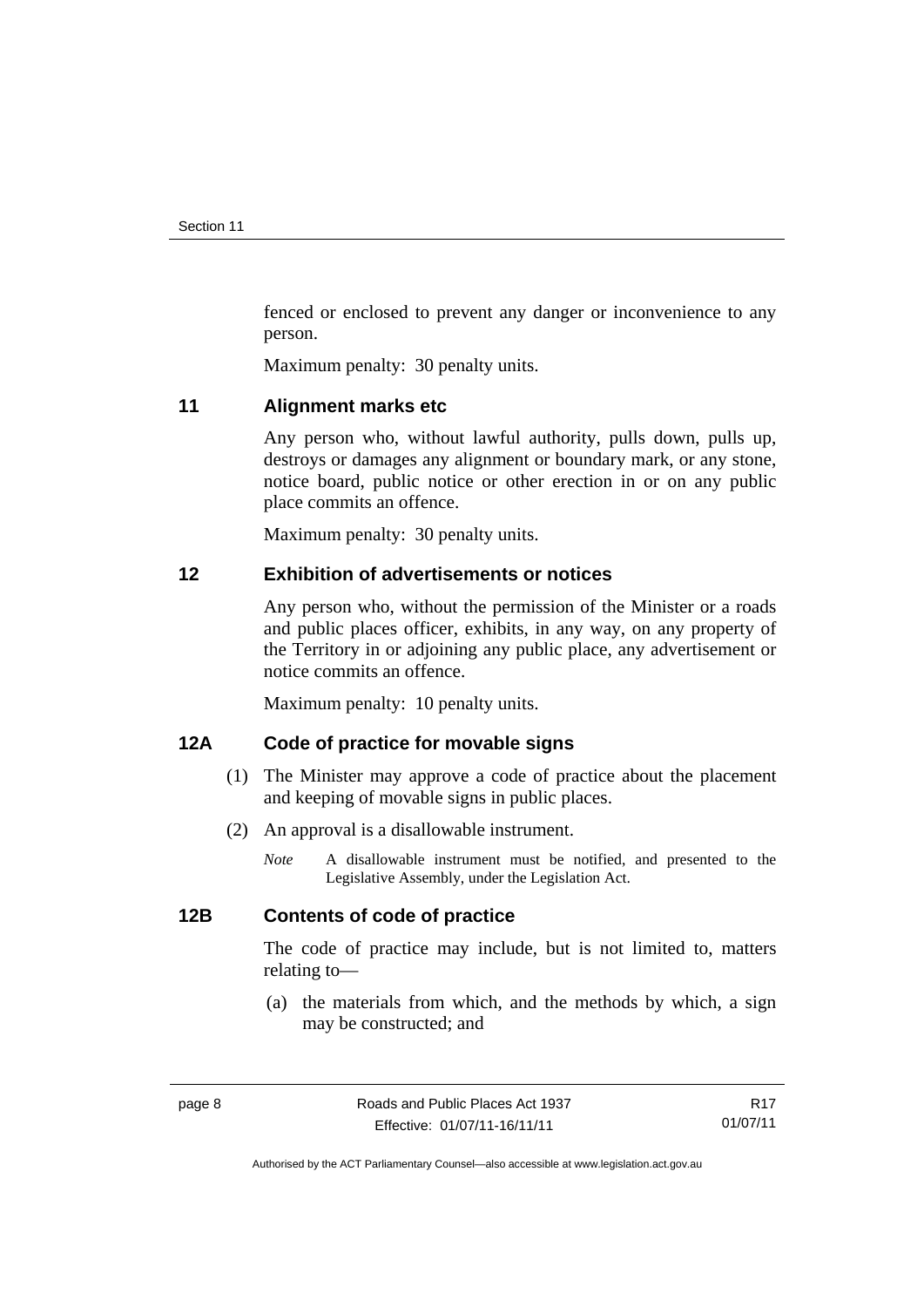- (b) the sizes of signs; and
- (c) the locations where a sign may be placed; and
- (d) the words or images that may be displayed on a sign; and
- (e) how the person responsible for a sign may be identified; and
- (f) the number of signs that a person may place or keep in a public place; and
- (g) the requirements relating to insurance that a person who places or keeps a sign in a public place must satisfy.

# <span id="page-14-0"></span>**12C Failure to comply with code**

A person must not, without reasonable excuse, place or keep a movable sign in, over or across a public place, except in accordance with the code of practice.

Maximum penalty:

- (a) for a contravention of the code relating to insurance— 50 penalty units; or
- (b) in any other case—10 penalty units.

# <span id="page-14-1"></span>**12D Indemnification of Territory**

A person who places or keeps a movable sign in a public place is liable to indemnify the Territory for any liability the Territory incurs as a result of the sign being kept or placed in the public place.

# <span id="page-14-2"></span>**12E Removal of abandoned vehicles from public places**

 (1) This section applies if a roads and public places officer suspects, on reasonable grounds, that a vehicle in a public place has been abandoned.

#### **Examples of grounds that might indicate vehicle is abandoned**

- 1 the vehicle's registration has expired
- 2 the vehicle is in a state of disrepair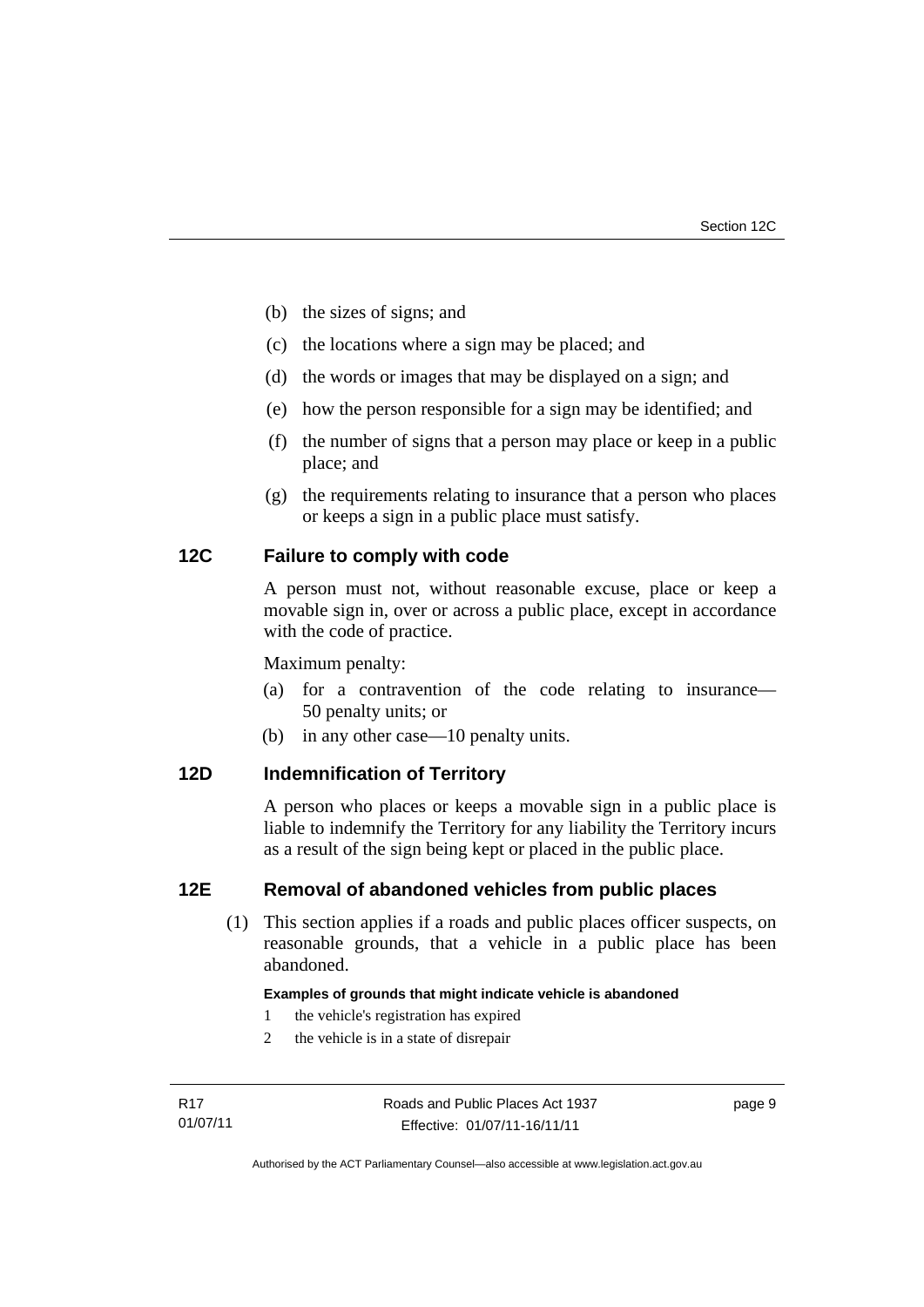- 3 the general appearance of the vehicle, including any build-up of dust or debris
- *Note* An example is part of the Act, is not exhaustive and may extend, but does not limit, the meaning of the provision in which it appears (see Legislation Act, s 126 and s 132).
- (2) The vehicle may be removed by, or under the direction of, a roads and public places officer and placed in a retention area.
- (3) However, if the vehicle has a registered operator, the vehicle may be removed and placed in a retention area only if—
	- (a) a roads and public places officer has given the operator a written notice under subsection (4); and
	- (b) the vehicle has not been removed within 2 days after the day the operator was given the notice.
- (4) The notice must state––
	- (a) the date the notice is given; and
	- (b) if the operator is not an owner of the vehicle––that the operator must tell a roads and public places officer within 2 days after the day the notice is given––
		- (i) that the operator is not an owner of the vehicle; and
		- (ii) the name and address of anyone that the operator believes is an owner of the vehicle; and
	- (c) that, if the vehicle is not removed within 2 days after the day the notice is given, the vehicle may be––
		- (i) removed and placed in a retention area; and
		- (ii) disposed of under the *Uncollected Goods Act 1996*, part 3 (Disposal of uncollected goods); and

Authorised by the ACT Parliamentary Counsel—also accessible at www.legislation.act.gov.au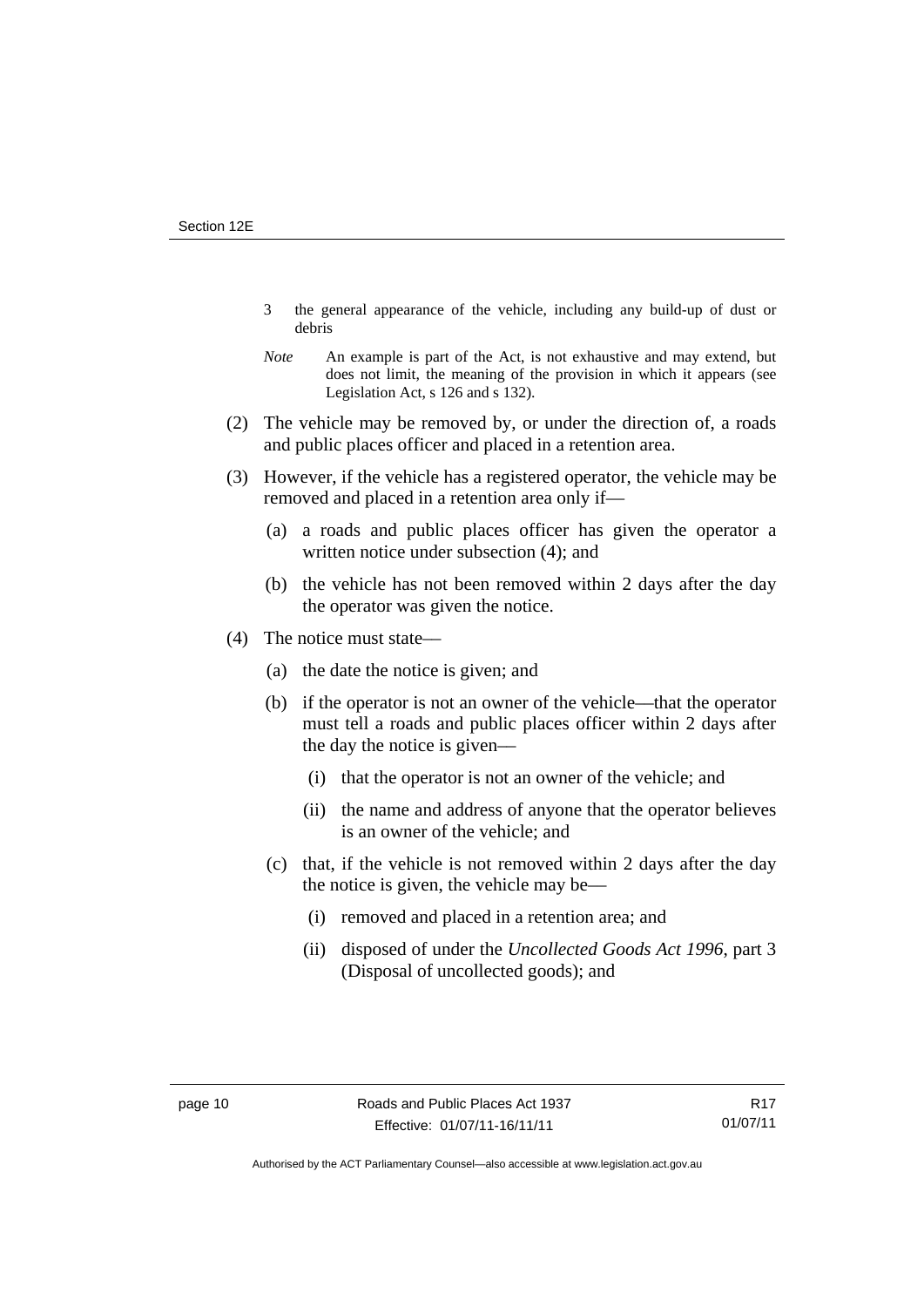- (d) how the operator may contact a roads and public places officer, including, for example, by giving a telephone number.
	- *Note* An example is part of the Act, is not exhaustive and may extend, but does not limit, the meaning of the provision in which it appears (see Legislation Act, s 126 and s 132).
- (5) Also, a notice must state, in a conspicuous position on the notice—
	- (a) that it is an offence under this Act, section 12EB to remove, deface or interfere with a notice placed on, or attached to, a vehicle if a person is not the registered operator or owner of the vehicle; and
	- (b) the penalty for the offence.
- (6) Without limiting how a notice may be given, the notice may be given by securely placing or attaching the notice, addressed to the operator, on or to the vehicle in a conspicuous position.
	- *Note* For how documents may otherwise be served, see the Legislation Act, pt 19.5.
- (7) A notice given in the way mentioned in subsection (6) is taken to have been given to the operator on the day that it is placed on or attached to the vehicle.

# <span id="page-16-0"></span>**12EA Retaining abandoned vehicles**

- (1) This section applies if a vehicle is placed in a retention area under section 12E (3).
- (2) The director-general must give written notice that the vehicle is in a retention area to 1 of the following people (a *notified person*):
	- (a) the registered operator;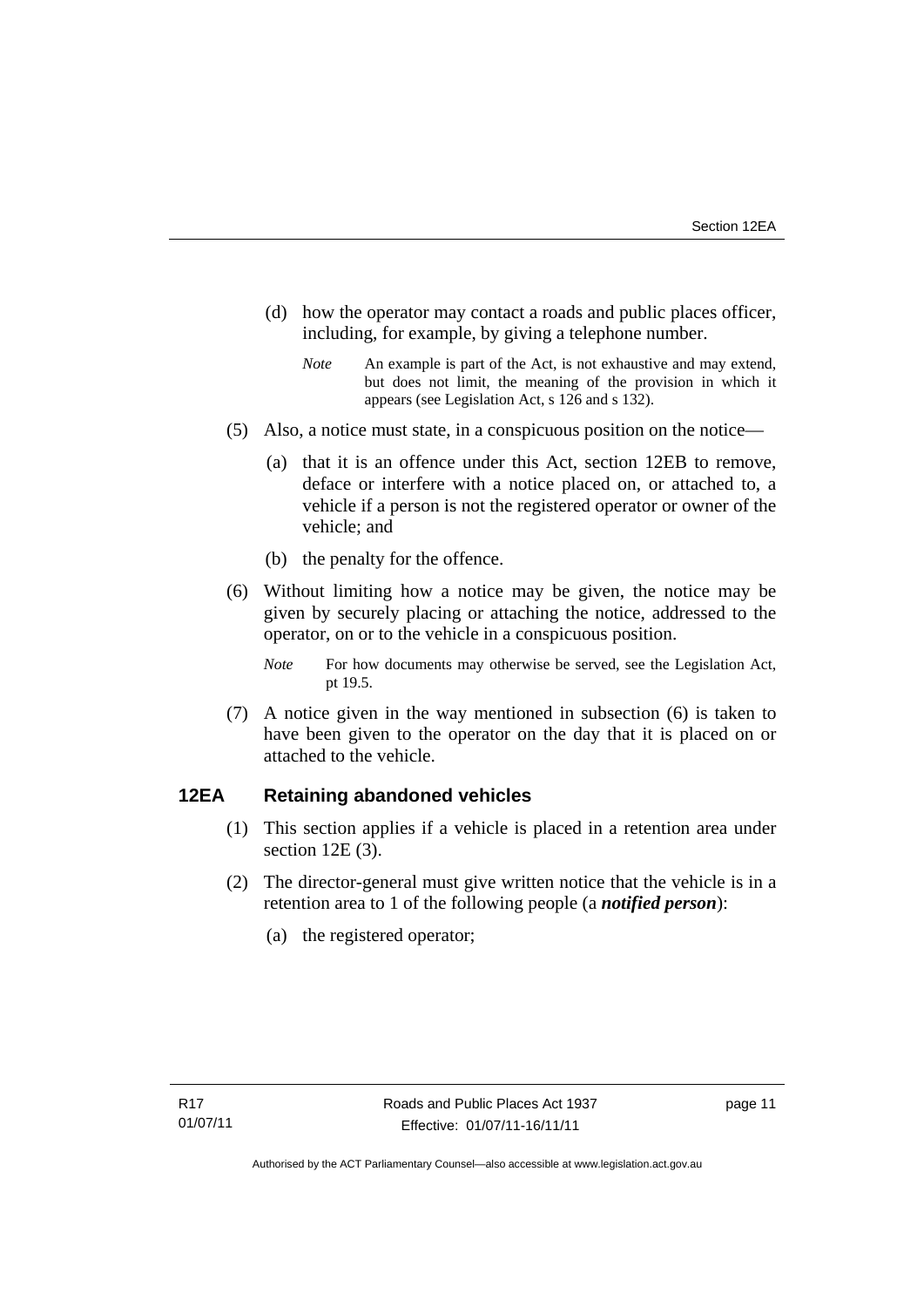- (b) if the registered operator has told a roads and public places officer the name and address of another person who the registered operator believes is the owner of the vehicle—the other person.
- *Note* For how documents may be served, see the Legislation Act, pt 19.5.
- (3) The notice must––
	- (a) briefly describe the vehicle including identifying particulars; and
	- (b) state the date of the notice; and
	- (c) state the address where the vehicle is available for collection; and
	- (d) state when the vehicle will be available for collection; and
	- (e) if the notified person is not an owner of the vehicle—
		- (i) state that the notified person must tell the director-general, within 7 days after the day the notice is given—
			- (A) that the notified person is not an owner of the vehicle; and
			- (B) the name and address of anyone that the notified person believes is an owner of the vehicle; and
		- (ii) state that—
			- (A) it is an offence under this Act, section 12F not to tell the director-general the information mentioned in subparagraph (i); and
			- (B) the penalty for the offence; and
	- (f) state any costs that must be met by the registered operator or owner before the vehicle will be returned; and

R17 01/07/11

Authorised by the ACT Parliamentary Counsel—also accessible at www.legislation.act.gov.au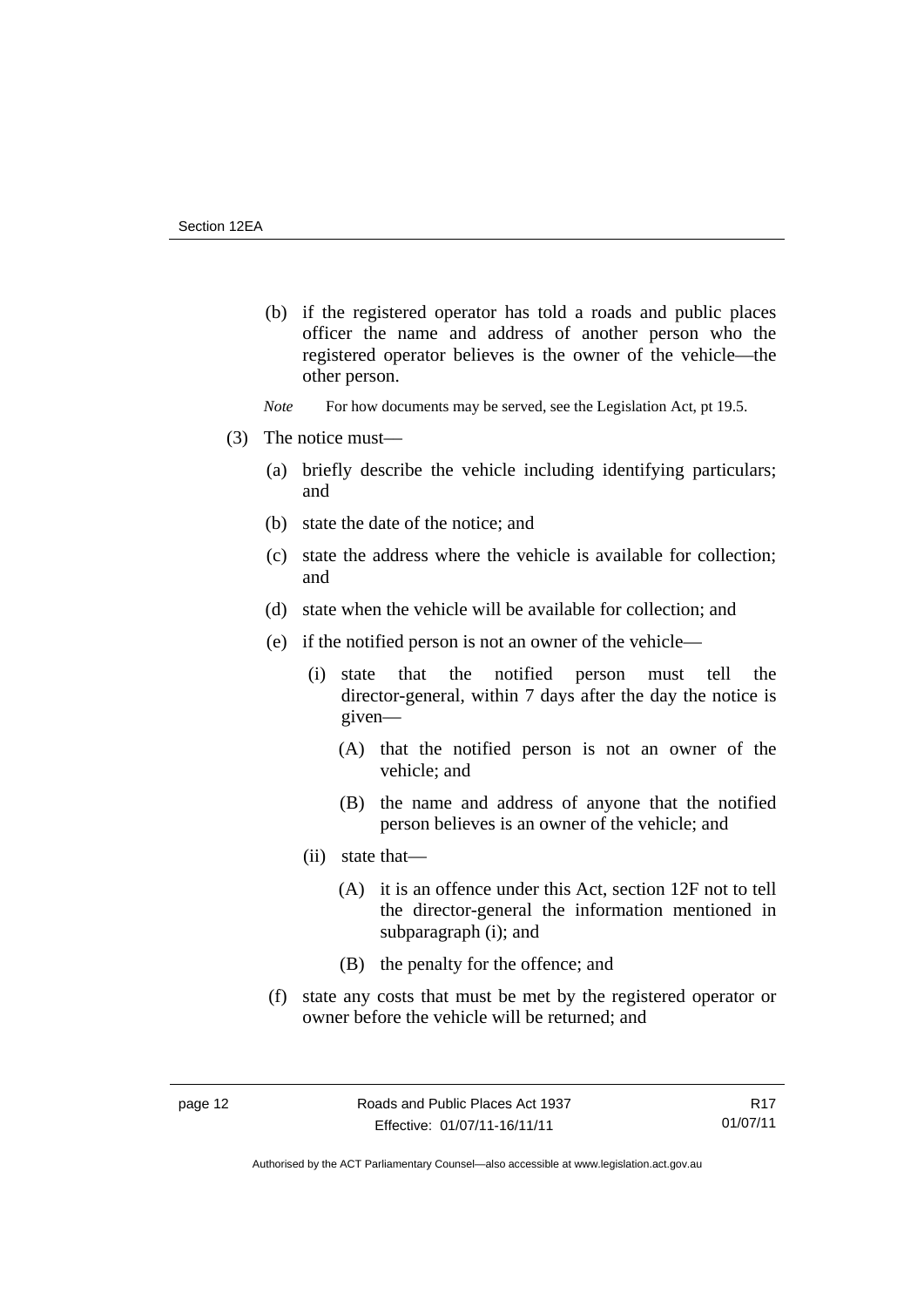- *Note* Costs for removing the vehicle to a retention area are reasonable costs that can be claimed under the *Uncollected Goods Act 1996* (see s 12H (1) (d)).
- (g) state that the vehicle may be disposed of under the *Uncollected Goods Act 1996*, part 3 if the vehicle is not collected within 7 days after the day the notice is given to the notified person.
- (4) If the notified person tells the director-general the name and address of another person that the notified person believes is an owner of the vehicle, the director-general must make reasonable attempts to give a copy of the notice to the other person.

# <span id="page-18-0"></span>**12EB Removing, defacing or interfering with notices**

A person commits an offence if—

- (a) a notice under section 12E (3) is placed on, or attached to, a vehicle; and
- (b) the person is not the registered operator or owner of the vehicle; and
- (c) the person removes, defaces or interferes with the notice.

Maximum penalty: 20 penalty units.

#### <span id="page-18-1"></span>**12F Failure to provide information about abandoned vehicles**

A person commits an offence if––

- (a) the person is given a notice under section 12EA (2) or section 12EA (4) about a vehicle in a retention area; and
- (b) the person is not an owner of the vehicle; and
- (c) the person fails to tell the director-general, within 7 days after the day the notice is given to the person––
	- (i) that the person is not an owner of the vehicle; and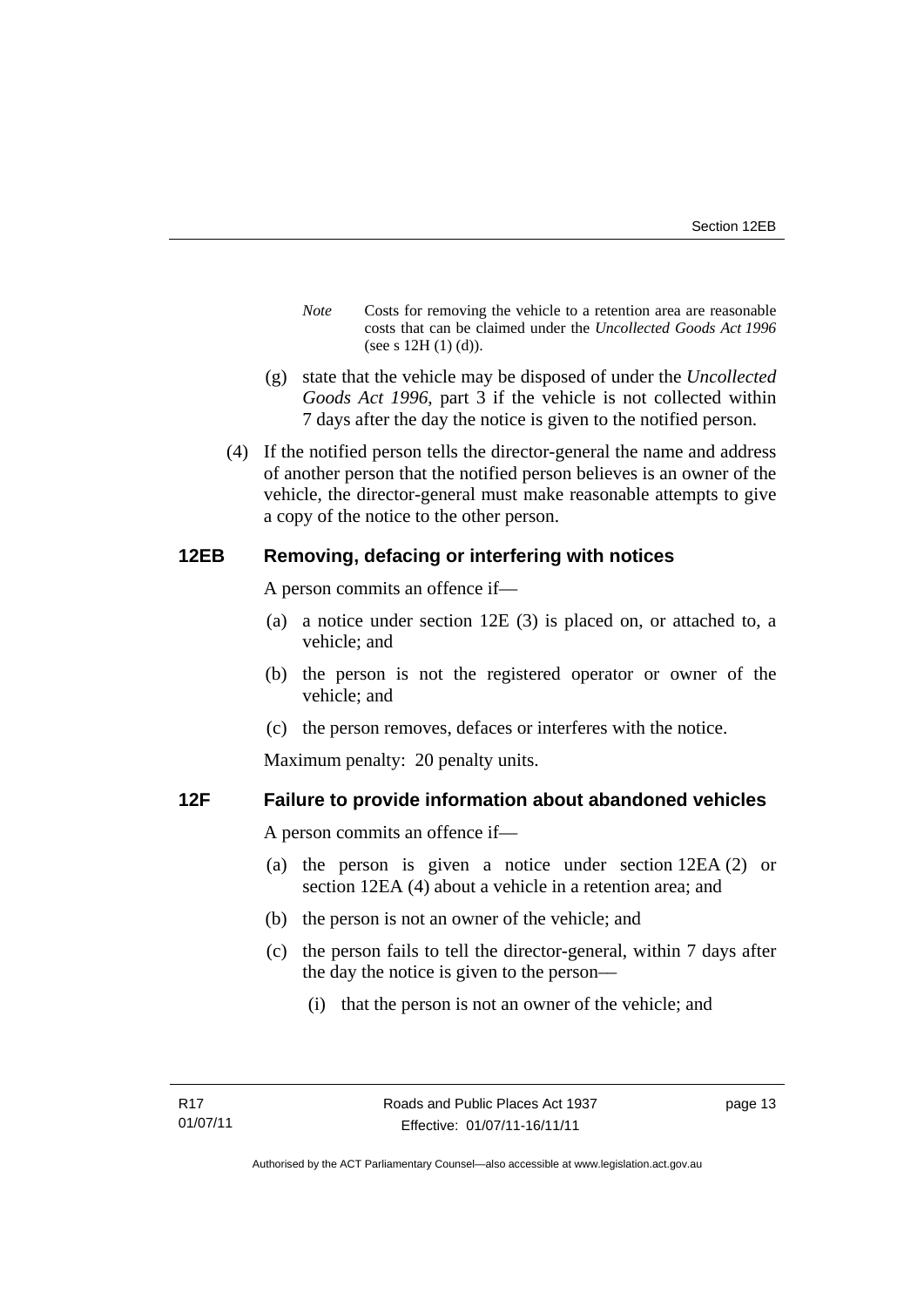(ii) the name and address of anyone the person believes is an owner of the vehicle.

Maximum penalty: 10 penalty units.

# <span id="page-19-0"></span>**12G Removal of signs and other items from public places**

- (1) If a movable sign has been placed, or is being kept, in a public place other than in accordance with the code of practice, a roads and public places officer may remove the sign and place it in a retention area.
- $(2)$  If—
	- (a) a prescribed object is in, over or across a public place; and
	- (b) the object is not authorised by a permit granted under this Act or any other Territory law to be there;

a roads and public places officer may—

- (c) if the object—
	- (i) creates a hazard for people using the public place or any premises next to the public place; or
	- (ii) restricts the movement of people or vehicles in the public place;

remove the object from the public place and place it in a retention area; or

- (d) in any case—give the owner of the object a written direction to—
	- (i) apply for a permit allowing the object to remain in, over or across the public place; or
	- (ii) remove the object from the public place;

7 days after the day the direction is given.

 (3) If a roads and public places officer gives the owner of an object a notice under subsection (2) (d) and—

R17 01/07/11

Authorised by the ACT Parliamentary Counsel—also accessible at www.legislation.act.gov.au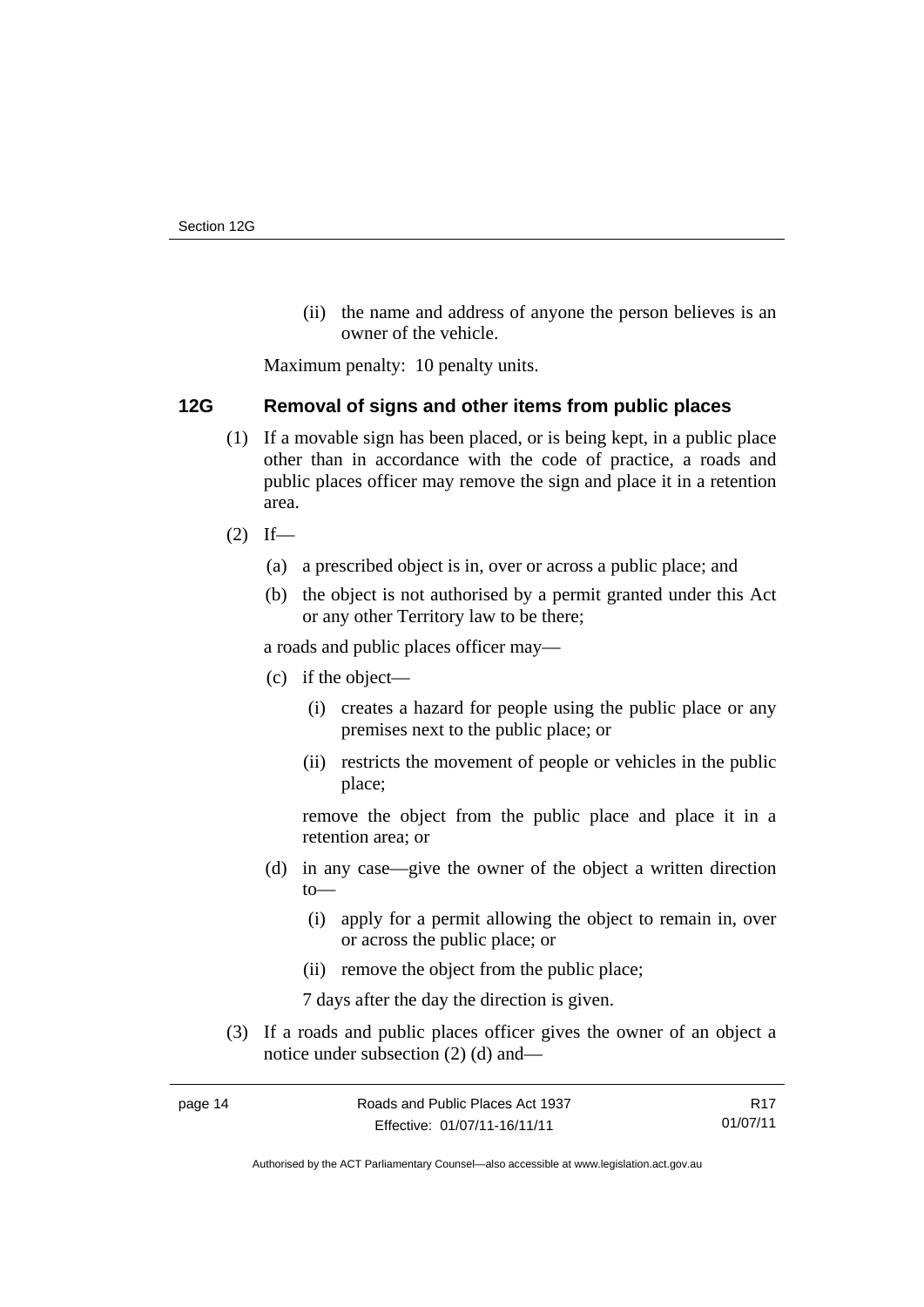- (a) the owner does not comply with the notice; or
- (b) within 7 days after the day the notice is given, the owner applies for a permit to allow the object to remain in, over or across the public place and that application is refused;

a roads and public places officer may remove the object from the public place and place it in a retention area.

(4) In this section:

*prescribed object* means an object prescribed under section 12I.

#### <span id="page-20-0"></span>**12H Disposal of items removed under sections 12E and 12G**

- (1) If an object, sign or vehicle is placed in a retention area under section 12E or section 12G—
	- (a) the object, sign or vehicle is taken to be uncollected goods for the *Uncollected Goods Act 1996*; and
	- (b) the director-general is taken to be the possessor of the goods for that Act; and
	- (c) the director-general may dispose of the goods under that Act, part 3; and
	- (d) for that Act, section 26 (2) (a) and section 30 (1) (a), the reasonable costs incurred by the director-general in complying with that Act are taken to include the cost of removing the object, sign or vehicle from the public place to the retention area.
- (2) However, a vehicle placed in a retention area under section 12E (3) is taken to be uncollected goods under the *Uncollected Goods Act 1996* only if the vehicle has not been collected within the period ending––
	- (a) if a copy of a notice is given to a person under section 12EA (4)—7 days after the day the notice is given under section 12EA (4); or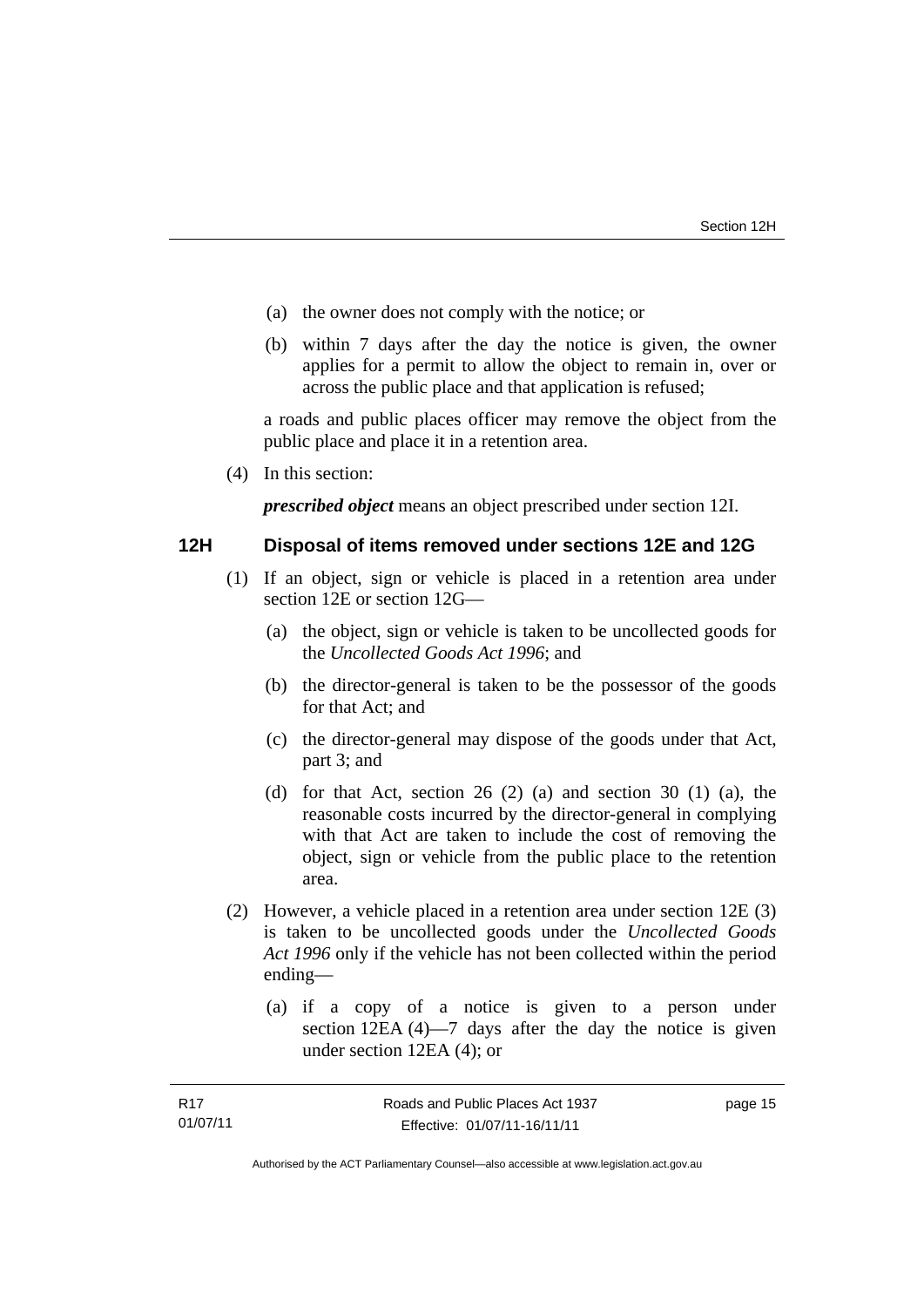(b) in any other case––7 days after the day a notice is given under section 12EA (2).

# <span id="page-21-0"></span>**12I Prescribed objects—s 12G (4), def of** *prescribed object*

- (1) The Minister may prescribe objects.
- (2) An instrument under subsection (1) is a disallowable instrument.

# <span id="page-21-1"></span>**13 Trees etc overhanging public places**

- (1) If a tree, sapling, plant, shrub or timber on any land overhangs a public place and obstructs or inconveniences passers by, a roads and public places officer may, by written notice, require the occupier of the land, not later than the time stated in the notice, to cut the tree, sapling, plant, shrub or timber so that it will not obstruct or inconvenience passers by.
- (2) An occupier of land who is served with a notice under subsection (1) must comply with the notice.

Maximum penalty: 5 penalty units.

- (3) If a tree, sapling, plant, shrub or timber, or part of such a thing, on any land adjoining a public place is in a condition or situation that endangers the safety of a person using the place, whether by obstructing the vision or otherwise, a roads and public places officer may, by written notice, require the occupier of the land to immediately remove the tree, sapling, plant, shrub or timber, or part.
- (4) An occupier of land who is served with a notice under subsection (3) must comply with the notice.

Maximum penalty: 50 penalty units.

*Note* A disallowable instrument must be notified, and presented to the Legislative Assembly, under the Legislation Act.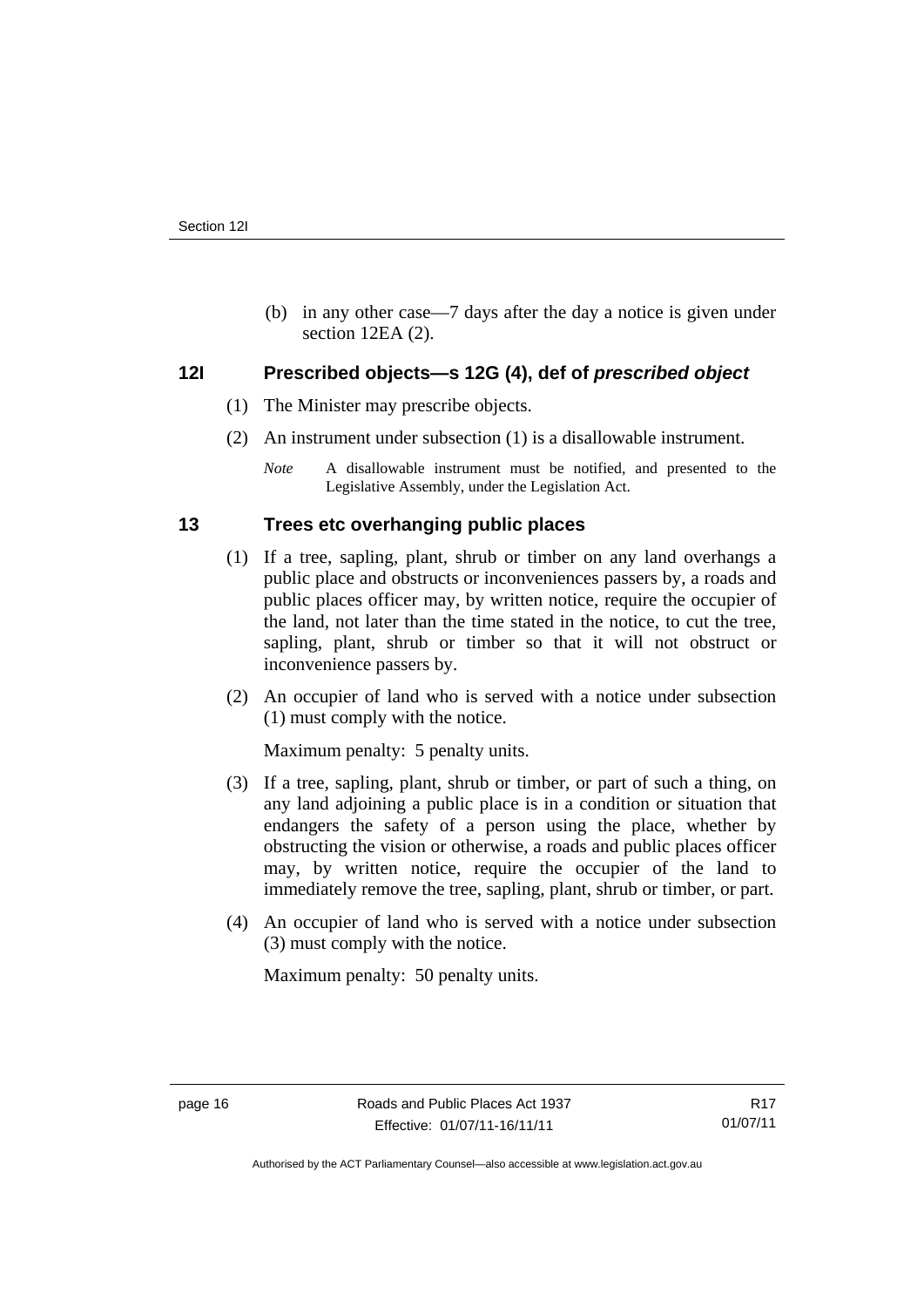- (5) This section applies to a tree that is a registered tree under the *Tree Protection Act 2005* subject to that Act, part 3 (Protection of trees).
	- *Note* Under the *Tree Protection Act 2005*, pt 3 it is an offence to damage a registered tree (or do prohibited groundwork in the tree's protection zone) unless the damage or groundwork is allowed under that Act. Application may be made to the conservator for approval of tree damaging activity or prohibited groundwork (including in urgent circumstances).

# <span id="page-22-0"></span>**14 Repair of damage to public places**

- (1) A person who causes damage to a public place other than the fair wear and tear due to ordinary and reasonable use of the public place must—
	- (a) pay the cost incurred by the Territory in making good the damage; or
	- (b) if the Minister requires, make good the damage to the satisfaction of the Minister or a roads and public places officer.
- (2) Subsection (1) applies whether or not the person was acting with the permission of the Minister or a roads and public places officer or under a permit granted to the person under this Act.

# <span id="page-22-1"></span>**14A Graffiti removal on leased land**

- (1) This section applies to graffiti on property on leased territory land if the graffiti is visible from a public place.
- (2) An authorised person may remove the graffiti with the agreement of the occupier of the land.
- (3) If subsection (4) is complied with, an authorised person may also remove the graffiti—
	- (a) without the agreement of the occupier of the land; and
	- (b) whether or not the occupier has been notified that the graffiti removal work will be carried out.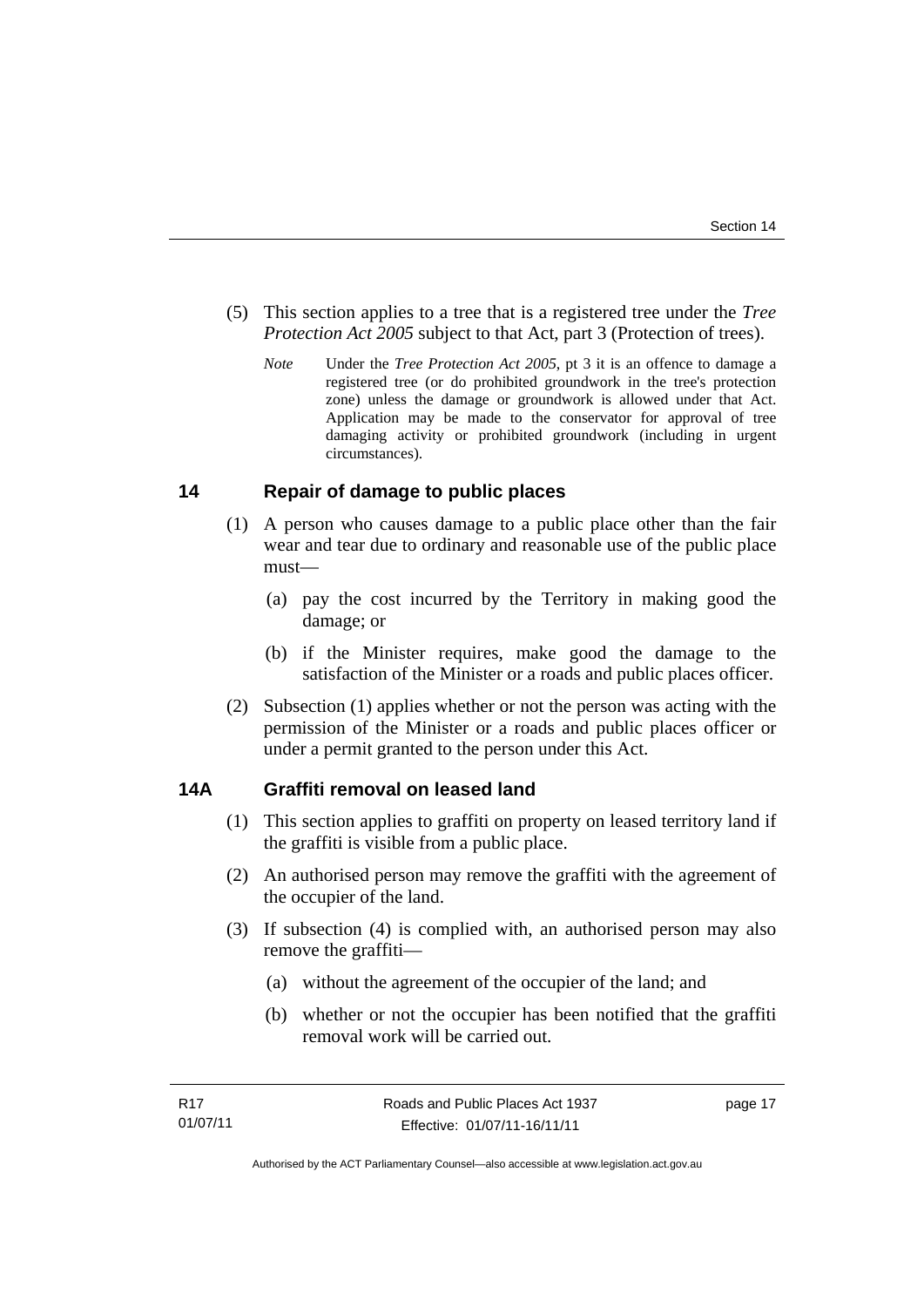- (4) For subsection (3), an authorised person must, immediately before the graffiti removal work is to be carried out, take reasonable steps to notify the occupier that the work is to be carried out.
- (5) Graffiti removal work under subsection (3) must be carried out only from a public place.
- (6) After graffiti removal work has been carried out under subsection (2) or (3), an authorised person must give the occupier written notice that the work has been carried out.
- (7) The notice must include information about the effect of section 14B.
- (8) To remove any doubt, this section does not require the Territory to carry out graffiti removal work.
- (9) In this section:

*authorised person* means a person authorised in writing by the director-general for this section.

*occupier*, of leased territory land, includes—

- (a) a person believed, on reasonable grounds, to be an occupier of the land; and
- (b) a person apparently in charge of the land.

# <span id="page-23-0"></span>**14B Graffiti removal—liability of the Territory**

- (1) The cost of the graffiti removal work under section 14A is payable by the Territory.
- (2) The Territory is liable for any damage caused to the property in carrying out the graffiti removal work, other than any minor damage that is incidental to the removal of the graffiti.

#### **Examples of minor incidental damage**

1 minor discoloration of the surface from which the graffiti is removed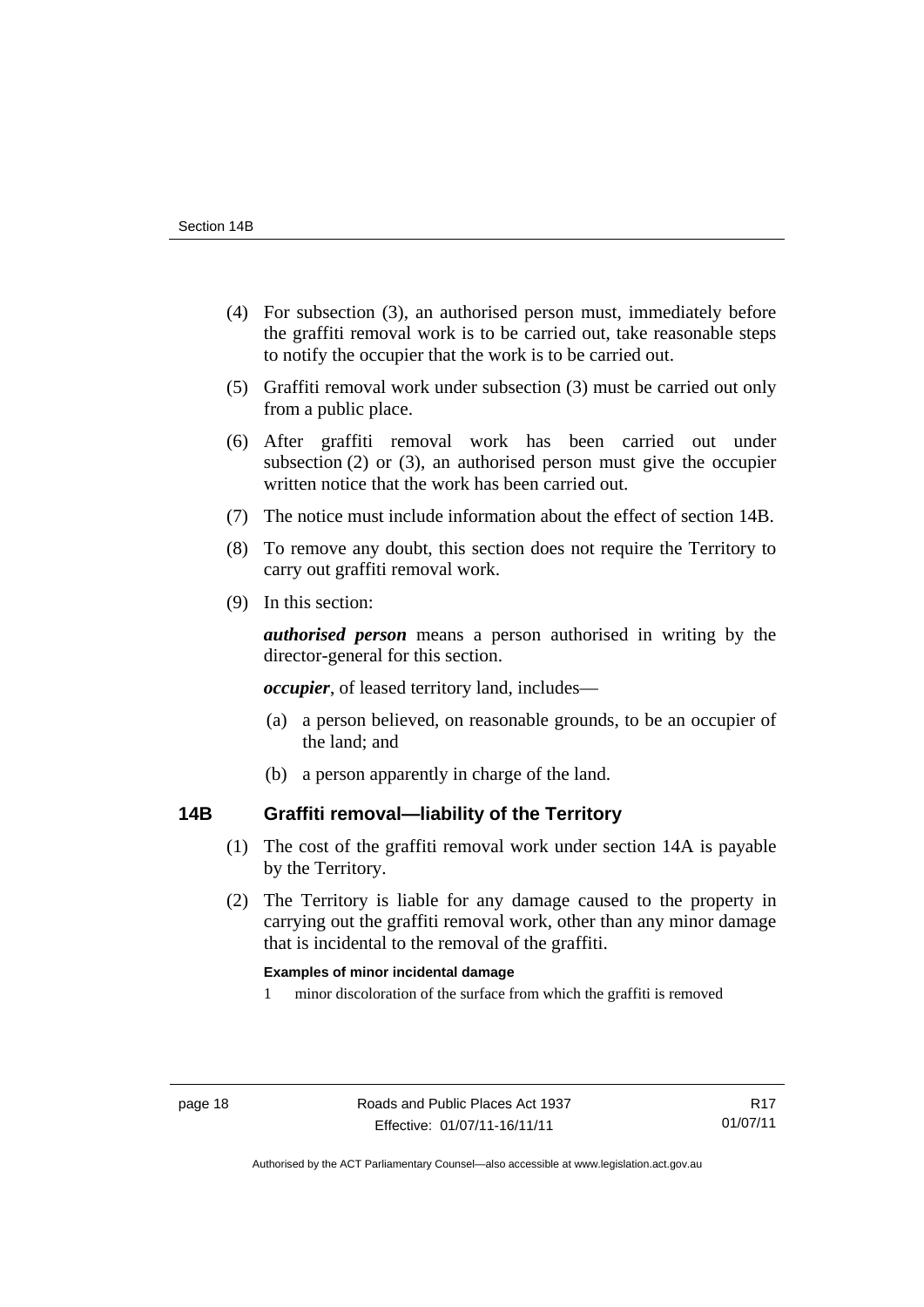- 2 minor variations in the colour and application of paintwork
- *Note* An example is part of the Act, is not exhaustive and may extend, but does not limit, the meaning of the provision in which it appears (see Legislation Act, s 126 and s 132).
- (3) The Territory is not liable for any failure to completely remove the graffiti.
- (4) To remove any doubt, this section does not require the Territory to restore any property to its former state before graffiti was applied to it.

# <span id="page-24-0"></span>**15A Objects in public places**

The Minister may, on application by a person, grant to the person a permit to place an object, other than an object of a kind mentioned in section 8 (a), in, over or across a public place.

*Note* A hawker who is licensed under the *Hawkers Act 2003* does not require a permit under this Act to park a vehicle in a public place if the person is carrying on the business of a hawker under that Act in accordance with the person's licence, see s 15U.

# <span id="page-24-1"></span>**15B Application for permit**

An application for the grant of a permit to place an object in, over or across a public place must—

- (a) be made in writing to the Minister and signed by or for the applicant; and
- (b) state the place for which the permit is sought; and
- (c) be accompanied by a plan clearly showing—
	- (i) the location, boundaries and dimensions of the place for which the permit is sought; and
	- (ii) if it is not proposed to move the object while the permit is in force—the proposed position of the object in, over or across the place; and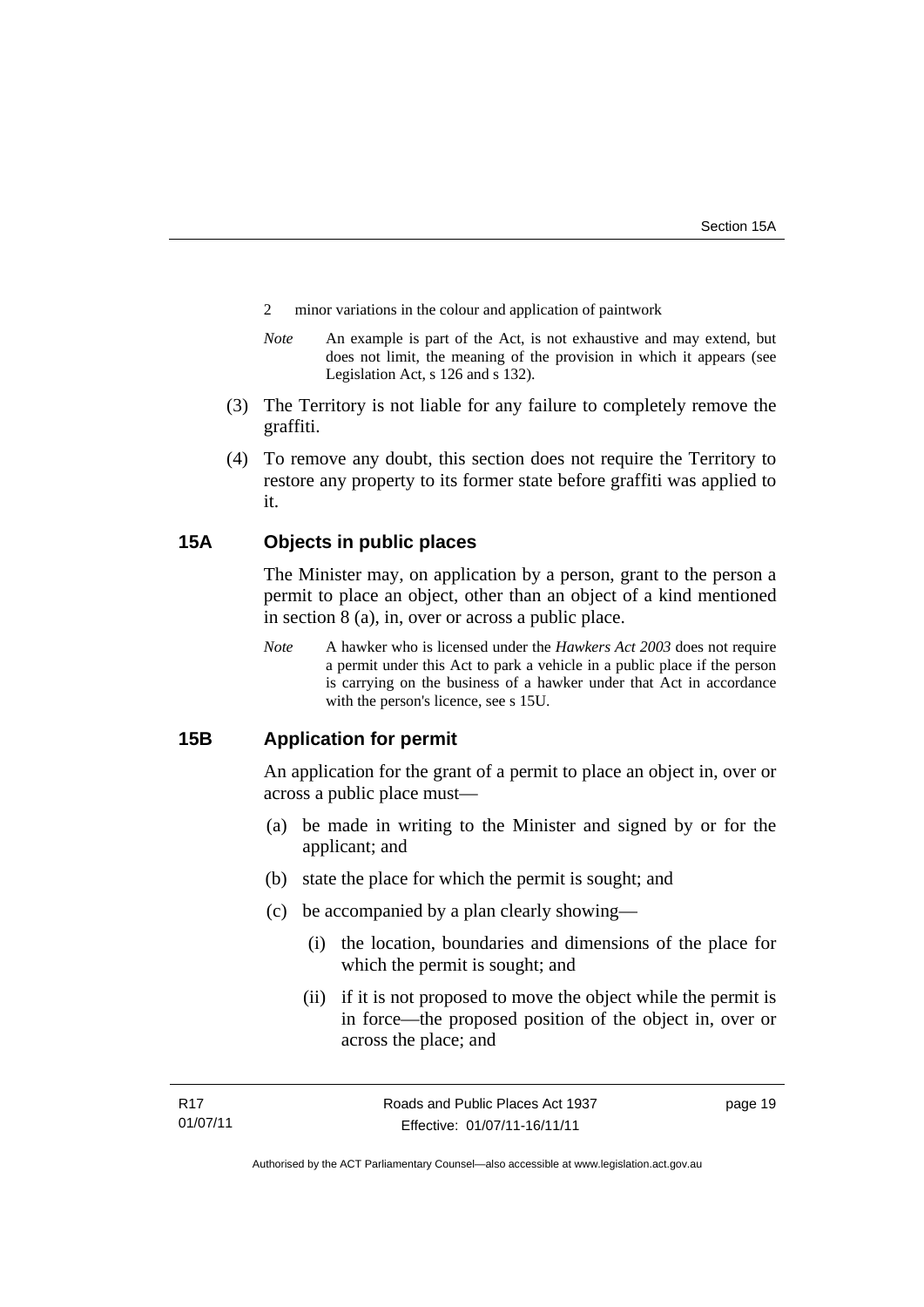- (d) clearly indicate the nature of the object and give details of its design and size; and
- (e) state the intended use of the object; and
- (f) state the proposed hours the object will remain in, over or across the place; and
- (g) give details of any measures proposed to be adopted for using the object to safeguard the health and provide for the safety, comfort and convenience of people using the place or a place next to or near the place; and
- (h) if installation or construction work is proposed to be carried out in or on the place to place the object in, over or across the place—
	- (i) state the nature of the work; and
	- (ii) give details of the methods to be employed in the execution of the work; and
	- (iii) give details of any measures proposed to be adopted for the work to protect the safety of people using the place or a place next to or near the place.

# <span id="page-25-0"></span>**15BA Placement of objects affecting heritage significance**

- (1) The section applies if an application under section 15B relates to the placement of an object at a place registered, or nominated for provisional registration, under the *Heritage Act 2004*.
- (2) The Minister must—
	- (a) give a copy of the application to the heritage council; and
	- (b) in deciding on the application under section 15C, consider any written recommendation or submission about the placement given to the Minister by the council within 15 working days after the day the copy of the application is given to the council.

R17 01/07/11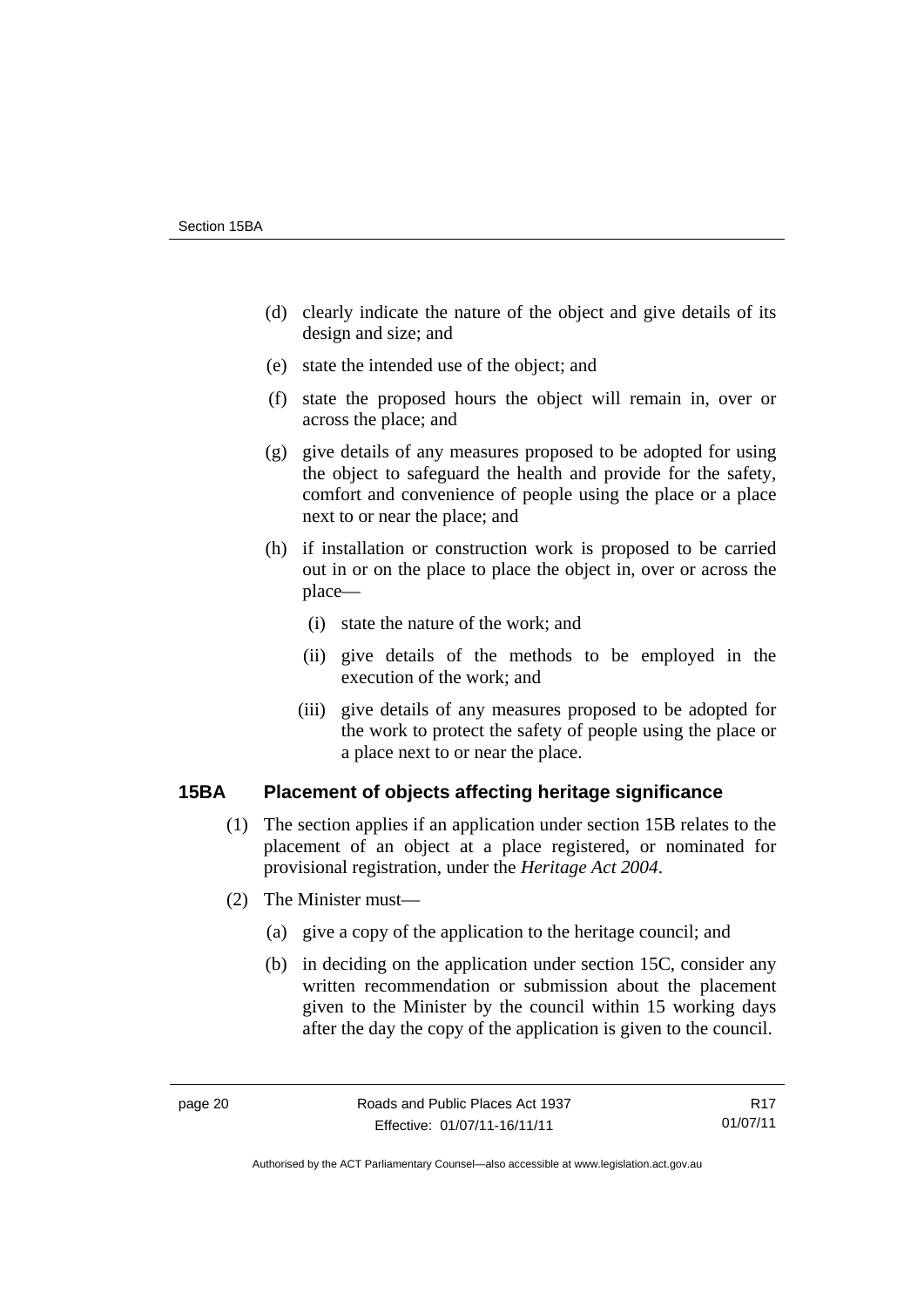# <span id="page-26-0"></span>**15C Grant or refusal of permit**

- (1) The Minister must consider each application for a permit and must—
	- (a) approve of the grant to the applicant of the permit; or
	- (b) refuse to grant the permit to the applicant.
- (2) For subsection (1), the Minister must have regard to—
	- (a) whether the place is a suitable place in, over or across which to place the object; and
	- (b) whether the object will be structurally sufficient, safe and stable; and
	- (c) the interests of the public and, in particular—
		- (i) whether the object, placed in, over or across the place, would be likely to be to the benefit or detriment of people using the place or a place next to or near the place; and
		- (ii) whether adequate provision is proposed to be made for the use of the object to safeguard the health and provide for the safety, comfort and convenience of people using the place or a place next to or near the place; and
	- (d) the interests of people carrying on business near the place and, in particular, the interests of a person carrying on a business near the place similar to the business carried on by the applicant (if any); and
	- (e) if installation or construction work is proposed to be carried out in or on the place to place the object in, over or across the place—
		- (i) whether it is desirable to allow the work to be carried out in or on the place; and
		- (ii) whether the work will be suitable for the purpose; and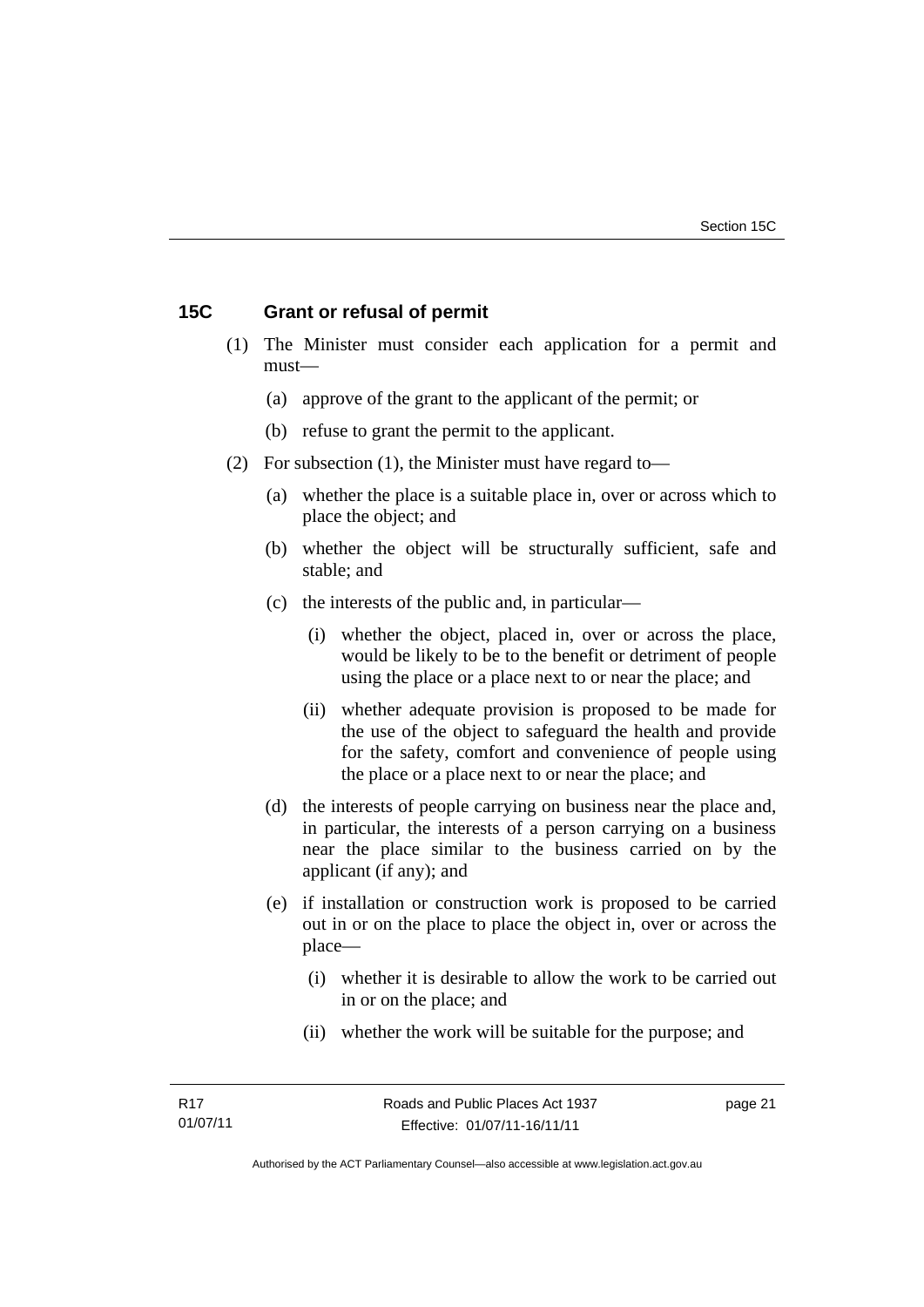(iii) whether adequate provision is proposed to be made for the work to protect the safety of people using the place or a place next to or near the place.

# <span id="page-27-0"></span>**15D Grant of permit—conditions**

The Minister may approve the grant of a permit under section 15C subject to any of the following conditions:

- (a) the object must be of a type or design stated by the Minister;
- (b) the object must be properly maintained and must not become structurally insufficient, unsafe or unstable;
- (c) the holder of the permit must not allow the object, whether directly or indirectly, to adversely affect the health or safety of a person using the place or a place adjacent to or near the place;
- (d) adequate provision must be made for the disposal of refuse and waste from, and for the drainage of, the place;
- (e) during the hours between sunset and sunrise that the object is in the place, the place must be illuminated in a way that clearly indicates the object;
- (f) the place must be fenced or enclosed to prevent a person being endangered or inconvenienced by the object;
- (g) any installation or construction work to be carried out in or on the place for placing the object in, over or across the place must be carried out in a proper, skilful and safe way;
- (h) the applicant must be insured against the risk of liability that may be incurred because of the object for—
	- (i) death, bodily injury or illness; and
	- (ii) loss of, or damage to, property.

Authorised by the ACT Parliamentary Counsel—also accessible at www.legislation.act.gov.au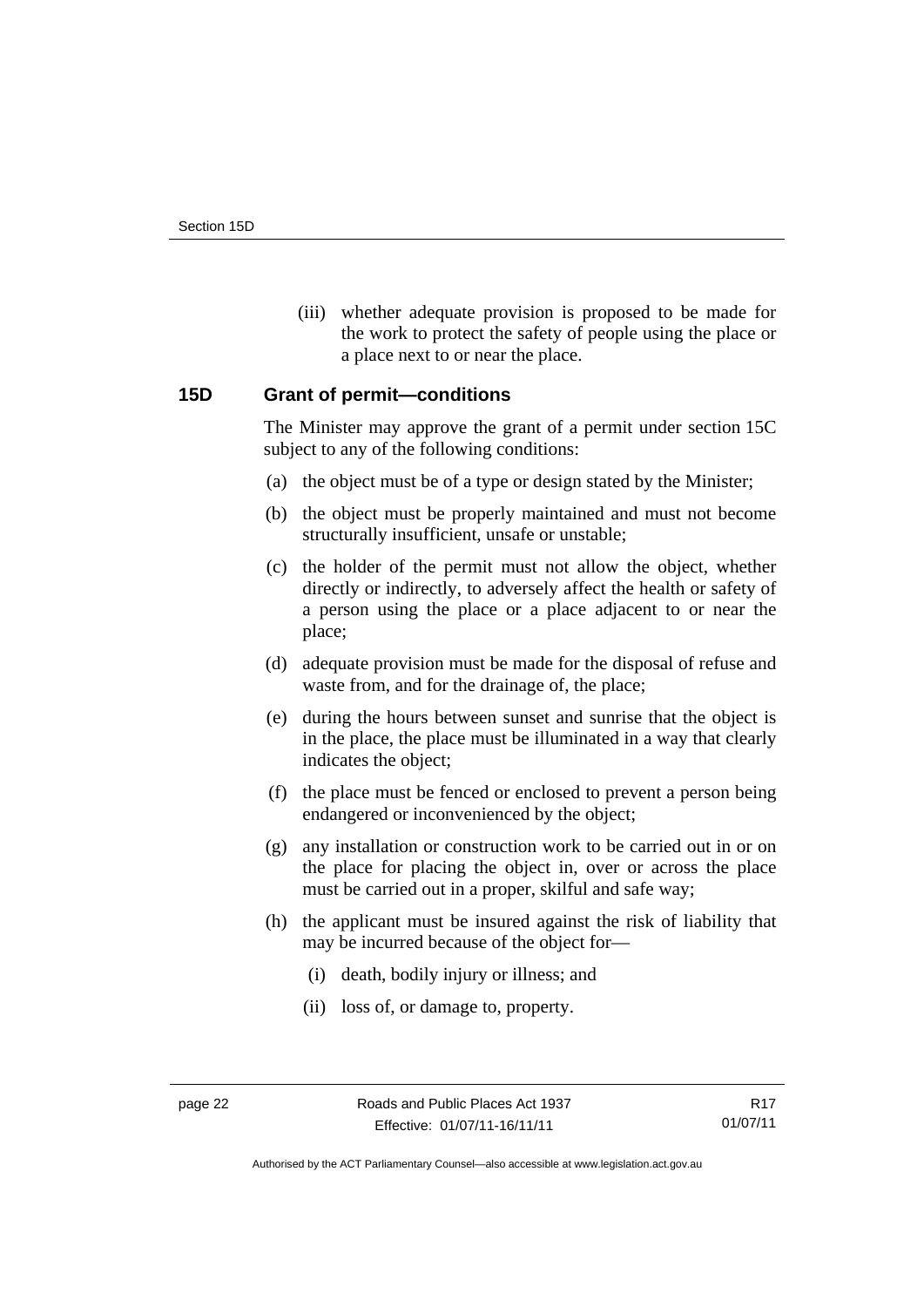# <span id="page-28-0"></span>**15E Grant of permit**

 (1) If the Minister approves of the grant to an applicant of a permit, the Minister must notify the applicant in writing of the grant and of any conditions the permit is subject to and must issue the permit to the applicant.

*Note* A fee may be determined under s 9A (Determination of fees) for this section.

- (2) A permit granted under this Act must clearly identify the place for which the permit is granted and must state—
	- (a) the name and address of the person to whom the permit is granted; and
	- (b) the object permitted to be placed in, over or across the place; and
	- (c) the use to which the object may be put; and
	- (d) the hours when the object may remain in, over or across the place; and
	- (e) the period for which the permit is granted; and
	- (f) the conditions (if any) to which the permit is subject.

# <span id="page-28-1"></span>**15F Cancellation of permit**

The Minister may, on any of the following grounds, cancel a permit authorising a person to place an object in, over or across a public place:

- (a) a permit was granted in error or because of a false statement made or misleading information given by the holder of the permit;
- (b) the holder of the permit failed to take reasonable steps to prevent the object being used for a purpose other than the purpose stated in the permit;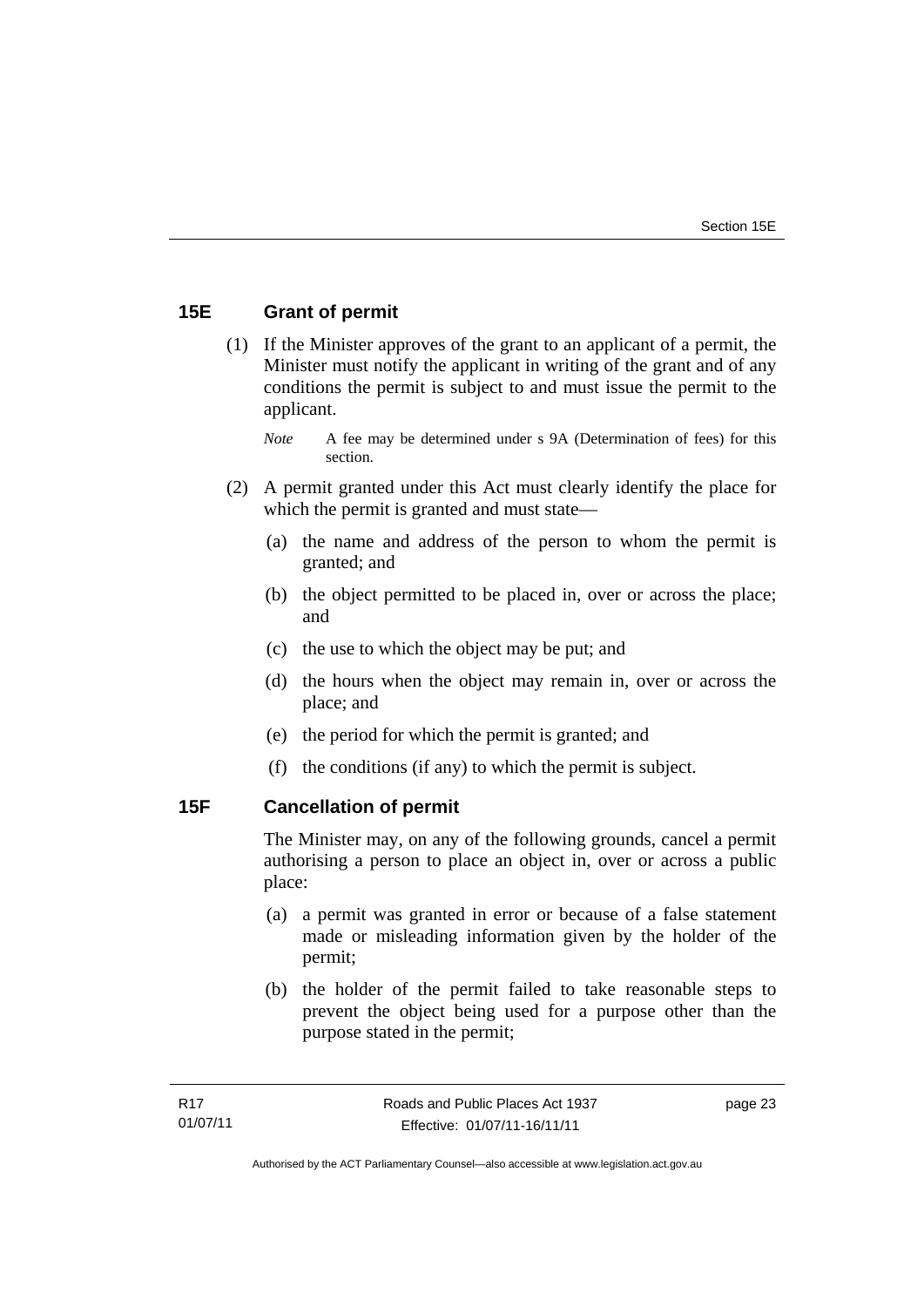- (c) the holder of the permit permitted the object to remain in the public place at a time other than a time allowed by the permit;
- (d) the holder of the permit failed to comply with a condition of the permit;
- (e) the public place is no longer a suitable place to be the subject of a permit under this Act;
- (f) the object is not serving a purpose beneficial to the interests of the public;
- (g) the object has resulted in, whether directly or indirectly, the interests of a person carrying on business in the vicinity of the place being adversely affected.

# <span id="page-29-0"></span>**15G Review by ACAT**

- (1) If the Minister makes a reviewable decision, the Minister must give a reviewable decision notice to each entity mentioned in schedule 1, column 4 in relation to the decision.
	- *Note 1* The Minister must also take reasonable steps to give a reviewable decision notice to any other person whose interests are affected by the decision (see *ACT Civil and Administrative Tribunal Act 2008*, s 67A).
	- *Note* 2 The requirements for reviewable decision notices are prescribed under the *ACT Civil and Administrative Tribunal Act 2008*.
- (2) The following may apply to the ACAT for review of a reviewable decision:
	- (a) an entity mentioned in schedule 1, column 4 in relation to the decision;
	- (b) any other person whose interests are affected by the decision.
	- *Note* If a form is approved under the *ACT Civil and Administrative Tribunal Act 2008* for the application, the form must be used.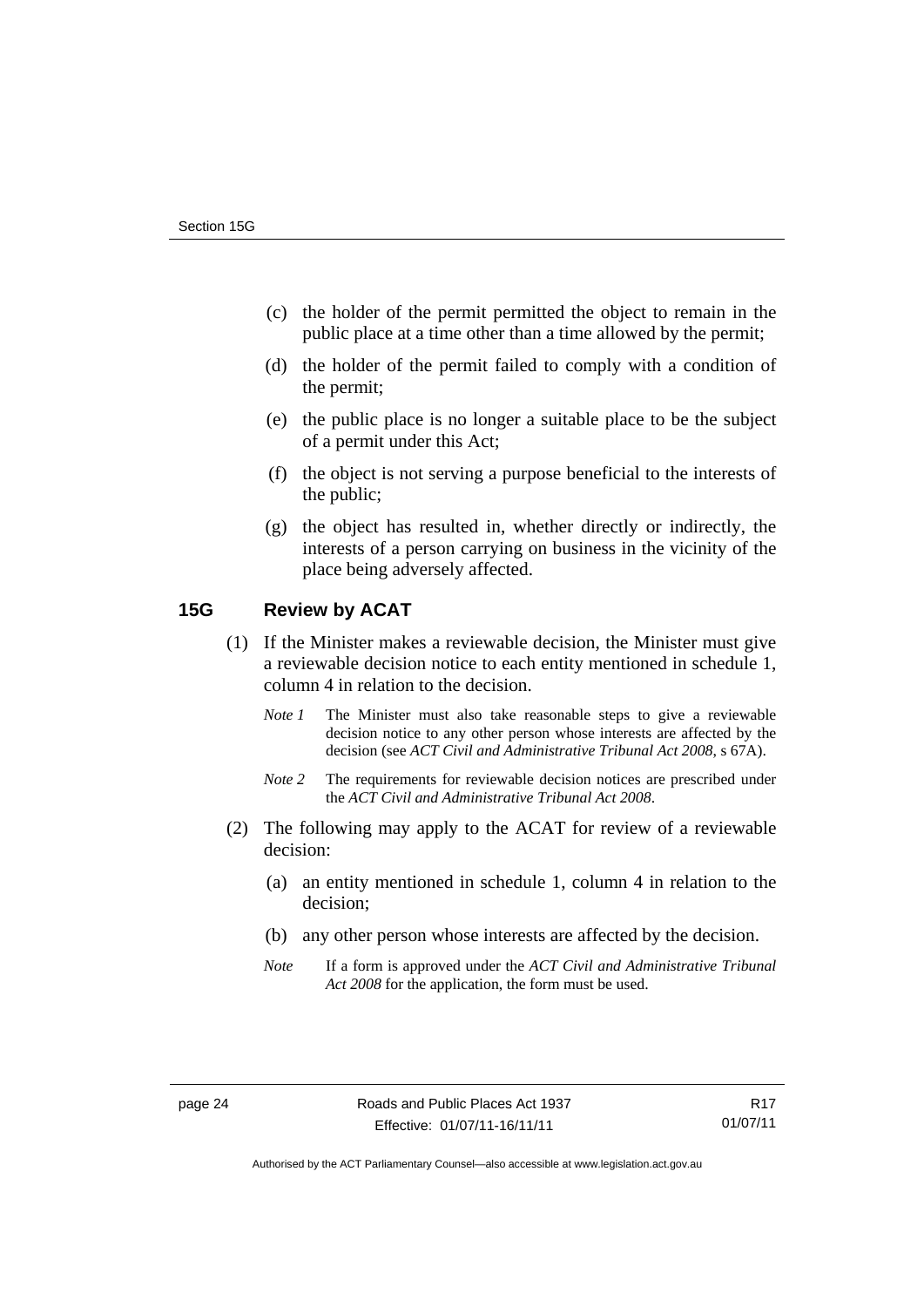(3) In this section:

*reviewable decision* means a decision mentioned in schedule 1, column 3 under a provision of this Act mentioned in column 2 in relation to the decision.

# <span id="page-30-0"></span>**15H Rights of holder of permit**

- (1) To ensure that an object a permit relates to is used for the purpose stated in the permit, the permit holder may decide who may use the object and any equipment or services provided for the object.
- (2) Nothing in subsection (1) or in any other provision of this Act prevents a place that is a public place under a law in force in the ACT from continuing to be a public place under that law.

# <span id="page-30-1"></span>**15J Term of permit**

A permit, unless surrendered or cancelled, remains in force for the period, not longer than 12 months, stated in the permit.

# <span id="page-30-2"></span>**15K Renewal of permit**

- (1) If the holder of a permit applies to the Minister for its renewal, whether the application is made before or after the end of the permit's term, the Minister must renew the permit.
	- *Note* A fee may be determined under s 9A (Determination of fees) for this section.
- (2) If the Minister renews a permit—
	- (a) the permit continues in force for the period, not longer than 12 months, stated in the renewal; and
	- (b) that period begins at the end of the period when, apart from its renewal, the permit would have been in force.
- (3) The Minister must not renew a permit if the object the permit relates to has been removed under section 15N (1).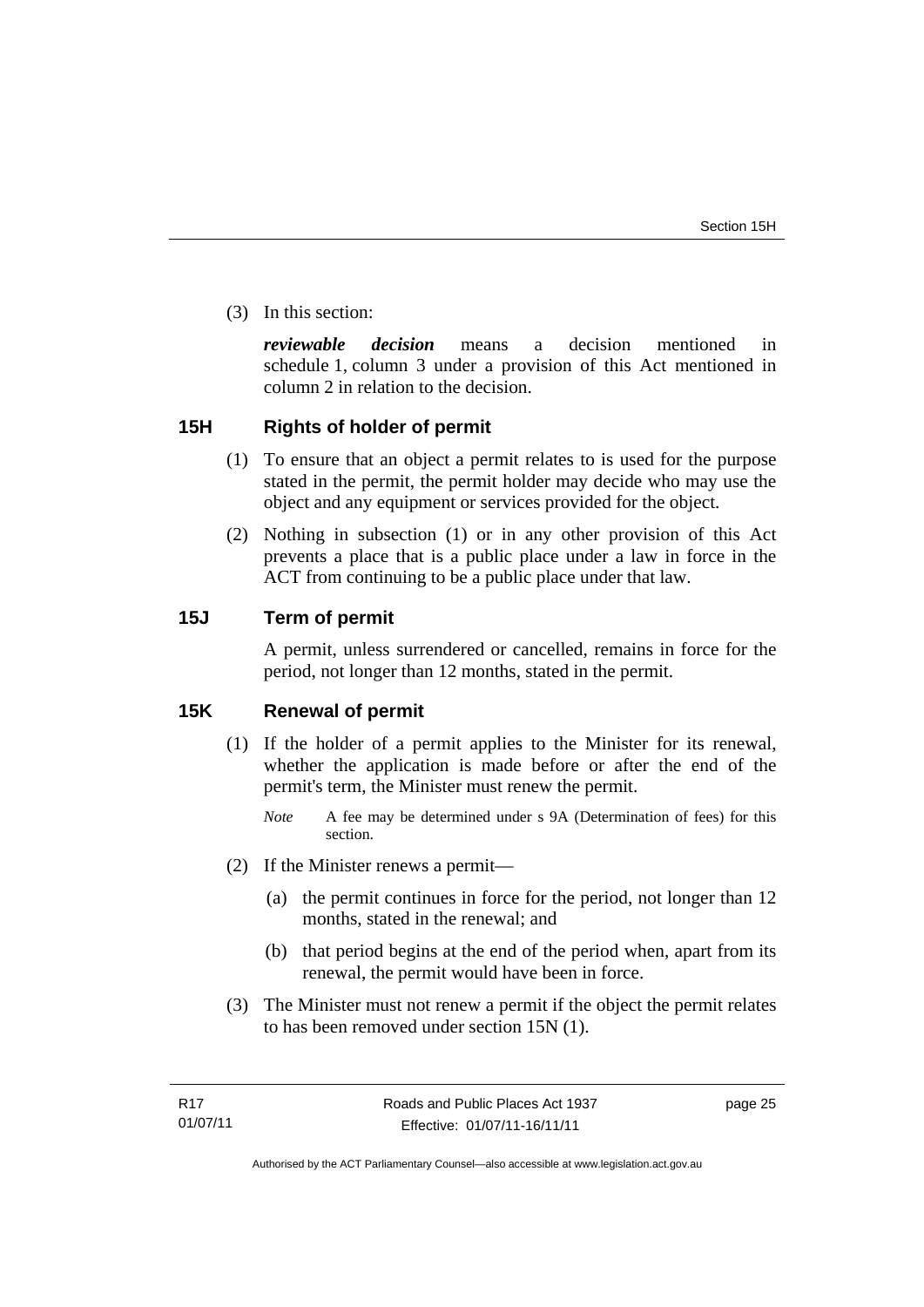# <span id="page-31-0"></span>**15L Loss or destruction of permit**

If the Minister is satisfied that a permit has been lost, defaced or destroyed, the Minister may issue to the holder of the permit a certified copy of the permit and the copy has for this Act, has the same effect as the permit.

# <span id="page-31-1"></span>**15M Notice to remove object**

- (1) This section applies if—
	- (a) a permit authorising a person to place an object in, over or across a public place expires or is surrendered or cancelled; and
	- (b) the object is still in, over or across the public place.
- (2) The Minister must give the person who held the permit written notice requiring the person to remove the object from the public place within the period stated in the notice.

*Note* For the giving of documents, see the Legislation Act, pt 19.5.

- (3) For subsection (2), the period must be at least 14 days after the notice is given.
- (4) If a notice is given under subsection (2) following the expiry of a permit and the permit is subsequently renewed under section 15K (1), the notice ceases to have effect.

# <span id="page-31-2"></span>**15N Removal of objects by Territory**

- (1) If a person fails to comply with a notice given to the person under section 15M (2), the Minister must ensure the object the notice relates to is removed and placed in storage.
- (2) If a notice is given to a person under section 15M (2) and the object the notice relates to is removed under subsection (1), the Minister must give to the person a further notice stating—
	- (a) the place where the object is stored; and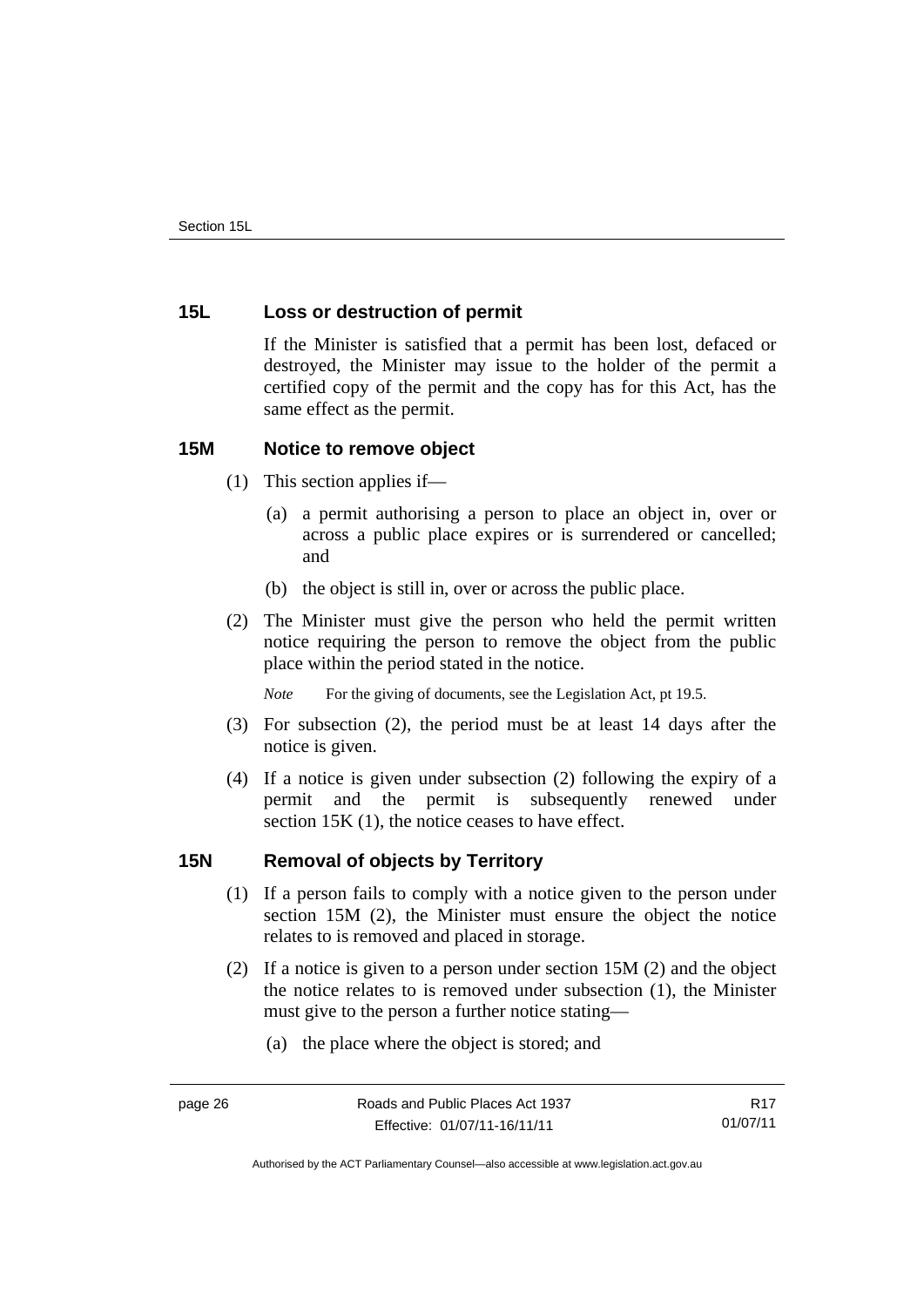- (b) that the object will be given to the person at the place where it is being stored if, within 28 days after the notice is given, the person pays to the Territory—
	- (i) the amount stated in the notice for the costs and expenses incurred or to be incurred by the Territory in making good any damage caused to the public place by the removal of the object; and
	- (ii) the amount stated in the notice for the costs and expenses incurred by the Territory in removing the object; and
	- (iii) the amount for the costs and expenses of storage of the object, calculated using the rate stated in the notice; and
- (c) that, if, within the time stated in paragraph (b), the amount mentioned in paragraph (b) are not paid and the object removed from the place where it is being stored—
	- (i) the ownership of the object is taken for all purposes, to vest in the Territory; and
	- (ii) the object may be disposed of in the way the Minister directs.
- *Note* For the giving of documents, see Legislation Act, pt 19.5.
- (3) For a notice given under subsection (2)—
	- (a) the amount for subsection  $(2)$  (b) (i) is the amount of the reasonable costs and expenses incurred or to be incurred by the Territory in making good any damage caused to the public place by the removal of the object; and
	- (b) the amount for subsection  $(2)$  (b) (ii) is the amount of the reasonable costs and expenses incurred by the Territory in removing the object; and
	- (c) the rate for subsection  $(2)$  (b) (iii) is the rate necessary to cover the reasonable costs and expenses of storage of the object.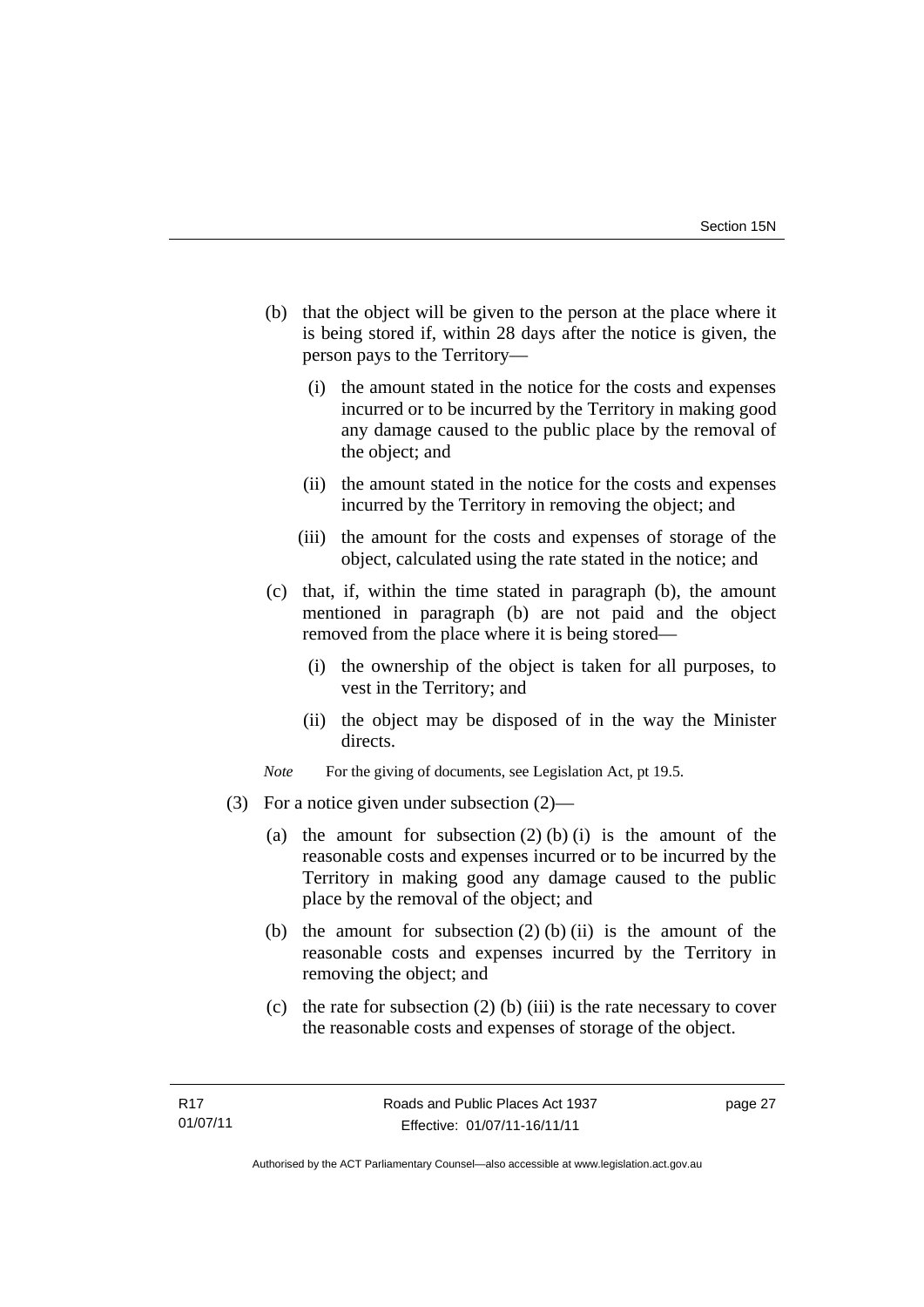# <span id="page-33-0"></span>**15P Disposal of objects by Territory**

- (1) If a person given a notice under section 15N (2) does not, within 28 days after the notice is given to the person—
	- (a) pay to the Territory the amounts stated in the notice; and
	- (b) remove the object the notice relates to from the place where it is being stored;

the ownership of the object is taken, for all purposes, to vest in the Territory and the object may be disposed of in the way the Minister directs.

- (2) If, the object is sold by the Territory, the proceeds of the sale must be used—
	- (a) to repay the Territory—
		- (i) the amounts stated for section  $15N(2)$  (b) (i) and (ii) in the notice given under section 15N (2) for the object; and
		- (ii) the amount of the costs and expenses incurred by the Territory for the storage of the object, calculated in accordance with the rate stated for section 15N (2) (b) (iii) in the notice; and
		- (iii) the amount of the reasonable costs and expenses incurred by the Territory for the sale of the object; and
	- (b) to pay any balance to the person to whom the notices under section 15M (2) and section 15N (2) were given.

# <span id="page-33-1"></span>**15R Change of address**

 (1) If the name or address of the holder of a permit changes, the holder must immediately give to the Minister written notice of the change and the permit.

Maximum penalty: 1 penalty unit.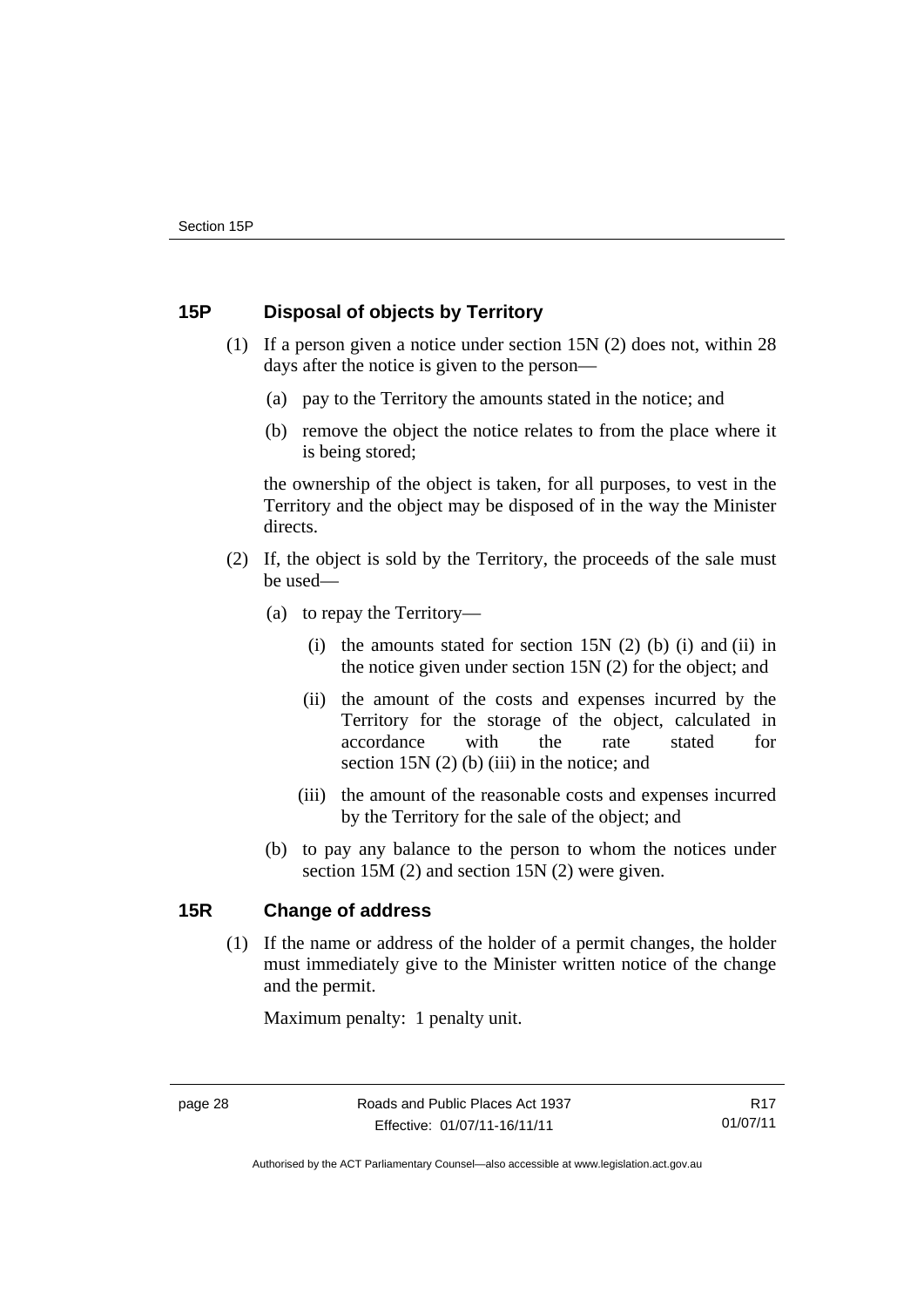(2) The Minister must enter the changed details on the permit and return it to the holder.

# <span id="page-34-0"></span>**15S Approved forms**

- (1) The Minister may approve forms for this Act.
- (2) If the Minister approves a form for a particular purpose, the form must be used for that purpose.

*Note* For other provisions about forms, see Legislation Act, s 255.

(3) An approved form is a notifiable instrument.

*Note* A notifiable instrument must be notified under the Legislation Act.

# <span id="page-34-1"></span>**15T Occupation etc of public land under Planning and Development Act licence**

A person is not required to hold a permit under this Act to place an object in, over or across, or otherwise interfere with, a public place if—

- (a) the person holds a licence under the *Planning and Development Act 2007* to occupy or use the public place; and
- (b) the public place is being occupied or used in accordance with the licence.

# <span id="page-34-2"></span>**15U Occupation etc of public land under Hawkers Act licence**

A person is not required to hold a permit under this Act to park a vehicle (within the meaning of the *Hawkers Act 2003*) in a public place if—

- (a) the person holds a licence under the *Hawkers Act 2003* to use the vehicle to sell goods or services in the public place; and
- (b) the person is carrying on the business of a hawker under that Act in accordance with the licence.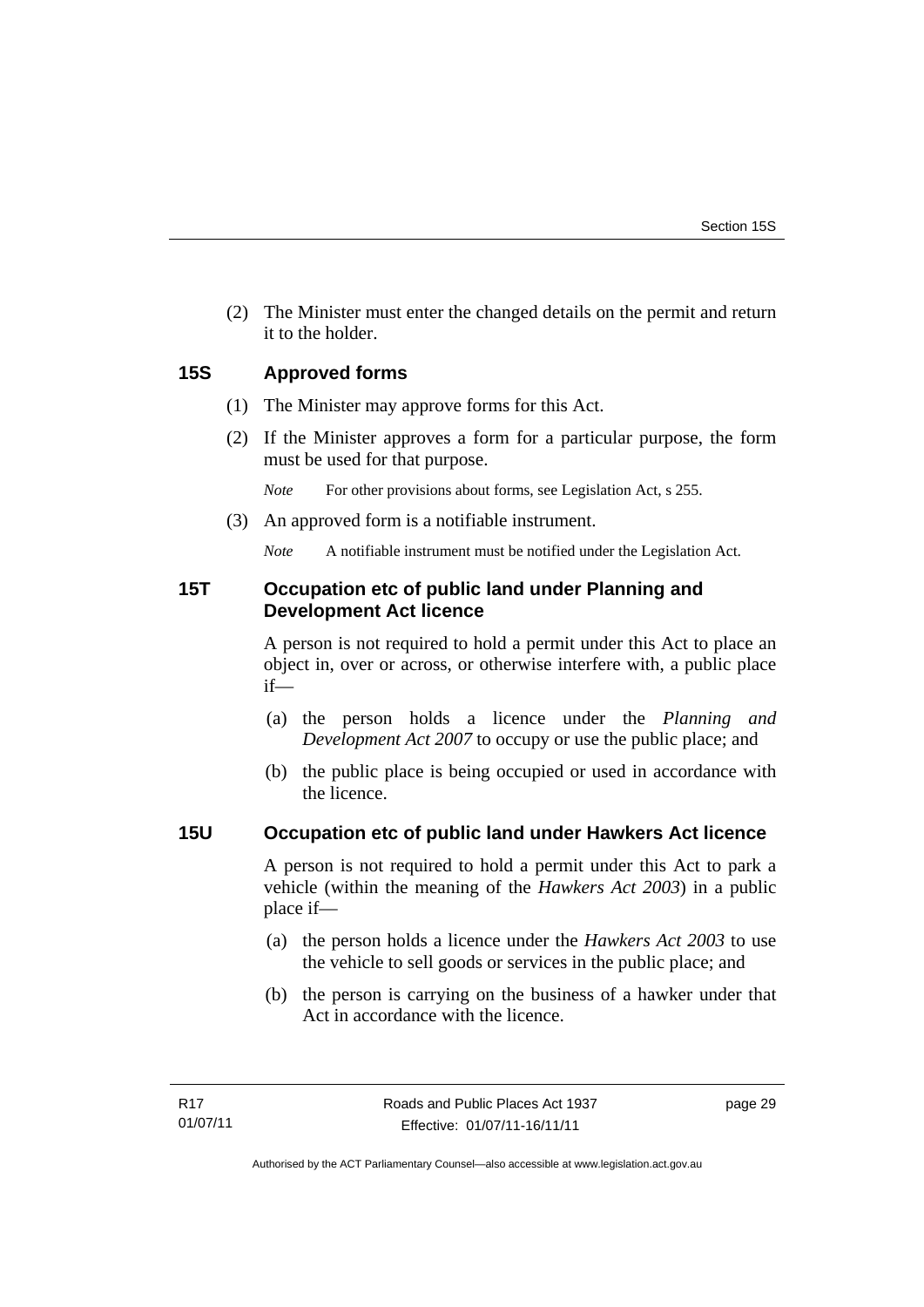# <span id="page-35-0"></span>**16 Regulation-making power**

The Executive may make regulations for this Act.

*Note* Regulations must be notified, and presented to the Legislative Assembly, under the Legislation Act.

page 30 Roads and Public Places Act 1937 Effective: 01/07/11-16/11/11

R17 01/07/11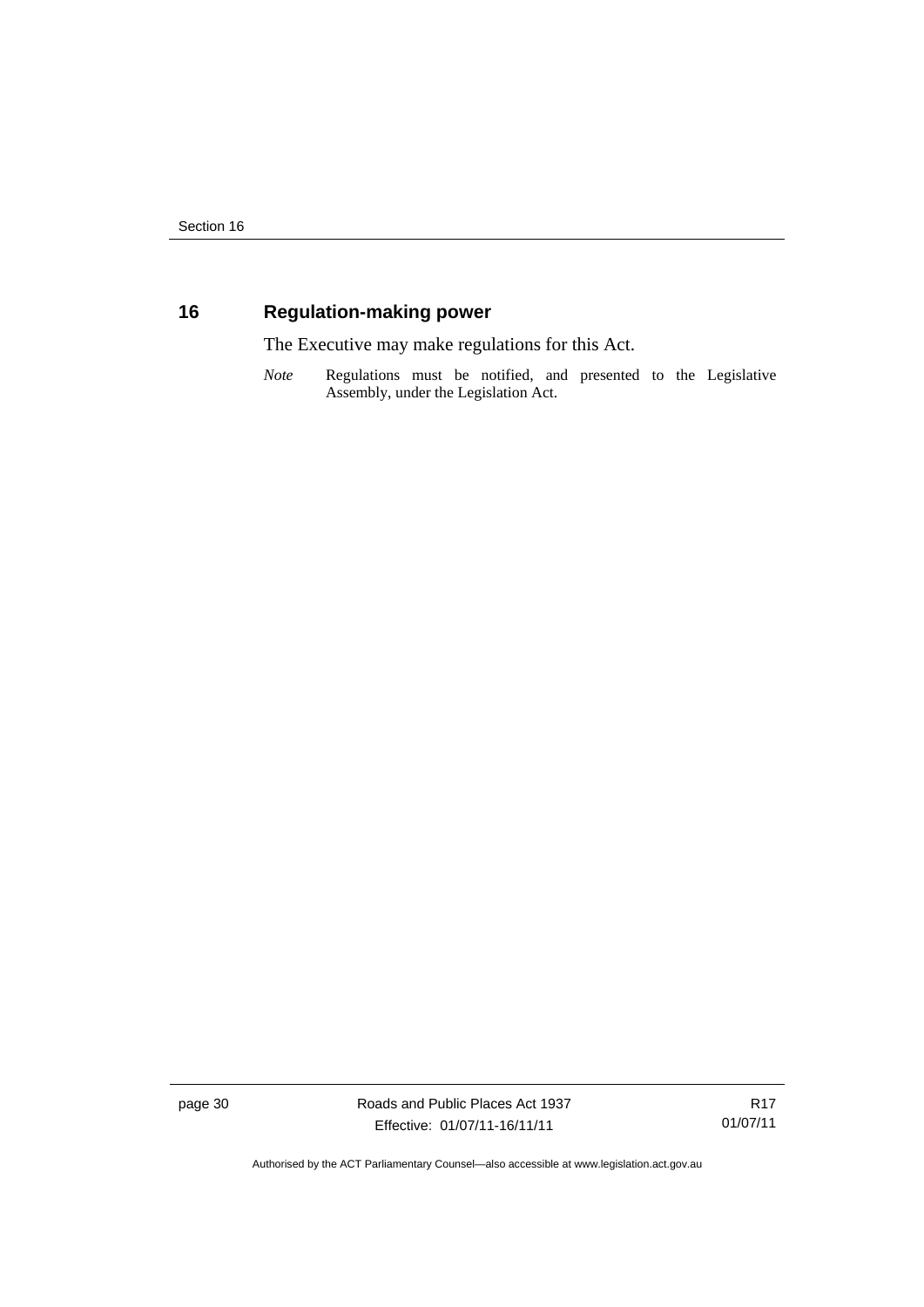# <span id="page-36-0"></span>**Schedule 1 Reviewable decisions**

(see s  $15G$ )

| column 1<br>item | column 2<br>section | column 3<br>decision                    | column 4<br>entity                  |
|------------------|---------------------|-----------------------------------------|-------------------------------------|
|                  | 15C $(1)$ $(b)$     | refuse to grant<br>permit               | applicant for permit                |
|                  | 15D                 | grant a permit<br>subject to conditions | applicant for permit                |
|                  | 15F                 | cancel permit                           | entity that has permit<br>cancelled |

R17 01/07/11 Roads and Public Places Act 1937 Effective: 01/07/11-16/11/11

page 31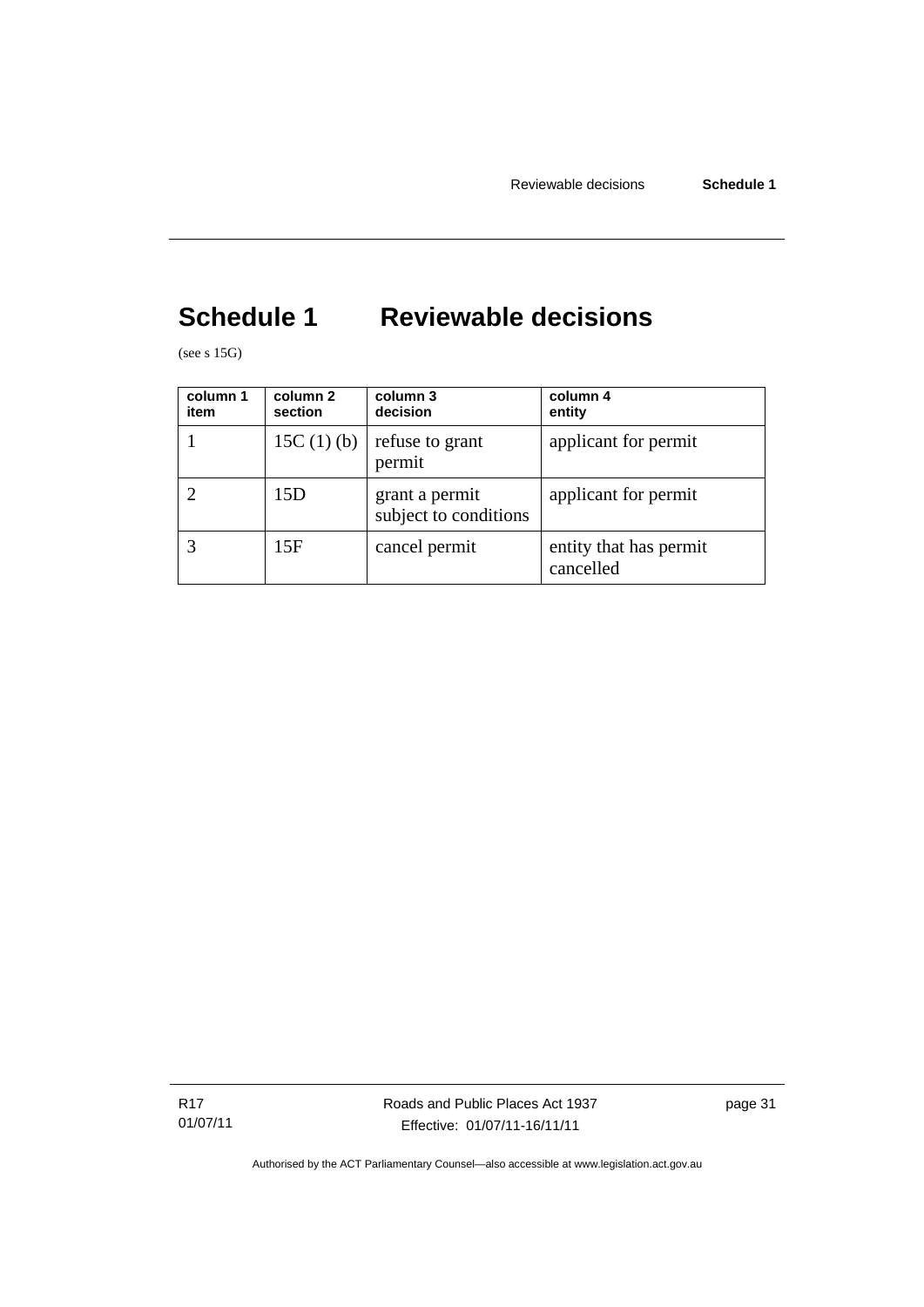**Dictionary** 

# <span id="page-37-0"></span>**Dictionary**

(see s 2)

- *Note 1* The Legislation Act contains definitions and other provisions relevant to this Act.
- *Note 2* In particular, the Legislation Act, dict, pt 1, defines the following terms:
	- ACAT
	- **ACT**
	- director-general (see s 163)
	- document
	- penalty unit (see s 133)
	- property
	- reviewable decision notice
	- territory land
	- the Territory.

*code of practice* means the code of practice approved by the Minister under section 12A (1).

*object* includes any item of movable personal property.

#### *owner––*

- (a) of land, means the lessee of the land; and
- (b) of a vehicle, includes anyone who has a legal right to move the vehicle.

*permit* means a permit granted under this Act.

*public place* means unleased territory land that the public are entitled to use or that is open to, or used by, the public.

*public road* means any street, road, lane, thoroughfare, footpath, or place that is territory land open to, or used by, the public.

R17 01/07/11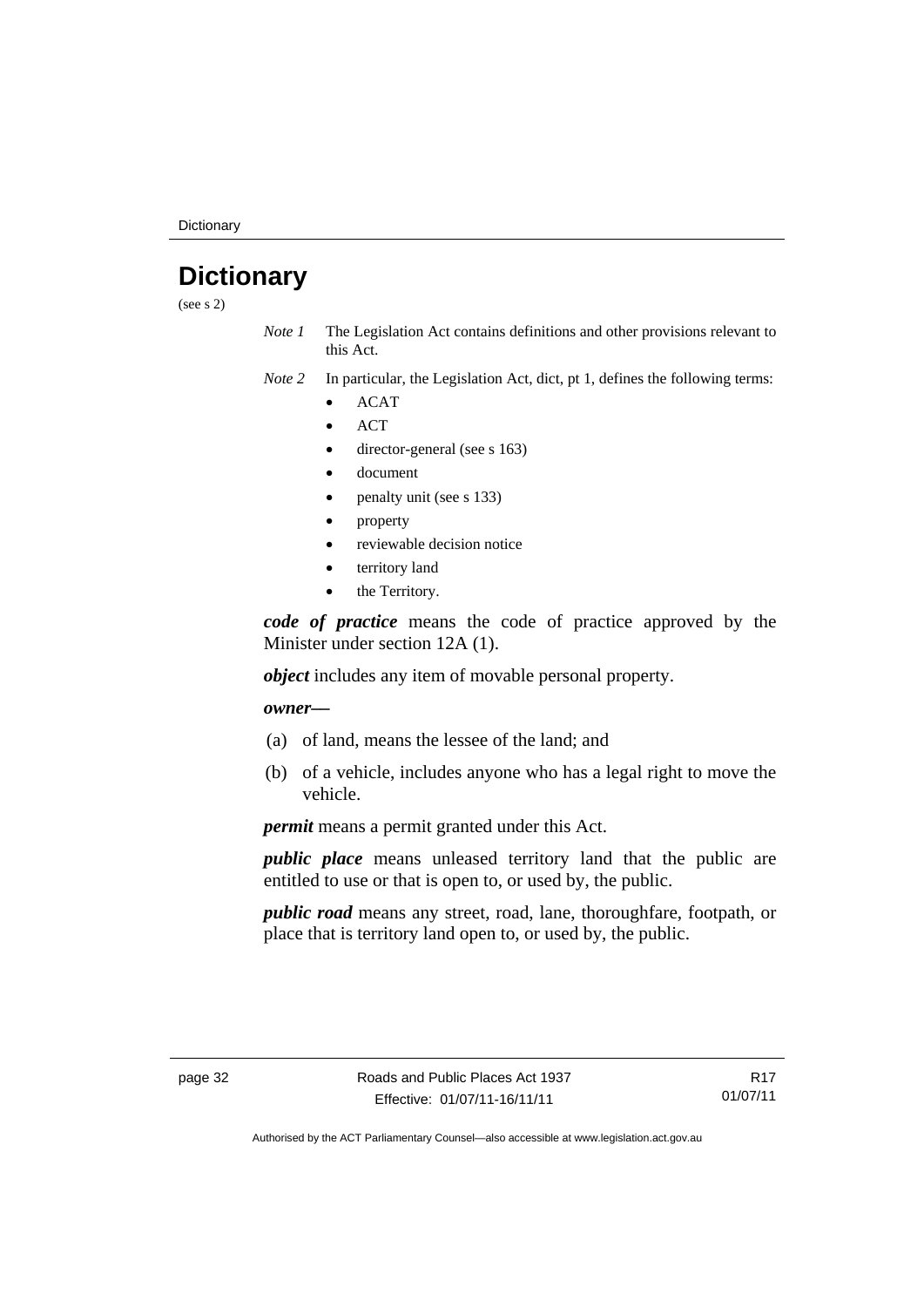*registered operator*––see the *Road Transport (Vehicle Registration) Act 1999*, dictionary.

*Note* A reference to the registered operator includes each registered operator (see *Road Transport (Vehicle Registration) Act 1999*, s 29).

*retention area*—see the *Uncollected Goods Act 1996*, dictionary.

*roads and public places officer* means a roads and public places officer appointed under section 2C.

*sign* includes a notice and an advertisement.

*vehicle*—see the *Road Transport (General) Act 1999*, dictionary.

*Note* The def defines *vehicle* as any vehicle on wheels (other than a vehicle used on railways or tramways) or a prescribed vehicle.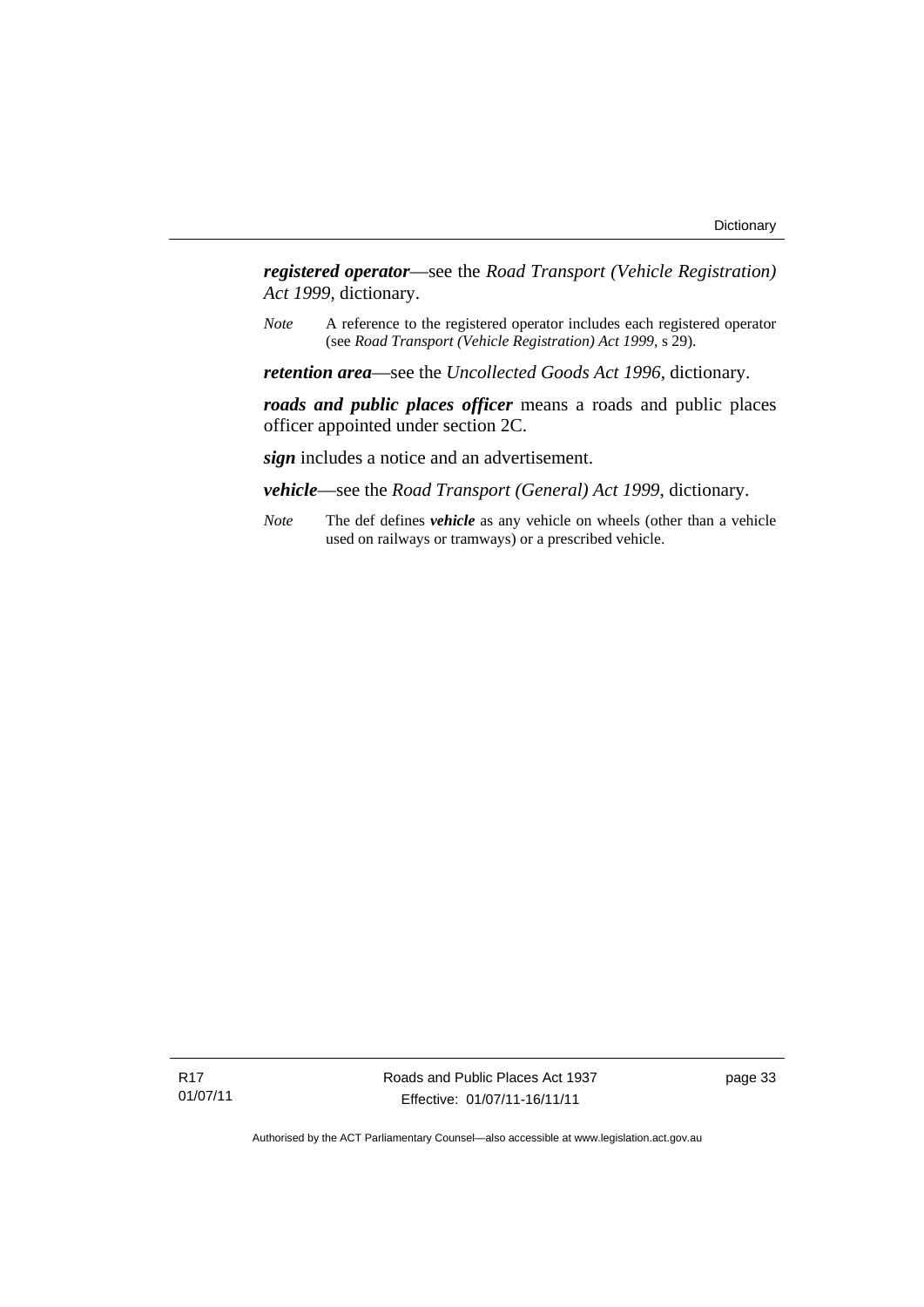1 About the endnotes

# <span id="page-39-0"></span>**Endnotes**

# **1 About the endnotes**

Amending and modifying laws are annotated in the legislation history and the amendment history. Current modifications are not included in the republished law but are set out in the endnotes.

Not all editorial amendments made under the *Legislation Act 2001*, part 11.3 are annotated in the amendment history. Full details of any amendments can be obtained from the Parliamentary Counsel's Office.

Uncommenced amending laws and expiries are listed in the legislation history and the amendment history. These details are underlined. Uncommenced provisions and amendments are not included in the republished law but are set out in the last endnote.

If all the provisions of the law have been renumbered, a table of renumbered provisions gives details of previous and current numbering.

The endnotes also include a table of earlier republications.

# <span id="page-39-2"></span>**2 Abbreviation key**

page 34 Roads and Public Places Act 1937 Effective: 01/07/11-16/11/11

R17 01/07/11

<span id="page-39-1"></span>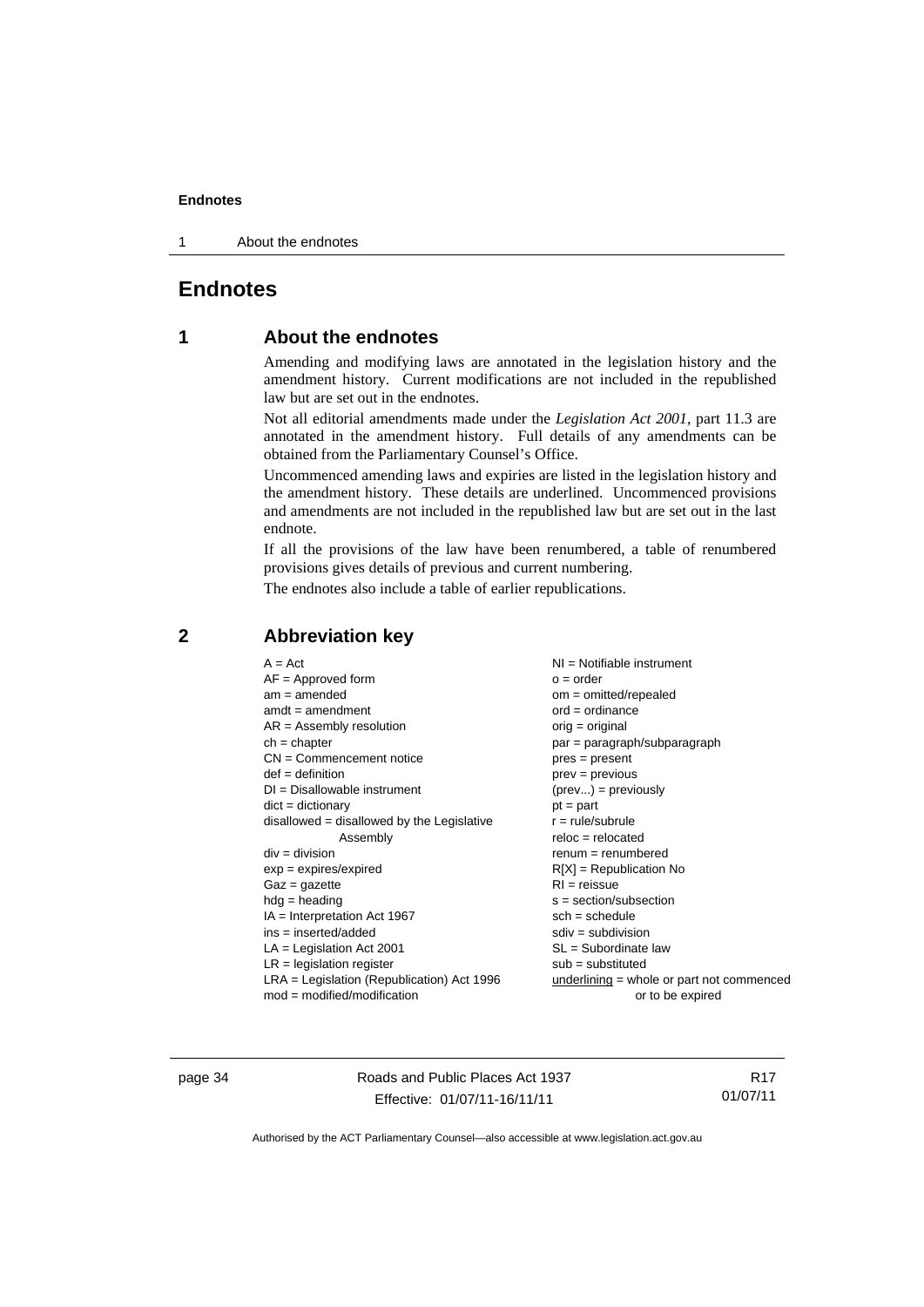#### <span id="page-40-0"></span>**3 Legislation history**

This Act was originally a Commonwealth ordinance—the *Roads and Public Places Ordinance 1937* No 24 (Cwlth).

The *Australian Capital Territory (Self-Government) Act 1988* (Cwlth), s 34 (4) converted most former Commonwealth ordinances in force in the ACT into ACT enactments. This allowed the ACT Legislative Assembly to amend and repeal the laws. This Act was converted into an ACT enactment on 11 May 1989 (selfgovernment day).

As with most ordinances in force in the ACT, the name was changed from *Ordinance* to *Act* by the *Self-Government (Citation of Laws) Act 1989* No 21, s 5 on 11 May 1989 (self-government day).

Before 11 May 1989, ordinances commenced on their notification day unless otherwise stated (see *Seat of Government (Administration) Act 1910* (Cwlth), s 12).

#### **Legislation before becoming Territory enactment**

#### **Roads and Public Places Act 1937 No 24**

notified 16 December 1937 commenced 16 December 1937

#### as amended by

**Ordinances Revision Ordinance 1959 No 21**  notified 23 December 1959 commenced 31 December 1959

**Ordinances Revision (Decimal Currency) Ordinance 1966 No 19**  notified 23 December 1966 commenced 23 December 1966

#### **Roads and Public Places (Amendment) Ordinance 1976 No 72**  notified 30 December 1976 commenced 30 December 1976

#### **Roads and Public Places (Amendment) Ordinance 1983 No 15**  notified 27 July 1983 commenced 10 August 1983 (Cwlth Gaz 1983 No S172)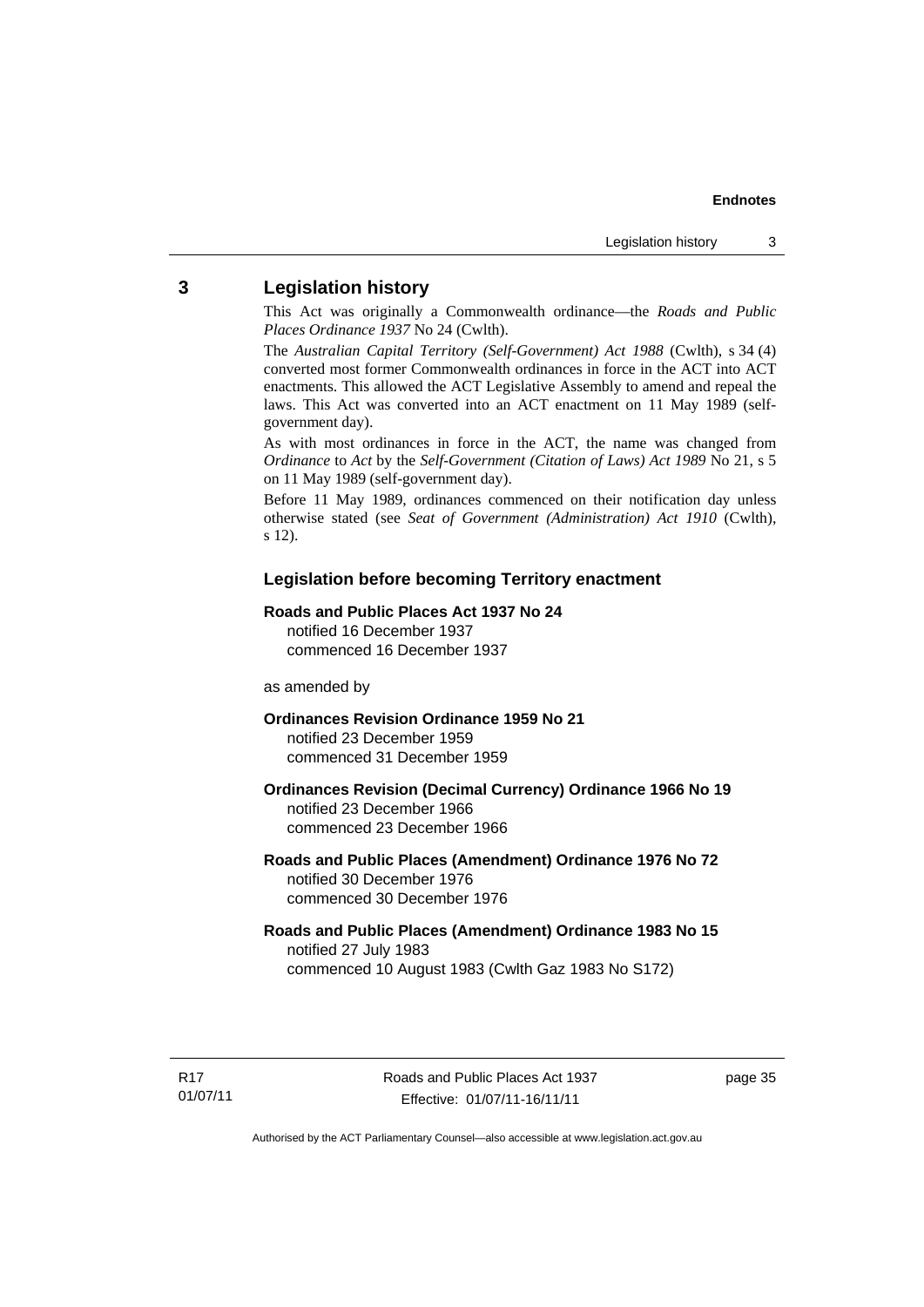3 Legislation history

# **Roads and Public Places (Amendment) Ordinance 1987 No 64**

notified 6 November 1987 commenced 6 November 1987

#### **Self-Government (Consequential Amendments) Ordinance 1989 No 38 sch1**

notified 10 May 1989 (Cwlth Gaz 1989 No S160) s 1, s 2 commenced 10 May 1989 (s 2 (1)) sch 1 commenced 11 May 1989 (s 2 (2) and see Cwlth Gaz 1989 No S164)

#### **Legislation after becoming Territory enactment**

#### **Acts Revision (Position of Crown) Act 1993 No 44 s 3**

notified 27 August 1993 (Gaz 1993 No S165) commenced 27 August 1993 (s 2)

#### **Administrative Appeals (Consequential Amendments) Act 1994 No 60 sch 1**

notified 11 October 1994 (Gaz 1994 No S197)

s 1, s 2 commenced 11 October 1994 (s 2 (1))

sch 1 commenced 14 November 1994 (s 2 (2) and see Gaz 1994 No S250)

#### **Statute Law Revision (Penalties Act 1994 No 81 sch**

notified 29 November 1994 (Gaz 1994 No S253) s 1, s 2 commenced 29 November 1994 (s 2 (1)) sch commenced 29 November 1994 (s 2 (2) and Gaz 1994 No S269)

#### **Statutory Offices (Miscellaneous Provisions) Act 1994 No 97 sch pt 1**

notified 15 December 1994 (Gaz No S280) s 1, s 2 commenced 15 December 1994 (s 2 (1)) sch pt 1 commenced 15 December 1994 (s 2 (2) and Gaz 1994 No S293)

#### **Roads and Public Places (Amendment) Act 1997 No 63**

notified 9 October 1997 (Gaz 1997 No S300) ss 1-3 commenced 9 October 1997 (s 2 (1)) remainder commenced 27 October 1997 (s 2 (2) and Gaz 1997 No S326)

R17 01/07/11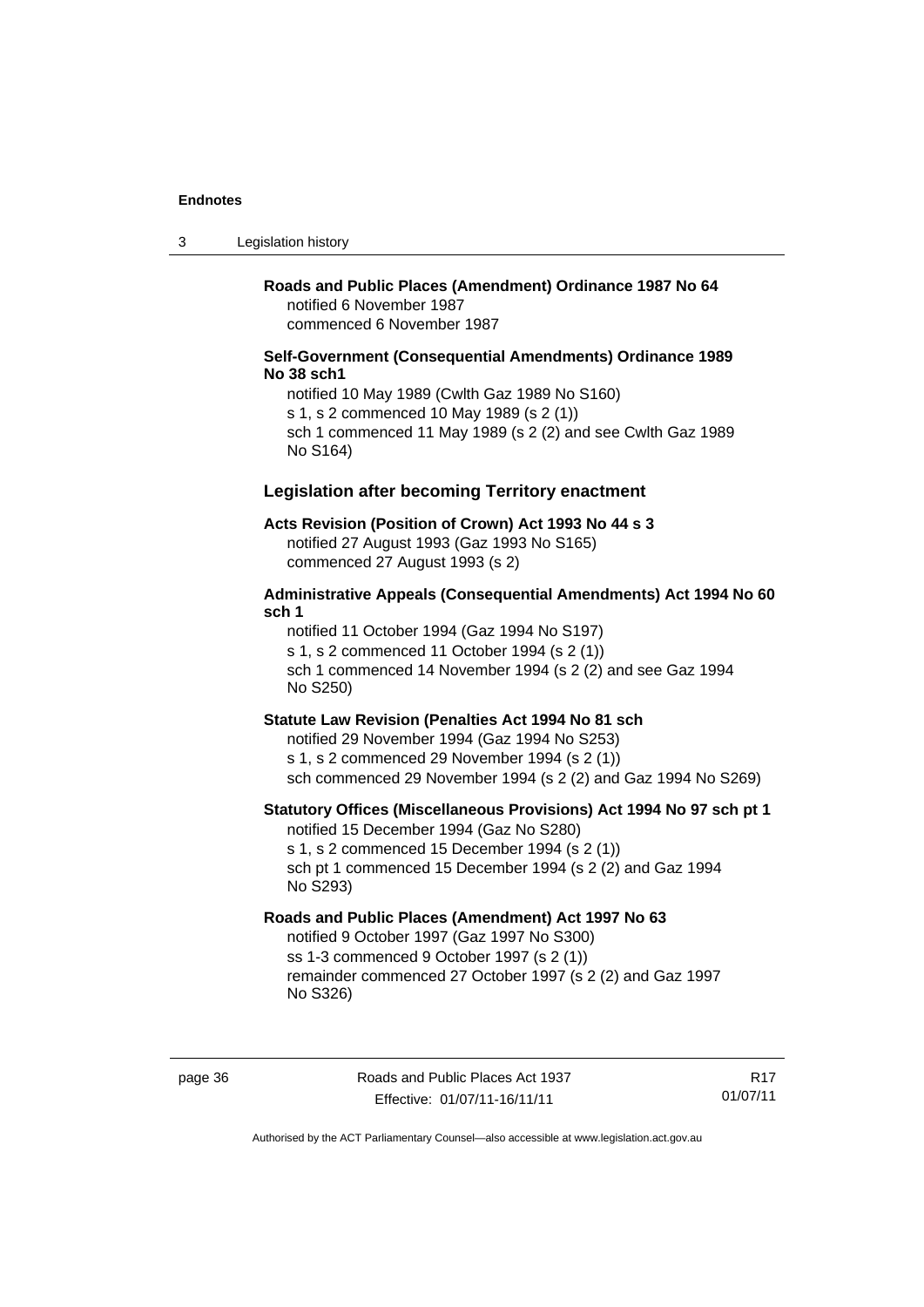#### **Roads and Public Places (Amendment) Act 1998 No 56**

notified 27 November 1998 (Gaz 1998 No S207) ss 1-3 commenced 27 November 1998 (s 2 (1)) s 11 (part) commenced 5 February 1999 (s 2 (2) and Gaz 1999 No S5) remainder commenced 27 May 1999 (s 2 (3))

#### **Legislation Amendment Act 2002 No 11 pt 2.43**

notified LR 27 May 2002 s 1, s 2 commenced 27 May 2002 (LA s 75) pt 2.43 commenced 28 May 2002 (s 2 (1))

#### **Statute Law Amendment Act 2002 No 30 pt 3.62**

notified LR 16 September 2002 s 1, s 2 taken to have commenced 19 May 1997 (LA s 75 (2)) pt 3.62 commenced 17 September 2002 (s 2 (1))

#### **Hawkers Act 2003 A2003-10 sch 1**

notified LR 27 March 2003 s 1, s 2 commenced 27 March 2003 (LA s 75 (1)) sch 1 commenced 27 September 2003 (s 2 and LA s 79)

#### **Land (Planning and Environment) (Compliance) Amendment Act 2003 A2003-34 pt 4**

notified LR 7 July 2003 s 1, s 2 commenced 7 July 2003 (LA s 75 (1)) pt 4 commenced 1 September 2003 (s 2 and CN2003-8)

#### **Roads and Public Places (Vandalism) Amendment Act 2004 A2004-46**

notified LR 11 August 2004 s 1, s 2 commenced 11 August 2004 (LA s 75 (1)) remainder commenced 13 September 2004 (s 2 and CN2004-23)

#### **Heritage Act 2004 A2004-57 sch 1 pt 1.10**

notified LR 9 September 2004 s 1, s 2 commenced 9 September 2004 (LA s 75 (1)) sch 1 pt 1.10 commenced 9 March 2005 (s 2 and LA s 79)

#### **Statute Law Amendment Act 2005 A2005-20 sch 3 pt 3.52**

notified LR 12 May 2005 s 1, s 2 taken to have commenced 8 March 2005 (LA s 75 (2)) sch 3 pt 3.52 commenced 2 June 2005 (s 2 (1))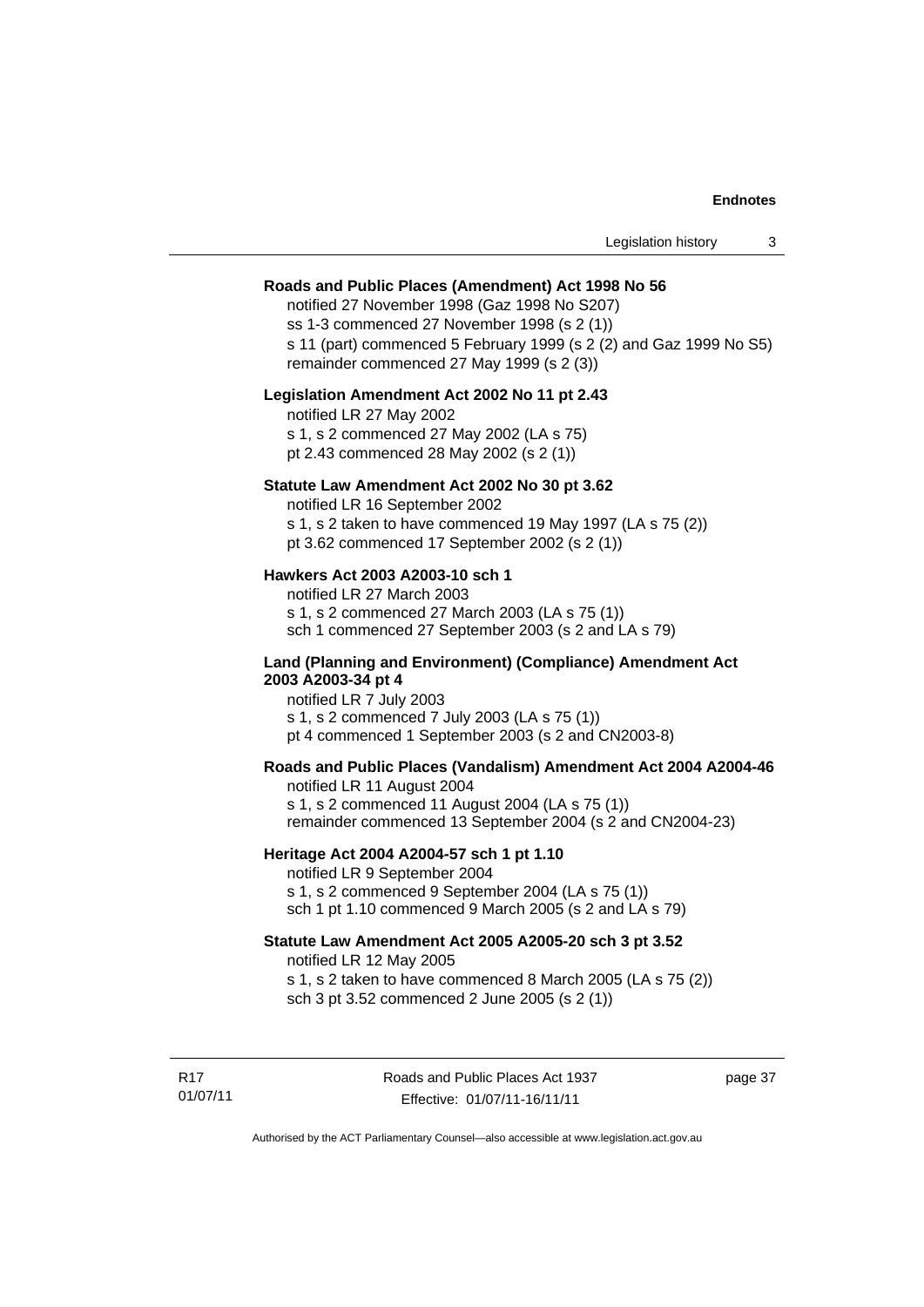3 Legislation history

#### **Tree Protection Act 2005 A2005-51 sch 1 pt 1.4**

notified LR 29 September 2005

s 1, s 2 commenced 29 September 2005 (LA s 75 (1))

sch 1 pt 1.4 commenced 29 March 2006 (s 2 and LA s 79)

# **Statute Law Amendment Act 2007 A2007-3 sch 3 pt 3.87**

notified LR 22 March 2007

s 1, s 2 taken to have commenced 1 July 2006 (LA s 75 (2)) sch 3 pt 3.87 commenced 12 April 2007 (s 2 (1))

#### **Planning and Development (Consequential Amendments) Act 2007 A2007-25 sch 1 pt 1.27**

notified LR 13 September 2007 s 1, s 2 commenced 13 September 2007 (LA s 75 (1)) sch 1 pt 1.27 commenced 31 March 2008 (s 2 and see Planning and Development Act 2007 A2007-24, s 2 and CN2008-1)

#### **ACT Civil and Administrative Tribunal Legislation Amendment Act 2008 (No 2) A2008-37 sch 1 pt 1.90**

notified LR 4 September 2008

s 1, s 2 commenced 4 September 2008 (LA s 75 (1)) sch 1 pt 1.90 commenced 2 February 2009 (s 2 (1) and see ACT Civil and Administrative Tribunal Act 2008 A2008-35, s 2 (1) and CN2009-2)

#### **Roads and Public Places Amendment Act 2009 A2009-13**

notified LR 14 May 2009

s 1, s 2 commenced 14 May 2009 (LA s 75 (1)) remainder commenced 14 November 2009 (s 2 and LA s 79)

#### **Statute Law Amendment Act 2009 A2009-20 sch 3 pt 3.64**

notified LR 1 September 2009 s 1, s 2 commenced 1 September 2009 (LA s 75 (1)) sch 3 pt 3.64 commenced 22 September 2009 (s 2)

#### **Justice and Community Safety Legislation Amendment Act 2011 A2011-16 sch 1 pt 1.8**

notified LR 17 May 2011 s 1, s 2 commenced 17 May 2011 (LA s 75 (a)) sch 1 pt 1.8 awaiting commencement (s 2) *Note* default commencement under LA s 79: 17 November 2011

R17 01/07/11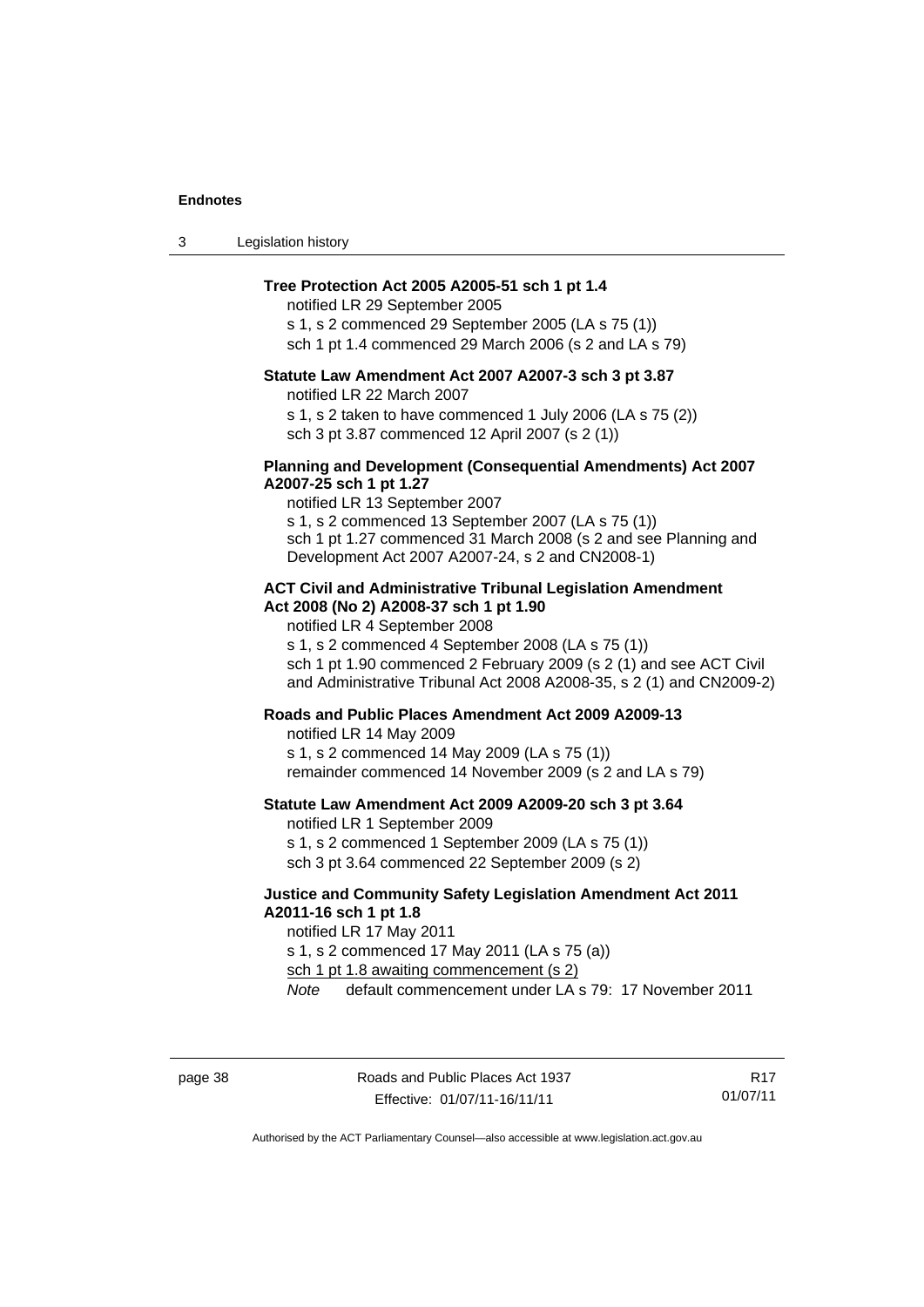Amendment history 4

#### **Administrative (One ACT Public Service Miscellaneous Amendments) Act 2011 A2011-22 sch 1 pt 1.134**

notified LR 30 June 2011 s 1, s 2 commenced 30 June 2011 (LA s 75 (1)) sch 1 pt 1.134 commenced 1 July 2011 (s 2 (1))

# <span id="page-44-0"></span>**4 Amendment history**

|                             | <b>Short title</b><br>short title      | am 1989 No 38                                                                                                                                                                                                                                                                                                                                                                                                                                                                                                                                                                                                                                                                                                                                                                  |         |
|-----------------------------|----------------------------------------|--------------------------------------------------------------------------------------------------------------------------------------------------------------------------------------------------------------------------------------------------------------------------------------------------------------------------------------------------------------------------------------------------------------------------------------------------------------------------------------------------------------------------------------------------------------------------------------------------------------------------------------------------------------------------------------------------------------------------------------------------------------------------------|---------|
|                             | Name of Act<br>s 1                     | sub 2002 No 30 amdt 3.663                                                                                                                                                                                                                                                                                                                                                                                                                                                                                                                                                                                                                                                                                                                                                      |         |
|                             | <b>Dictionary</b>                      |                                                                                                                                                                                                                                                                                                                                                                                                                                                                                                                                                                                                                                                                                                                                                                                |         |
|                             | s 2                                    | am A2007-3 amdt 3.456<br>def <i>authorized officer</i> am 1989 No 38<br>om 1994 No 97 sch pt 1<br>def code of practice ins 1998 No 56 s 4<br>om 2002 No 30 amdt 3.664<br>def <i>determined fee</i> ins 1997 No 63 s 4<br>om 2002 No 30 amdt 3.664<br>def <i>object</i> ins 1998 No 56 s 4<br>om 2002 No 30 amdt 3.664<br>def permit ins 1976 No 72<br>om 2002 No 30 amdt 3.664<br>def <i>public place</i> am 1989 No 38; 1998 No 56 s 4<br>om 2002 No 30 amdt 3.664<br>def <b>public road</b> am 1959 No 21; 1989 No 38<br>om 2002 No 30 amdt 3.664<br>def retention area ins 1998 No 56 s 4<br>om 2002 No 30 amdt 3.664<br>def roads and public places officer ins 1994 No 97 sch pt 1<br>om 2002 No 30 amdt 3.664<br>def sign ins 1998 No 56 s 4<br>om 2002 No 30 amdt 3.664 |         |
|                             |                                        | Offences against Act-application of Criminal Code etc                                                                                                                                                                                                                                                                                                                                                                                                                                                                                                                                                                                                                                                                                                                          |         |
|                             | s 2AA                                  | ins A2004-46 s 4<br>am A2009-13 s 4                                                                                                                                                                                                                                                                                                                                                                                                                                                                                                                                                                                                                                                                                                                                            |         |
|                             | <b>Notes</b><br>s 2A                   | ins 1993 No 44 sch 1<br>sub 2002 No 11 amdt 2.88; 2002 No 30 amdt 3.664                                                                                                                                                                                                                                                                                                                                                                                                                                                                                                                                                                                                                                                                                                        |         |
|                             | <b>Application of Act to Territory</b> |                                                                                                                                                                                                                                                                                                                                                                                                                                                                                                                                                                                                                                                                                                                                                                                |         |
|                             | s 2B                                   | ins 1994 No 97 sch pt 1<br>sub 2002 No 30 amdt 3.664                                                                                                                                                                                                                                                                                                                                                                                                                                                                                                                                                                                                                                                                                                                           |         |
| R <sub>17</sub><br>01/07/11 |                                        | Roads and Public Places Act 1937<br>Effective: 01/07/11-16/11/11                                                                                                                                                                                                                                                                                                                                                                                                                                                                                                                                                                                                                                                                                                               | page 39 |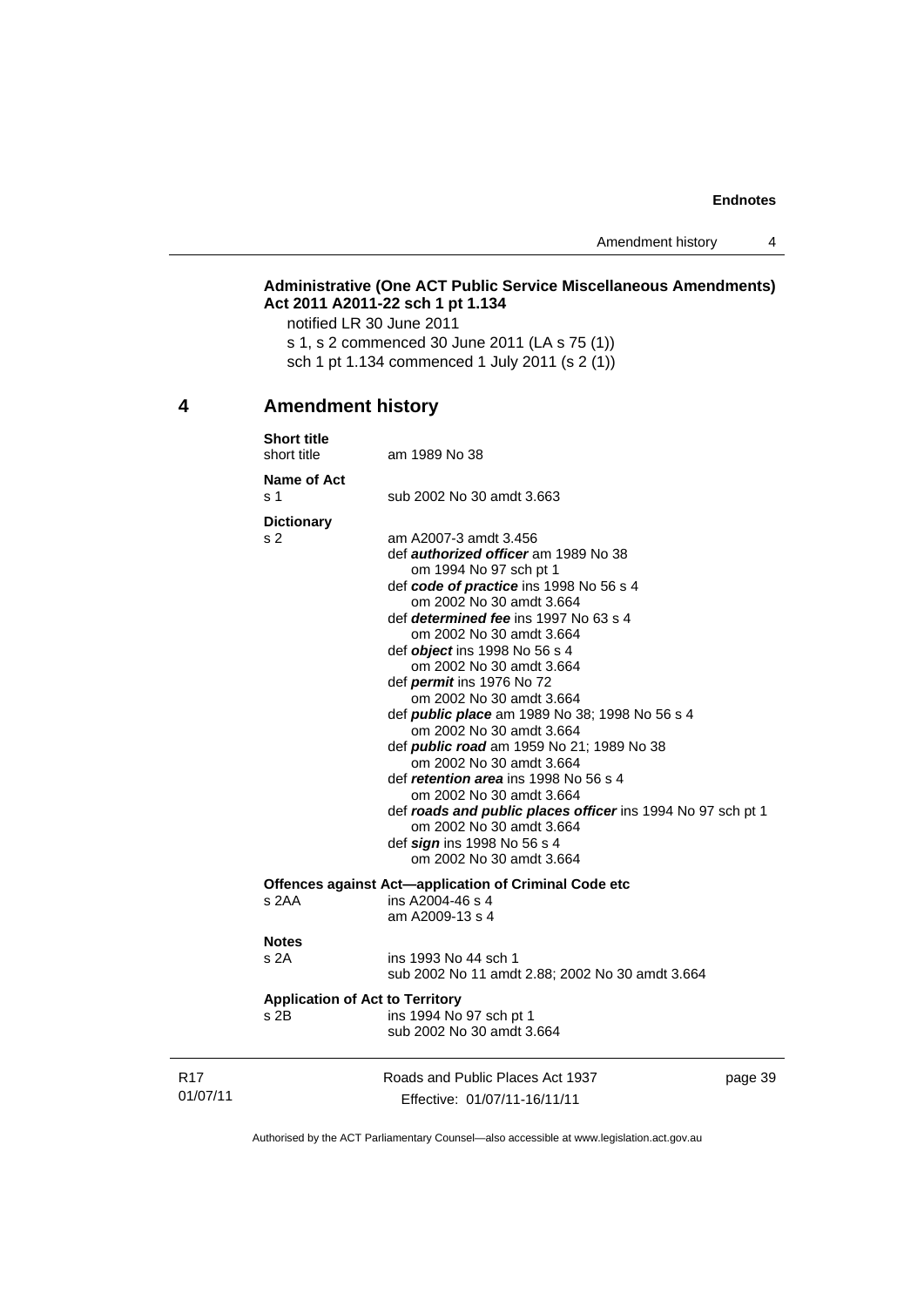| 4                                                                        | Amendment history                                                                                |                                                                                                                                                               |                 |
|--------------------------------------------------------------------------|--------------------------------------------------------------------------------------------------|---------------------------------------------------------------------------------------------------------------------------------------------------------------|-----------------|
|                                                                          | Road and public places officers<br>s2C                                                           | ins 2002 No 30 amdt 3.664<br>am A2011-22 amdt 1.386                                                                                                           |                 |
|                                                                          | Level of roads<br>s 3                                                                            | am 1994 No 97 sch pt 1; am 2002 No 30 amdt 3.665,<br>amdt 3.666                                                                                               |                 |
|                                                                          | Temporary closing of roads<br>s <sub>4</sub>                                                     | am 1994 No 81 sch; 1994 No 97 sch pt 1; 1998 No 56                                                                                                            |                 |
|                                                                          | <b>Temporary roads</b><br>s <sub>5</sub>                                                         | am 1994 No 81 sch; 1994 No 97 sch pt 1; 1998 No 56;<br>R2 LRA; ss renum R3 LA; 2002 No 30 amdt 3.667                                                          |                 |
|                                                                          | Drains for surface water<br>s 6                                                                  | am 2002 No 30 amdt 3.668                                                                                                                                      |                 |
|                                                                          | s 7                                                                                              | Damage to or interference with public places and property on them<br>am 1989 No 38; 1994 No 81 sch; 1994 No 97 sch pt 1; 1998<br>No 56; 2002 No 30 amdt 3.669 |                 |
|                                                                          | s 8                                                                                              | Construction of culverts etc in public places<br>am 1976 No 72; 1994 No 81 sch; 1994 No 97 sch pt 1; 1998<br>No 56; 2002 No 30 amdt 3.669                     |                 |
|                                                                          | Permission to place culverts etc across, and to interfere with the surfaces of,<br>public places |                                                                                                                                                               |                 |
|                                                                          | s 9                                                                                              | am 1976 No 72; 1983 No 15; 1994 No 97 sch pt 1; 1997 No 63<br>sub 2002 No 30 amdt 3.670                                                                       |                 |
|                                                                          | <b>Determination of fees</b><br>s 9A                                                             | ins 1983 No 15<br>sub 1997 No 63; 2002 No 30 amdt 3.671                                                                                                       |                 |
|                                                                          | s 10                                                                                             | Excavations etc on public places to be lighted<br>am 1966 No 19; 1976 No 72; 1994 No 81 sch; 1998 No 56;<br>2002 No 30 amdt 3.672                             |                 |
| Alignment marks etc<br>s 11<br>am 1989 No 38; 1994 No 81 sch; 1998 No 56 |                                                                                                  |                                                                                                                                                               |                 |
|                                                                          | s 12                                                                                             | <b>Exhibition of advertisements or notices</b><br>am 1976 No 72; 1989 No 38; 1994 No 81 sch; 1994 No 97<br>sch pt 1; 2002 No 30 amdt 3.673                    |                 |
|                                                                          | Code of practice for movable signs<br>s 12A                                                      | ins 1998 No 56<br>sub 2002 No 30 amdt 3.674                                                                                                                   |                 |
|                                                                          | Contents of code of practice<br>s 12B                                                            | ins 1998 No 56                                                                                                                                                |                 |
| page 40                                                                  |                                                                                                  | Roads and Public Places Act 1937                                                                                                                              | R <sub>17</sub> |

Authorised by the ACT Parliamentary Counsel—also accessible at www.legislation.act.gov.au

01/07/11

Effective: 01/07/11-16/11/11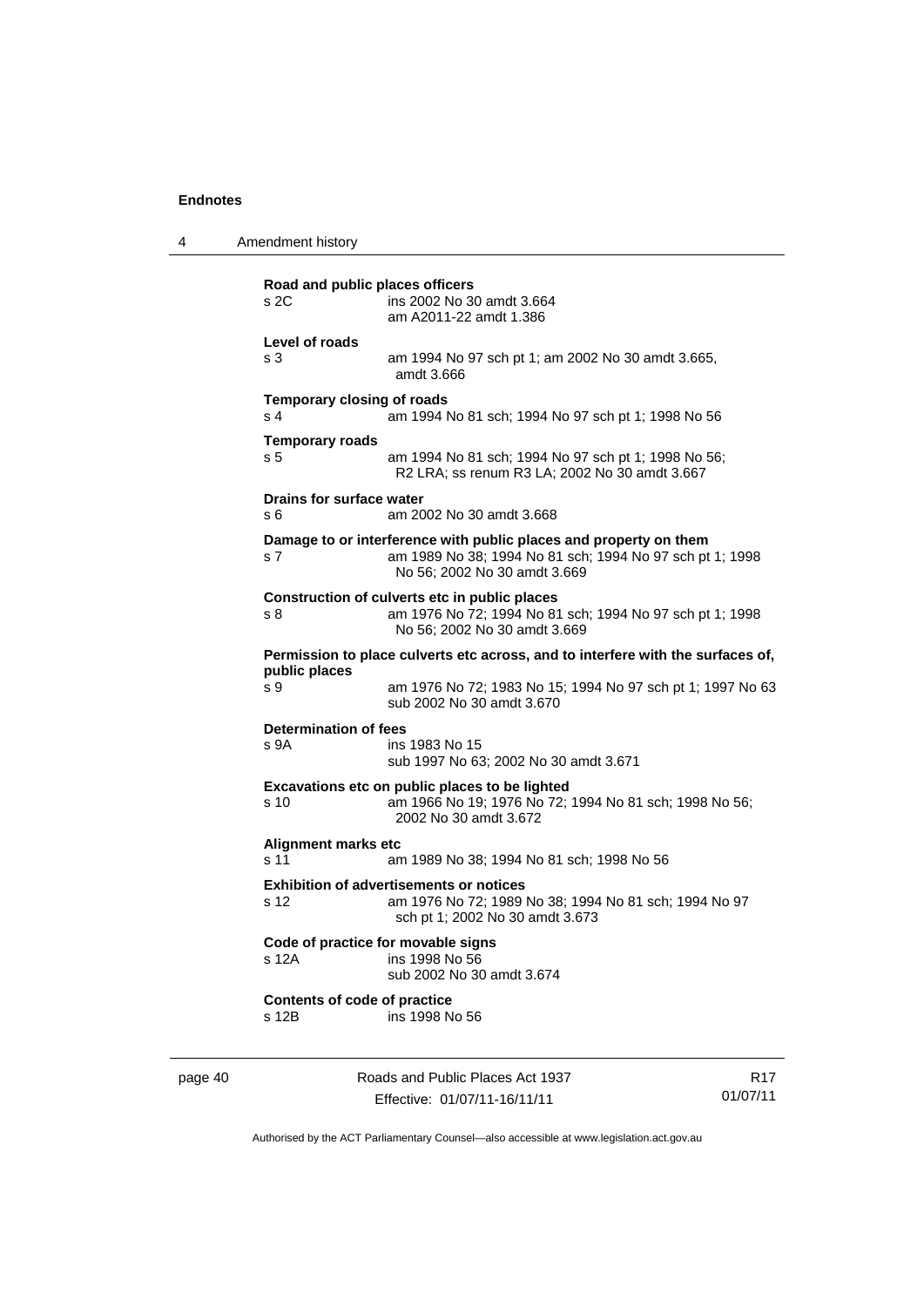| s 12C                                        | Failure to comply with code<br>ins 1998 No 56                                                                                                                                                                                                                       |
|----------------------------------------------|---------------------------------------------------------------------------------------------------------------------------------------------------------------------------------------------------------------------------------------------------------------------|
|                                              | am 2002 No 30 amdt 3.675                                                                                                                                                                                                                                            |
| <b>Indemnification of Territory</b><br>s 12D | ins 1998 No 56                                                                                                                                                                                                                                                      |
| s 12E                                        | Removal of abandoned vehicles from public places<br>ins 1998 No 56<br>om 2002 No 30 amdt 3.676<br>ins A2004-46 s 5<br>am A2005-20 amdt 3.341, amdt 3.342; A2009-13 s 5                                                                                              |
| s 12EA                                       | <b>Retaining abandoned vehicles</b><br>ins A2009-13 s 6<br>am A2011-22 amdt 1.386                                                                                                                                                                                   |
| s 12FB                                       | Removing, defacing or interfering with notices<br>ins A2009-13 s 6                                                                                                                                                                                                  |
| s 12F                                        | Failure to provide information about abandoned vehicles<br>orig s 12F renum as s 12G<br>ins A2004-46 s 5<br>sub A2009-13 s 7<br>am A2011-22 amdt 1.386                                                                                                              |
| s 12G hdg<br>s 12G                           | Removal of signs and other items from public places<br>(prev s 12F hdg) sub A2004-46 s 6<br>orig s 12G renum as s 12l<br>(prev s 12F) ins 1998 No 56<br>am 2002 No 30 amdt 3.677<br>renum as s 12G A2004-46 s 6<br>am A2004-46 s 7; A2009-20 amdt 3.176, amdt 3.177 |
| s 12H                                        | Disposal of items removed under sections 12E and 12G<br>ins A2004-46 s 7<br>am A2009-13 s 8, s 9; A2011-22 amdt 1.386                                                                                                                                               |
| s 12l hdg<br>s 12l                           | Prescribed objects-s 12G (4), def of prescribed object<br>(prev s 12G hdg) sub A2004-46 s 8<br>(prev s 12G) ins 1998 No 56<br>sub 2002 No 30 amdt 3.678<br>renum as s 12l A2004-46 s 8                                                                              |
| s 13                                         | Tress etc overhanging public places<br>am 1994 No 81 sch; 1994 No 97 sch pt 1; 1998 No 56;<br>ss renum R3 LA; 2002 No 30 amdt 3.679; amdt 3.680;<br>A2005-51 amdt 1.22; A2009-20 amdt 3.178                                                                         |
|                                              | Repair of damage to public places                                                                                                                                                                                                                                   |

R17 01/07/11 Roads and Public Places Act 1937 Effective: 01/07/11-16/11/11

page 41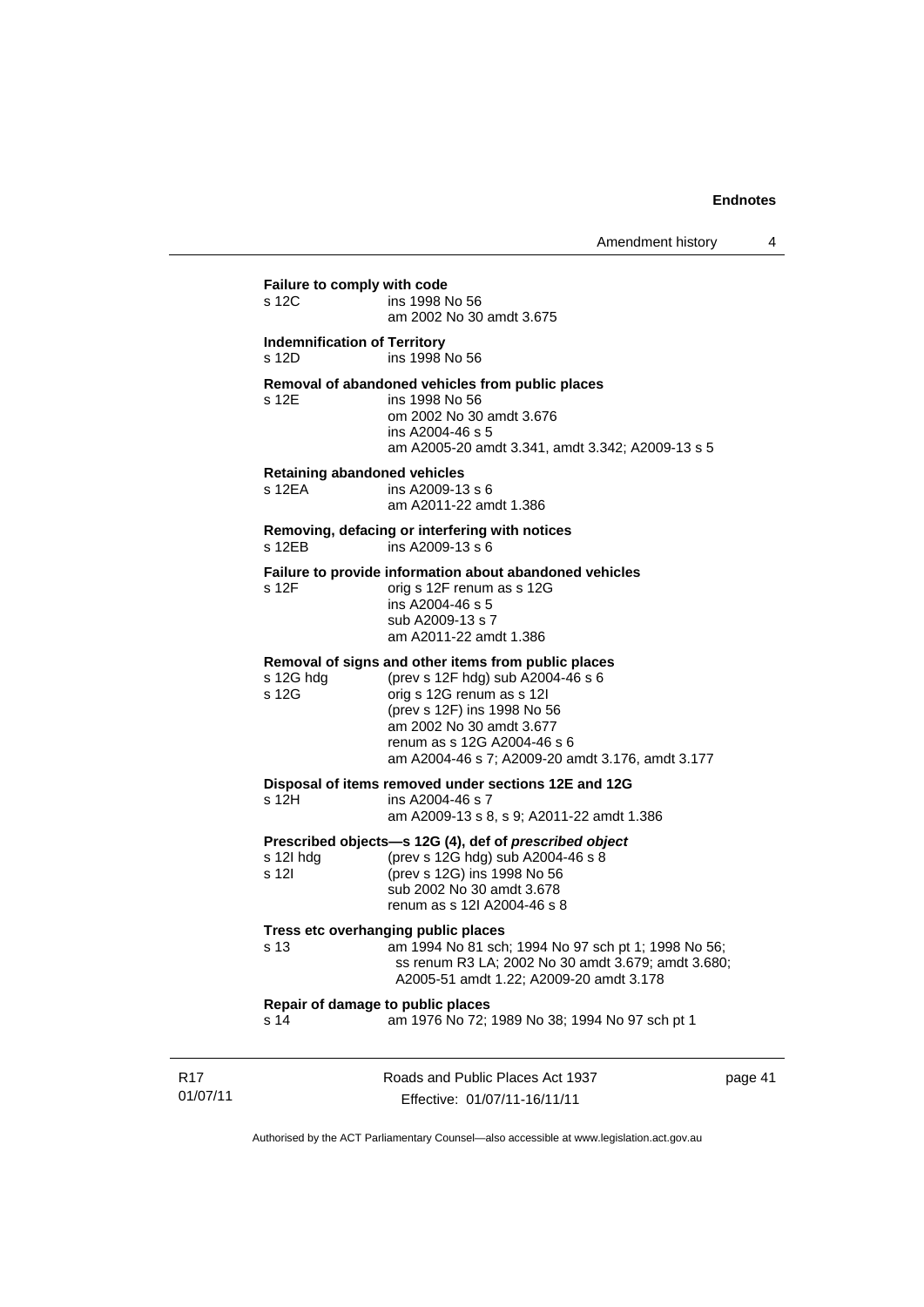4 Amendment history

**Graffiti removal on leased land**  ins A2004-46 s 9 am A2011-22 amdt 1.386 **Graffiti removal—liability of the Territory**   $ins A2004-46 s 9$ **Penalties**  s 15 am 1966 No 19 sub 1976 No 72 om 1994 No 81 sch **Objects in public places**  s 15A ins 1976 No 72 am A2003-34 s 15; A2003-10 amdt 1.1 **Application for permit**  s 15B ins 1976 No 72 **Placement of objects affecting heritage significance**  s 15BA ins A2004-57 amdt 1.55 **Grant or refusal of permit**  s 15C ins 1976 No 72 am A2009-20 amdt 3.179 **Grant of permit—conditions**  sub A2009-20 amdt 3.180 s15D ins 1976 No 72 am A2009-20 amdt 3.180, amdt 3.181 **Grant of permit**  s 15E ins 1976 No 72 am 1997 No 63; 2002 No 30 amdt 3.681, amdt 3.682 **Cancellation of permit**  s 15F ins 1976 No 72 **Review by ACAT**  s 15G ins 1976 No 72 am 1989 No 38; 1994 No 60 sch 1; 2002 No 30 amdt 3.683, amdt 3.684 sub A2008-37 amdt 1.427 **Rights of holder of permit**  ins 1976 No 72 am A2009-20 amdt 3.182 **Term of permit**  s 15J ins 1976 No 72

page 42 Roads and Public Places Act 1937 Effective: 01/07/11-16/11/11

R17 01/07/11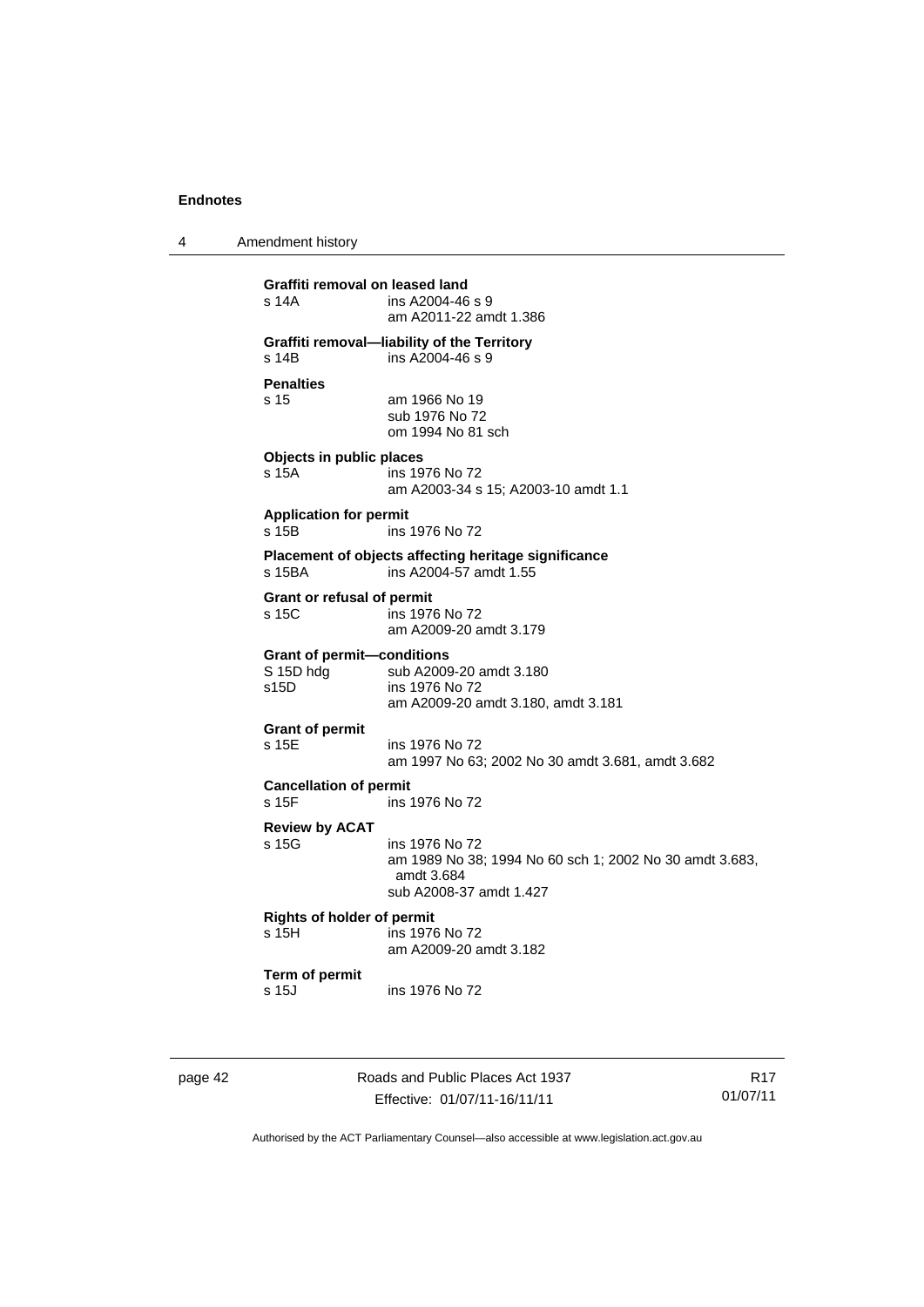Roads and Public Places Act 1937 page 43 **Renewal of permit**  ins 1976 No 72 am 1997 No 63; 2002 No 30 amdt 3.685 **Loss or destruction of permit**  s 15L ins 1976 No 72 **Notice to remove object**  s 15M ins 1976 No 72 am 2002 No 30 amdt 3.686; A2009-20 amdt 3.183, amdt 3.184 **Removal of objects by Territory**  s 15N ins 1976 No 72 am 1989 No 38; 2002 No 30 amdt 3.686; A2009-20 amdt 3.185 **Disposal of objects by Territory**  s 15P ins 1976 No 72 am 1989 No 38; 2002 No 30 amdt 3.687; A2009-20 amdt 3.185 **Manner of giving notices**<br> **s** 150 **ins** 197 ins 1976 No 72 om 2002 No 30 amdt 3.688 **Change of address**  s 15R ins 1976 No 72 am 1994 No 81 sch; 1998 No 56; 2002 No 30 amdt 3.689 **Approved forms**  s 15S ins 1987 No 64 om 1989 No 38 ins 2002 No 30 amdt 3.690 **Occupation etc of public land under Planning and Development Act licence**  s 15T hdg sub A2007-25 amdt 1.162<br>s 15T ins 1987 No 64 ins 1987 No 64 om 1989 No 38 ins A2003-34 s 16 am A2007-25 amdt 1.163 **Occupation etc of public land under Hawkers Act licence**  s 15U ins A2003-10 amdt 1.2 am A2004-46 s 10 **Regulation-making power**  s 16 am 1989 No 38 sub 2002 No 30 amdt 3.690 **Reviewable decisions**  sch 1 ins A2008-37 amdt 1.428

01/07/11

R17

Effective: 01/07/11-16/11/11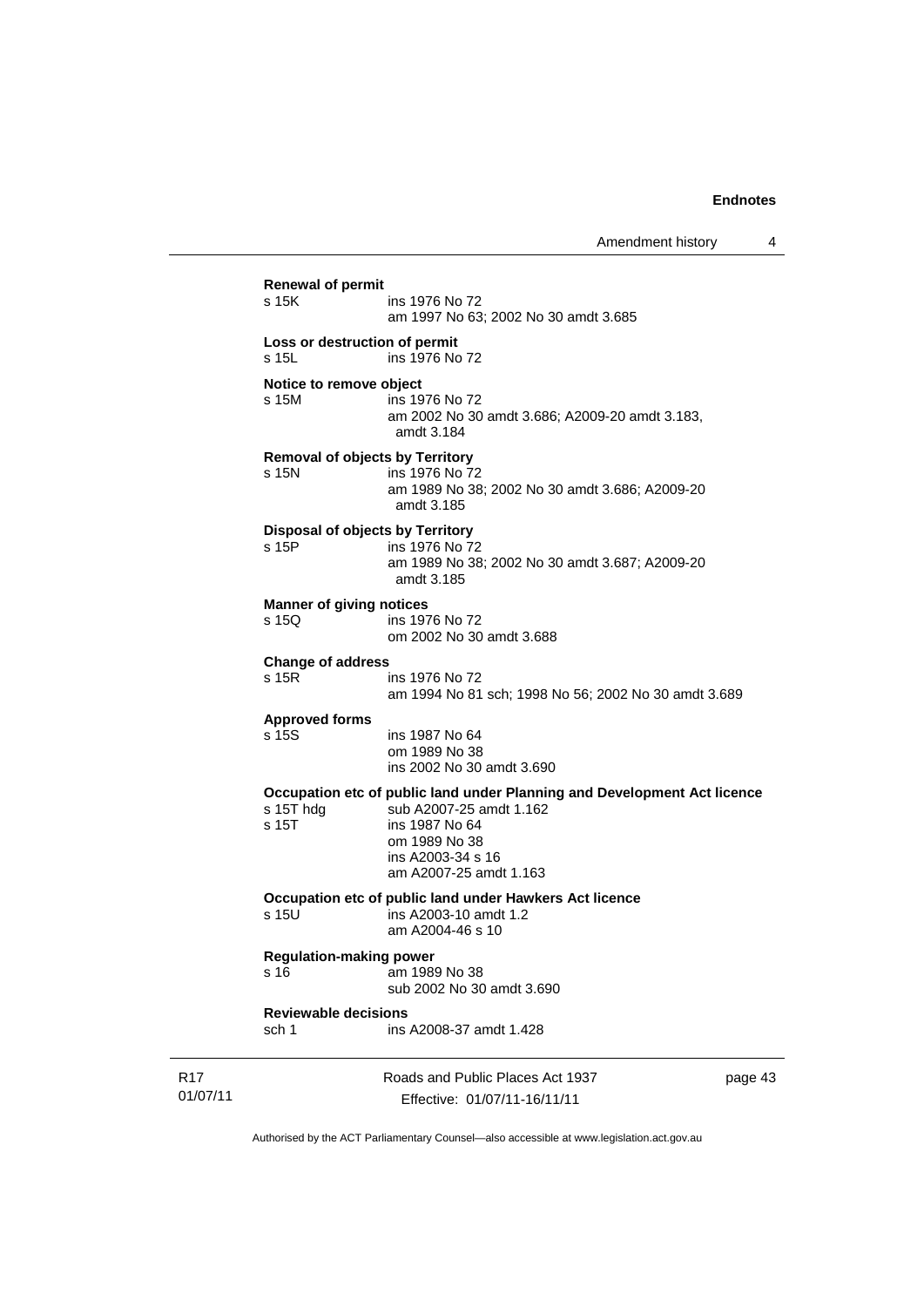5 Earlier republications

| <b>Dictionary</b> |                                                                  |
|-------------------|------------------------------------------------------------------|
| dict              | ins 2002 No 30 amdt 3.691                                        |
|                   | am A2004-46 s 11; A2008-37 amdt 1.429; A2011-22<br>amdt 1.387    |
|                   | def code of practice ins 2002 No 30 amdt 3.691                   |
|                   | def <i>object</i> ins 2002 No 30 amdt 3.691                      |
|                   | def owner ins 2002 No 30 amdt 3.691                              |
|                   | sub A2009-13 s 10                                                |
|                   | def <i>permit</i> ins 2002 No 30 amdt 3.691                      |
|                   | def <b>public place</b> ins 2002 No 30 amdt 3.691                |
|                   | am A2009-20 amdt 3.186                                           |
|                   | def <b>public road</b> ins 2002 No 30 amdt 3.691                 |
|                   | def registered operator ins A2009-13 s 11                        |
|                   | def <i>retention area</i> ins 2002 No 30 amdt 3.691              |
|                   | sub A2007-3 amdt 3.457                                           |
|                   | def roads and public places officer ins 2002 No 30<br>amdt 3.691 |
|                   | def sign ins 2002 No 30 amdt 3.691                               |
|                   | def <i>vehicle</i> ins A2004-46 s 12                             |

# <span id="page-49-0"></span>**5 Earlier republications**

Some earlier republications were not numbered. The number in column 1 refers to the publication order.

Since 12 September 2001 every authorised republication has been published in electronic pdf format on the ACT legislation register. A selection of authorised republications have also been published in printed format. These republications are marked with an asterisk (\*) in column 1. Electronic and printed versions of an authorised republication are identical.

| <b>Republication No Amendments to</b> |                | <b>Republication date</b> |
|---------------------------------------|----------------|---------------------------|
| 1                                     | Act 1994 No 97 | 31 January 1996           |
| 2                                     | Act 1998 No 56 | 31 July 1999              |
| 3                                     | Act 1998 No 56 | 4 January 2002            |
| 4                                     | Act 2002 No 11 | 30 May 2002               |
| 5                                     | A2002-30       | 17 September 2002         |
| 6                                     | A2003-34       | 1 September 2003          |
|                                       | A2003-34       | 27 September 2003         |
| 8                                     | A2004-57       | 13 September 2004         |
|                                       |                |                           |

page 44 Roads and Public Places Act 1937 Effective: 01/07/11-16/11/11

R17 01/07/11